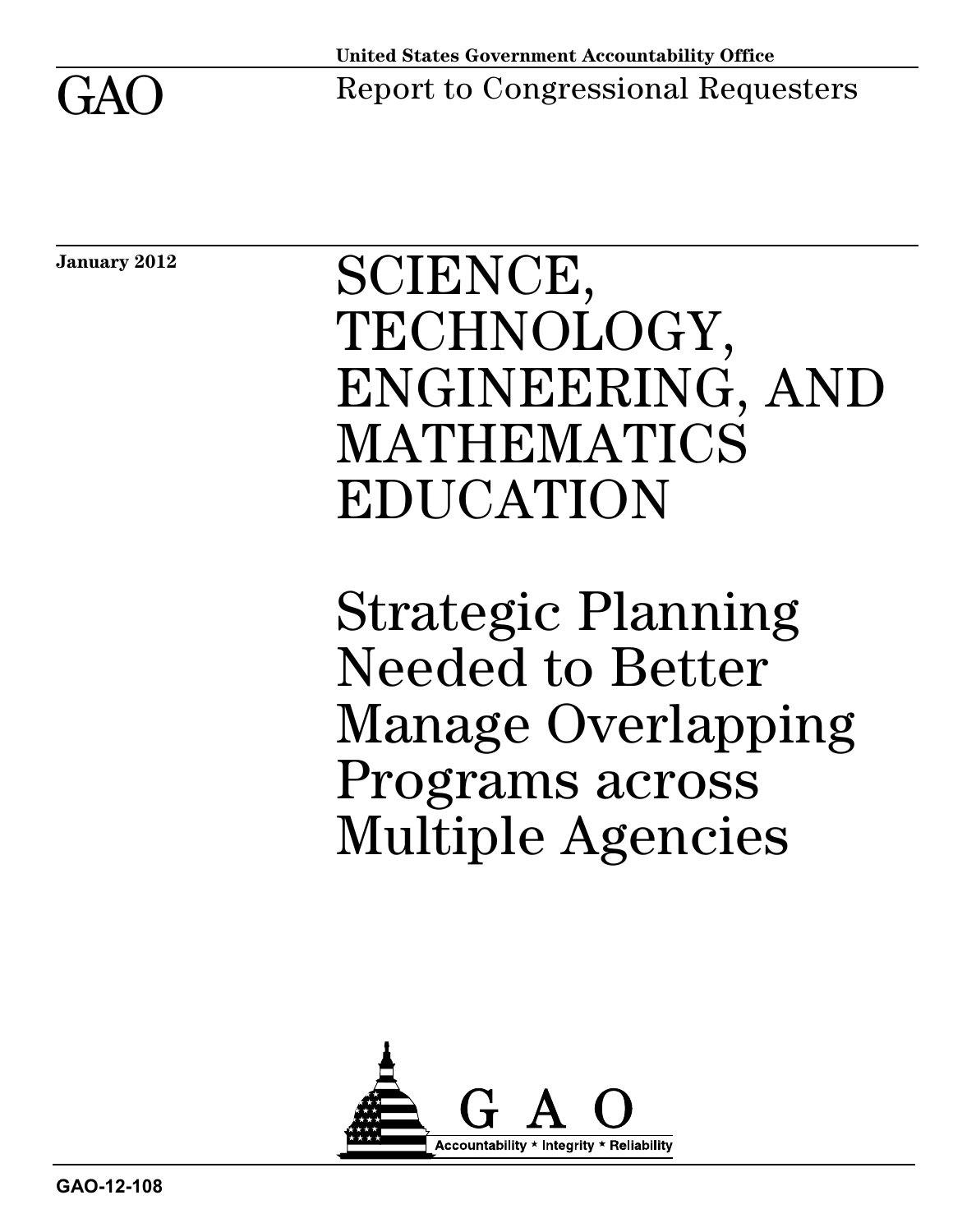

Highlights o[f GAO-12-108,](http://www.gao.gov/products/GAO-12-108) a report to congressional requesters

#### **Why GAO Did This Study**

Science, technology, engineering, and mathematics (STEM) education programs help to enhance the nation's global competitiveness. Many federal agencies have been involved in administering these programs. Concerns have been raised about the overall effectiveness and efficiency of STEM education programs.

GAO examined (1) the number of federal agencies and programs that provided funding for STEM education programs in fiscal year 2010; (2) the extent to which STEM education programs have similar objectives, serve similar target groups, and provide similar types of services, and, if necessary, what opportunities exist to increase coordination; and (3) the extent to which STEM education programs measured effectiveness. To answer these questions, GAO reviewed relevant federal laws, regulations, and plans; surveyed federal STEM education programs; analyzed programs' STEM evaluations; and interviewed relevant federal officials. An electronic supplement— [GAO-12-110SP](http://www.gao.gov/products/GAO-12-110SP)—provides survey results.

#### **What GAO Recommends**

GAO recommends that as OSTP leads the governmentwide STEM education strategic planning effort, it should work with agencies to better align their activities with a governmentwide strategy, develop a plan for sustained coordination, identify programs for potential consolidation or elimination, and assist agencies in determining how to better evaluate their programs. OSTP provided technical comments that we incorporated as appropriate. OMB had no concerns with the report.

Vie[w GAO-12-108](http://www.gao.gov/products/GAO-12-108) or key components. To view the e-supplement online, click [GAO-12-](http://www.gao.gov/products/GAO-12-110SP) [110SP.](http://www.gao.gov/products/GAO-12-110SP) For more information, contact George A. Scott at (202) 512-7215 or scottg@gao.gov.

### SCIENCE, TECHNOLOGY, ENGINEERING, AND MATHEMATICS EDUCATION

#### **Strategic Planning Needed to Better Manage Overlapping Programs across Multiple Agencies**

#### **What GAO Found**

In fiscal year 2010, 13 federal agencies invested over \$3 billion in 209 programs designed to increase knowledge of STEM fields and attainment of STEM degrees. The number of programs within agencies ranged from 3 to 46, with the Departments of Health and Human Services and Energy and the National Science Foundation administering more than half of these programs. Almost a third of the programs had obligations of \$1 million or less, while some had obligations of over \$100 million. Beyond programs specifically focused on STEM education, agencies funded other broad efforts that contributed to enhancing STEM education.

Eighty-three percent of the programs GAO identified overlapped to some degree with at least 1 other program in that they offered similar services to similar target groups in similar STEM fields to achieve similar objectives. Many programs have a broad scope—serving multiple target groups with multiple services. However, even when programs overlap, the services they provide and the populations they serve may differ in meaningful ways and would therefore not necessarily be duplicative. Nonetheless, the programs are similar enough that they need to be well coordinated and guided by a robust strategic plan. Currently, though, less than half of the programs GAO surveyed indicated that they coordinated with other agencies that administer similar STEM education programs. Current efforts to inventory federal STEM education activities and develop a 5-year strategic plan present an opportunity to enhance coordination, align governmentwide efforts, and improve efficiency of limited resources by identifying opportunities for program consolidation and reducing administrative costs.

Agencies' limited use of performance measures and evaluations may hamper their ability to assess the effectiveness of their individual programs as well as the overall STEM education effort. Specifically, program officials varied in their ability to provide reliable output measures—for example, the number of students, teachers, or institutions directly served by their program. Further, most agencies did not use outcomes measures in a way that is clearly reflected in their performance planning documents. This may hinder decision makers' ability to assess how agencies' STEM education efforts contribute to agencywide performance goals and the overall federal STEM effort. In addition, a majority of programs did not conduct comprehensive evaluations since 2005 to assess effectiveness, and the evaluations GAO reviewed did not always align with program objectives. Finally, GAO found that completed STEM education evaluation results had not always been disseminated in a fashion that facilitated knowledge sharing between both practitioners and researchers.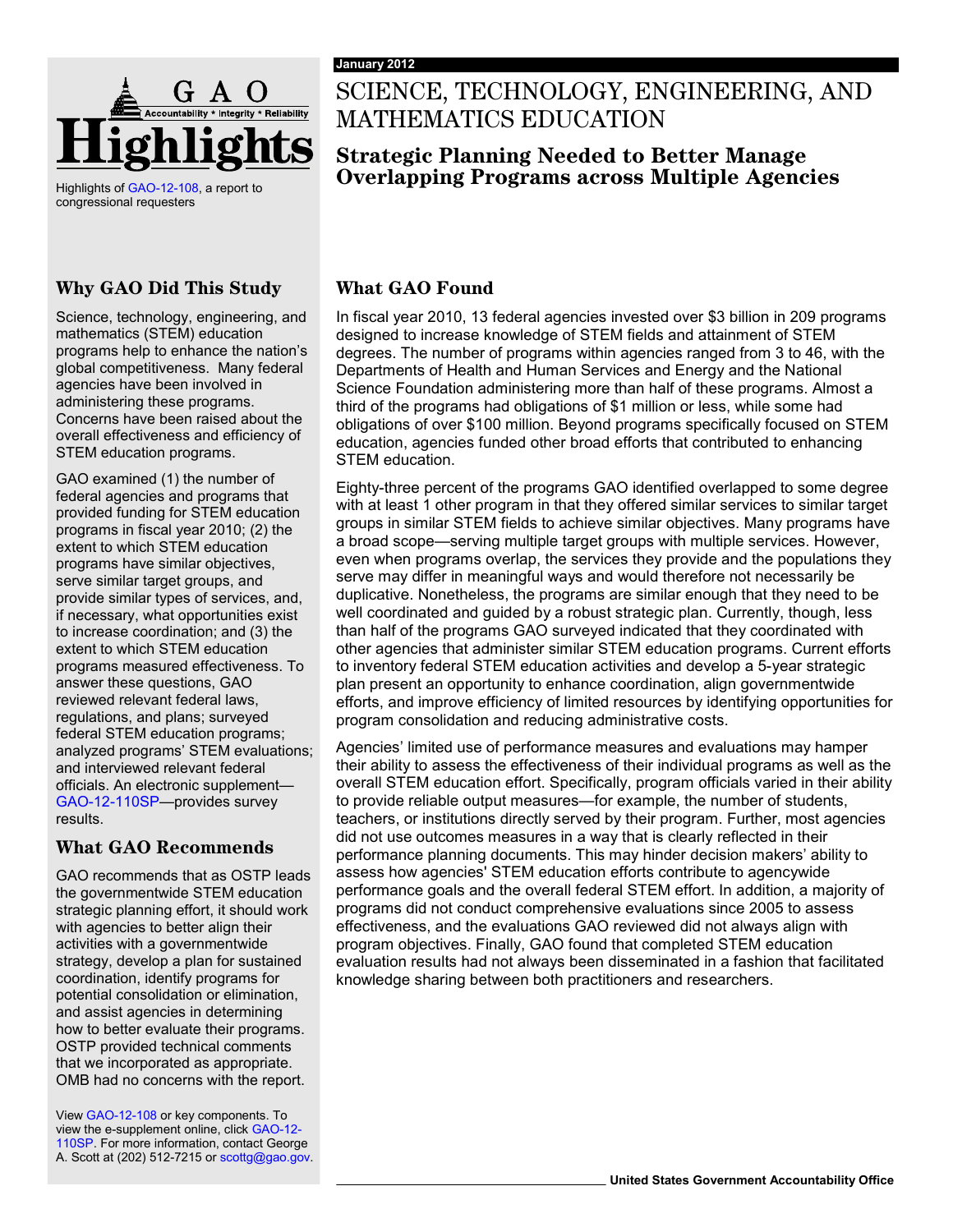## **Contents**

| Letter                      |                                                                                                                     | 1              |
|-----------------------------|---------------------------------------------------------------------------------------------------------------------|----------------|
|                             | <b>Background</b>                                                                                                   | $\overline{3}$ |
|                             | Thirteen Federal Agencies Administered over 200 STEM Education<br>Programs with Over \$3 Billion in Obligated Funds | 9              |
|                             | Most STEM Programs Overlapped to Some Degree, Highlighting<br>the Need for Improved Coordination and Planning       | 14             |
|                             | Limited Use of Performance Measures and Evaluations May                                                             |                |
|                             | <b>Hamper Ability to Assess Effectiveness</b>                                                                       | 23             |
|                             | <b>Conclusions</b>                                                                                                  | 29             |
|                             | <b>Recommendations for Executive Action</b>                                                                         | 31             |
|                             | <b>Agency Comments and Our Evaluation</b>                                                                           | 31             |
| <b>Appendix I</b>           | Objectives, Scope, and Methodology                                                                                  | 33             |
| <b>Appendix II</b>          | List of STEM Education Programs with Fiscal Year 2010                                                               |                |
|                             | Obligations                                                                                                         | 42             |
| <b>Appendix III</b>         | <b>Review of Evaluations</b>                                                                                        | 50             |
| <b>Appendix IV</b>          | <b>GAO</b> Contact and Staff Acknowledgments                                                                        | 57             |
| <b>Related GAO Products</b> |                                                                                                                     | 58             |
| <b>Tables</b>               |                                                                                                                     |                |
|                             | Table 1: Agencies Administering STEM Education Programs                                                             | 4              |
|                             | Table 2: STEM Fields of Focus and Target Groups of Federal STEM                                                     |                |
|                             | <b>Education Programs</b><br>Table 3: Reasons for Exclusion of STEM Education Activities from                       | 19             |
|                             | <b>Our Survey</b>                                                                                                   | 38             |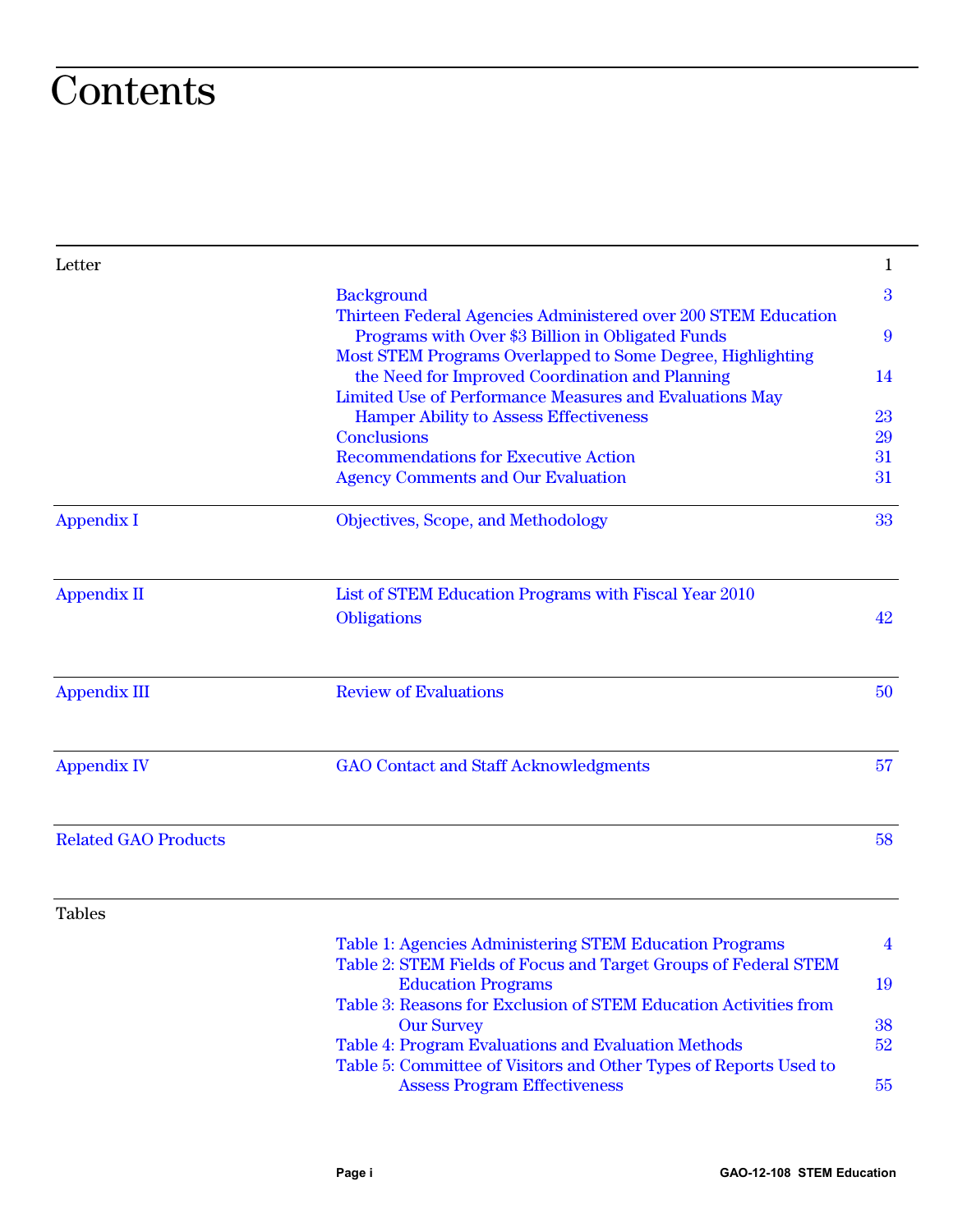#### Figures

| 10 |
|----|
|    |
| 11 |
| 15 |
|    |
| 16 |
| 17 |
|    |
| 25 |
|    |
| 26 |
|    |
| 27 |
|    |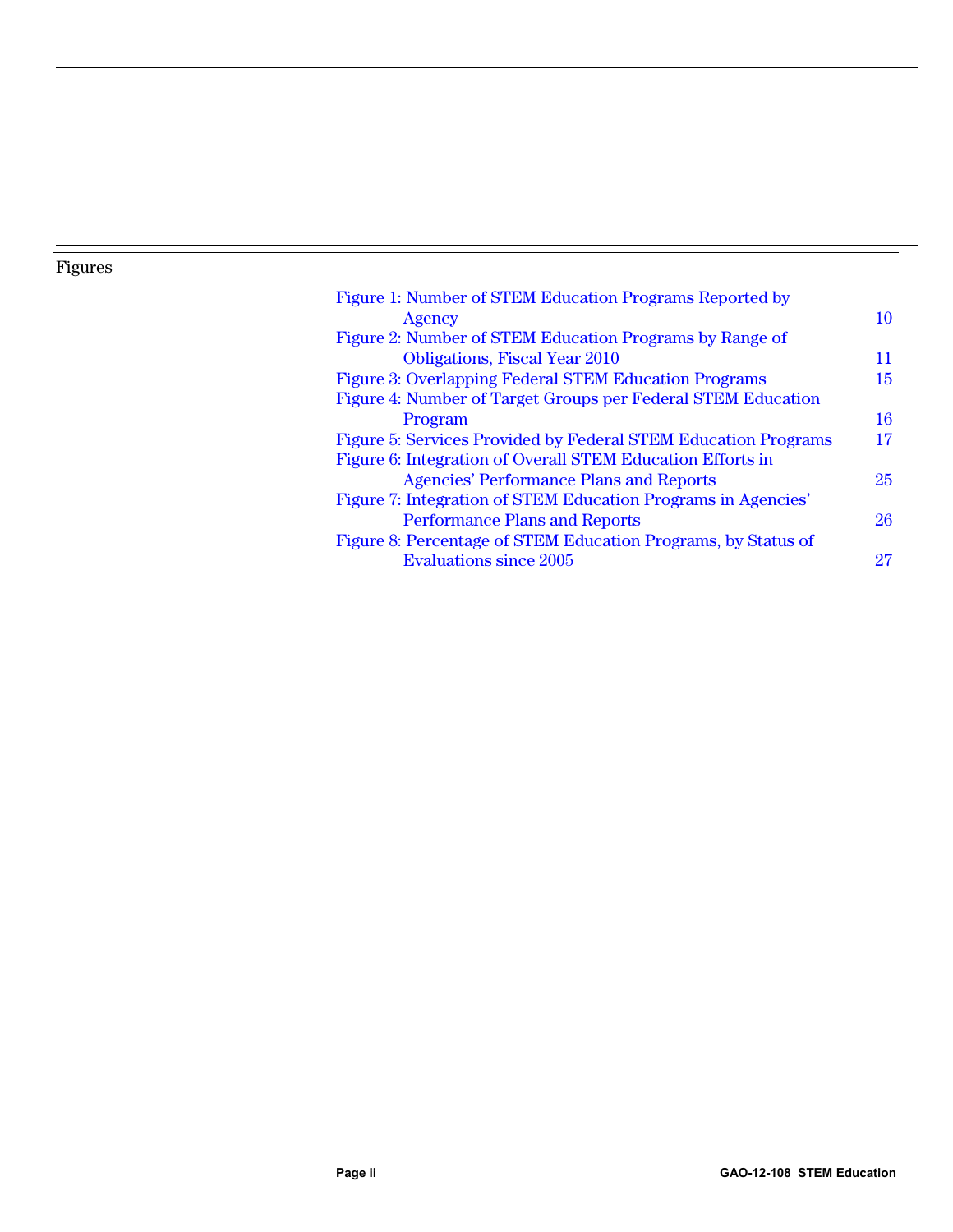#### **Abbreviations**

| <b>ACC</b><br><b>COMPETES</b><br><b>DHS</b><br><b>DOD</b><br><b>DOT</b><br>EPA<br><b>GPRA</b><br><b>HHS</b><br>IHS.<br>$K-12$<br><b>NASA</b><br><b>CoSTEM</b> | <b>Academic Competitiveness Council</b><br>America COMPETES Act<br>Department of Homeland Security<br>Department of Defense<br>Department of Transportation<br><b>Environmental Protection Agency</b><br>Government Performance and Results Act<br>Department of Health and Human Services<br>Indian Health Service<br>Kindergarten-12th grade<br>National Aeronautics and Space Administration<br>Committee on Science, Technology, Engineering,<br>and Math Education |
|---------------------------------------------------------------------------------------------------------------------------------------------------------------|-------------------------------------------------------------------------------------------------------------------------------------------------------------------------------------------------------------------------------------------------------------------------------------------------------------------------------------------------------------------------------------------------------------------------------------------------------------------------|
| <b>NIH</b>                                                                                                                                                    | National Institutes of Health                                                                                                                                                                                                                                                                                                                                                                                                                                           |
| <b>NRC</b>                                                                                                                                                    | <b>Nuclear Regulatory Commission</b>                                                                                                                                                                                                                                                                                                                                                                                                                                    |
| <b>NSF</b>                                                                                                                                                    | <b>National Science Foundation</b>                                                                                                                                                                                                                                                                                                                                                                                                                                      |
| <b>NSTC</b>                                                                                                                                                   | National Science and Technology Council                                                                                                                                                                                                                                                                                                                                                                                                                                 |
| <b>OMB</b>                                                                                                                                                    | Office of Management and Budget                                                                                                                                                                                                                                                                                                                                                                                                                                         |
| <b>OSTP</b>                                                                                                                                                   | Office of Science and Technology Policy                                                                                                                                                                                                                                                                                                                                                                                                                                 |
| <b>PCAST</b>                                                                                                                                                  | President's Council of Advisors on Science and<br>Technology                                                                                                                                                                                                                                                                                                                                                                                                            |
| <b>SMD</b>                                                                                                                                                    | <b>NASA Science Mission Directorate</b>                                                                                                                                                                                                                                                                                                                                                                                                                                 |
| <b>STEM</b>                                                                                                                                                   | Science, Technology, Engineering, and<br><b>Mathematics</b>                                                                                                                                                                                                                                                                                                                                                                                                             |
| <b>USDA</b>                                                                                                                                                   | Department of Agriculture                                                                                                                                                                                                                                                                                                                                                                                                                                               |

#### **View GAO-12-108 key component**

*Science, Technology, Engineering, and Mathematics Education: Survey of Federal Programs* [\(GAO 12-110SP](http://www.gao.gov/products/GAO-12-110SP)), an e-supplement to GAO-12-108

This is a work of the U.S. government and is not subject to copyright protection in the United States. The published product may be reproduced and distributed in its entirety without further permission from GAO. However, because this work may contain copyrighted images or other material, permission from the copyright holder may be necessary if you wish to reproduce this material separately.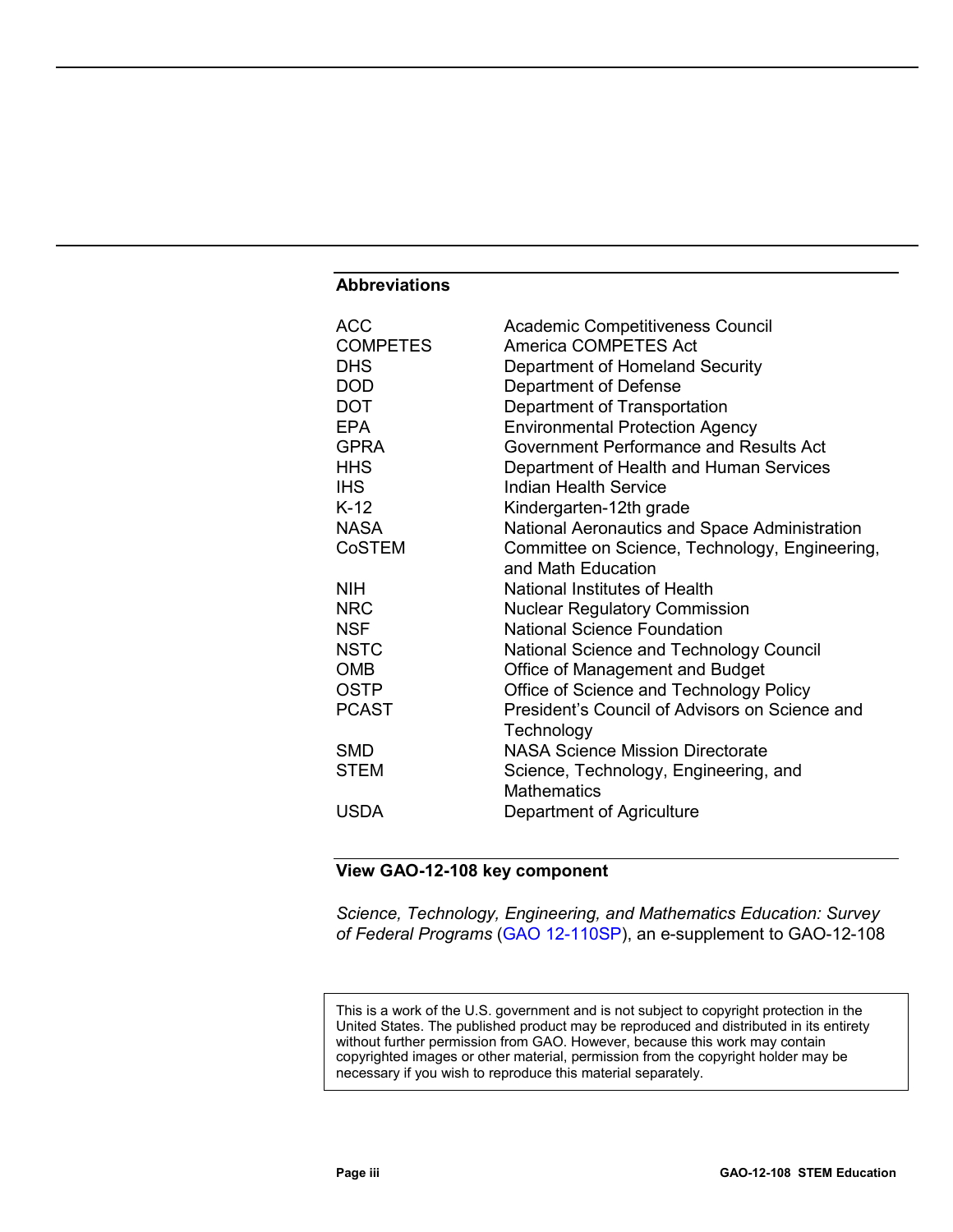

**United States Government Accountability Office Washington, DC 20548**

January 20, 2012

The Honorable John Kline Chairman, Committee on Education and the Workforce House of Representatives

The Honorable Duncan D. Hunter Chairman, Subcommittee on Early Childhood, Elementary, and Secondary Education, Committee on Education and the Workforce House of Representatives

Federally funded science, technology, engineering, and mathematics (STEM) education programs can serve an important role both by helping to prepare students and teachers for careers in STEM fields and by enhancing the nation's global competitiveness. In this effort, many federal agencies administer STEM education programs. In addition to the federal effort, state and local governments, universities and colleges, and the private sector have also developed programs that provide opportunities for students to pursue STEM education and occupations. Nonetheless, research continues to show that the United States lacks a strong pipeline of future workers in STEM fields and that U.S. students continue to lag behind students in other highly technological nations in mathematics and science achievement.

Over the decades, Congress and the executive branch have continued to create new STEM education programs, even though, as we reported in 2005, there has been a general lack of assessment of how well STEM programs are working.<sup>[1](#page-5-0)</sup> A little more than a year after our report was issued, the Academic Competitiveness Council (ACC)—headed by the Department of Education—issued a report that outlined areas of potential

<span id="page-5-0"></span> 1 GAO, *Higher Education: Federal Science, Technology, Engineering, and Mathematics Programs and Related Trends*, [GAO-06-114](http://www.gao.gov/products/GAO-06-114) (Washington, D.C.: Oct. 12, 2005).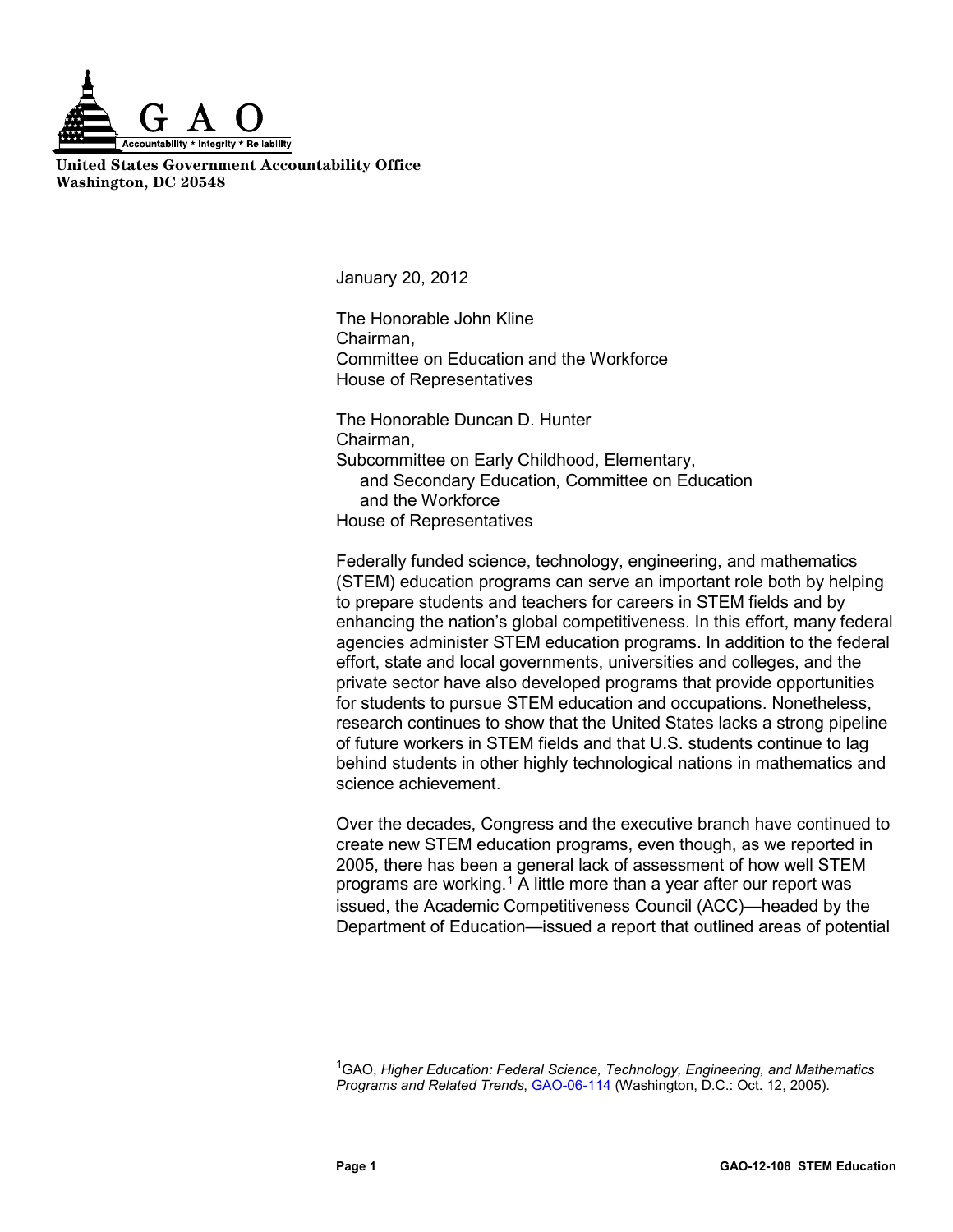overlap and recommended areas for better coordination and evaluation of STEM education programs.<sup>[2](#page-6-0)</sup>

In this context, we were asked to examine the delivery and effectiveness of STEM education programs. Specifically, our objectives were to determine (1) the number of federal agencies and programs that provided funding for STEM education programs in fiscal year 2010; (2) the extent to which these STEM programs have similar objectives, serve similar target groups, and provide similar types of services and, if necessary, what opportunities exist to increase coordination; and (3) the extent to which federal STEM education programs have measured their effectiveness.

To address our objectives, we collected and analyzed information through several methods. We reviewed relevant federal laws and regulations as well as previous GAO work on overlap, duplication, and fragmentation. We interviewed officials from the Office of Management and Budget (OMB) and the Office of Science and Technology Policy (OSTP), and officials from other federal agencies that administer STEM education programs. We reviewed relevant literature and past reports that catalog and assess the federal investment in STEM education. To gather information on federal STEM education programs and to assess the level of fragmentation, overlap, and potential duplication, we surveyed over 200 programs across 13 agencies that met our definition of a STEM education program, asking questions about program objectives, target populations, services provided, interagency coordination, outcome measures and evaluations, and funding.<sup>[3](#page-6-1)</sup> Our web-based survey, which was administered between May 2011 and August 2011 to federal agency program officials, achieved a 100 percent response rate. To assess the reliability of data provided in our survey, we incorporated questions about the reliability of the programs' data systems, reviewed documentation for a sample of selected questions, conducted internal reliability checks, and conducted follow-up as necessary. While we did not verify all responses, we determined that the data used in our report are sufficiently reliable for our purpose. To gather additional perspectives about federal STEM education programs, we attended several STEM education conferences.

<span id="page-6-0"></span> 2 U.S. Department of Education, *Report of the Academic Competitiveness Council*, Washington, D.C., 2007.

<span id="page-6-1"></span> ${}^{3}$ See appendix I for our definition of a STEM education program.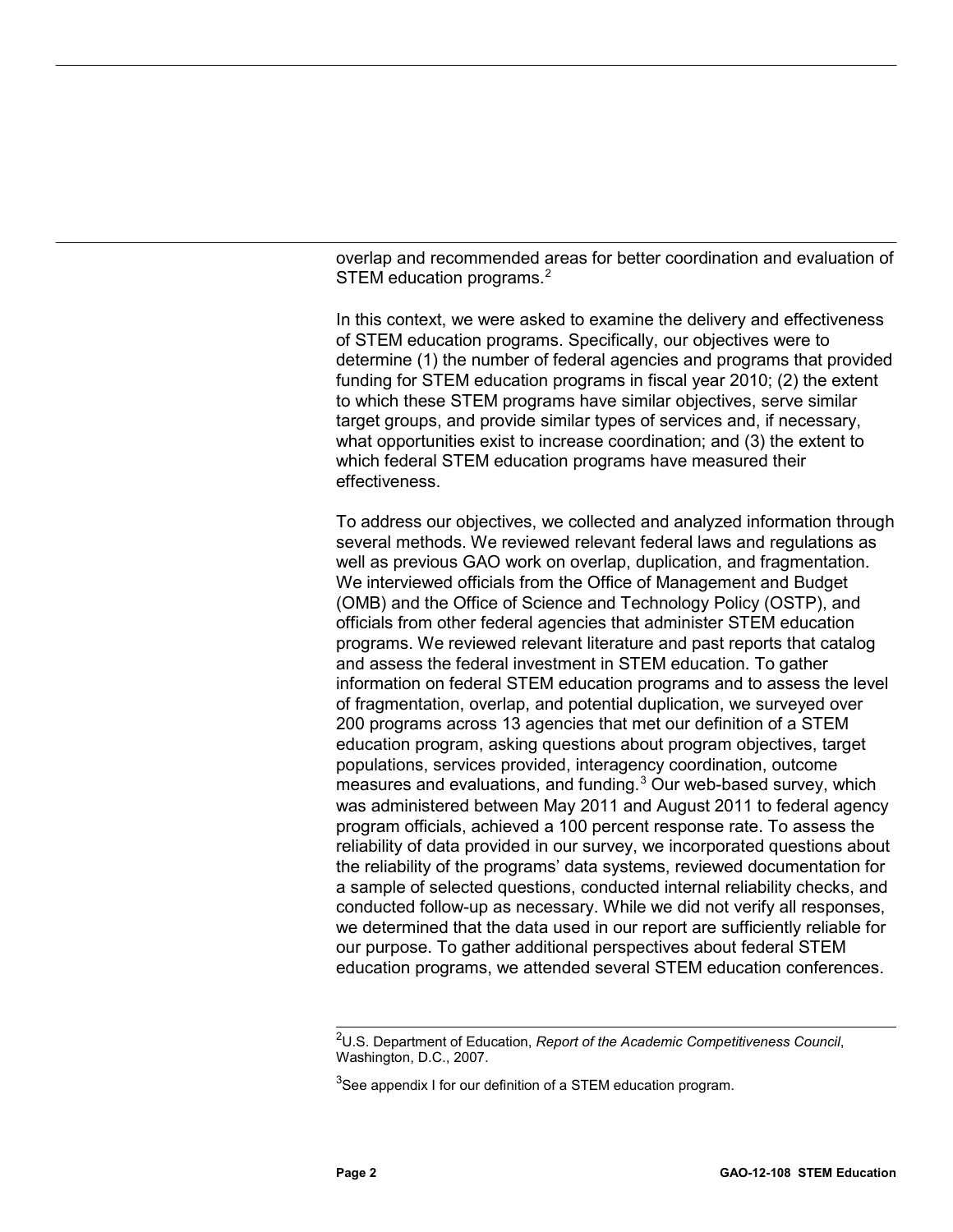<span id="page-7-0"></span>

|                                                                                  | To gather information on program effectiveness, we reviewed evaluations<br>provided by program officials as well as agencies' annual performance<br>plans and reports. For more information on our scope and methodology,<br>see appendix I. The STEM survey and selected results can be found in<br>GAO-12-110SP, an e-supplement that is a companion to this report.<br>We conducted this performance audit from February 2011 through<br>January 2012, in accordance with generally accepted government<br>auditing standards. Those standards require that we plan and perform the<br>audit to obtain sufficient, appropriate evidence to provide a reasonable |
|----------------------------------------------------------------------------------|--------------------------------------------------------------------------------------------------------------------------------------------------------------------------------------------------------------------------------------------------------------------------------------------------------------------------------------------------------------------------------------------------------------------------------------------------------------------------------------------------------------------------------------------------------------------------------------------------------------------------------------------------------------------|
|                                                                                  | basis for our findings and conclusions based on our audit objectives. We<br>believe that the evidence obtained provides a reasonable basis for our<br>findings and conclusions based on our audit objectives.                                                                                                                                                                                                                                                                                                                                                                                                                                                      |
| <b>Background</b>                                                                |                                                                                                                                                                                                                                                                                                                                                                                                                                                                                                                                                                                                                                                                    |
| <b>Past Efforts to Assess</b><br><b>Federal STEM Education</b><br><b>Efforts</b> | In 2005, we reported that 207 federal STEM education programs across<br>13 different agencies spent \$2.8 billion in federal funds in fiscal year<br>2004. <sup>4</sup> We noted that before increasing investment in STEM education, it<br>is important to know the extent to which existing STEM education<br>programs are appropriately targeted and whether or not they are making<br>the best use of available federal resources. Additionally, information<br>about the effectiveness of these programs could help guide policymakers<br>and program managers.                                                                                               |
|                                                                                  | Since then, several other efforts have been conducted to identify federal<br>STEM programs and provide recommendations to improve both<br>coordination and program evaluation as well as reduce potential<br>duplication. For example, in 2006, ACC, led by the Department of<br>Education, created an inventory and assessed the effectiveness of<br>federal STEM programs. ACC recommended further coordination among<br>federal agencies administering STEM programs, states, and local school                                                                                                                                                                  |
|                                                                                  | <sup>4</sup> In GAO-06-114, we counted three organizations-National Institutes of Health (NIH),<br>Indian Health Service (IHS), and Health Resources and Services Administration-within<br>the Department of Health and Human Services (HHS) as three separate agencies. In this                                                                                                                                                                                                                                                                                                                                                                                   |

<span id="page-7-1"></span>report, we count all subagencies, agencies, and organizations of cabinet-level departments as one agency. Therefore, NIH and IHS are counted as one agency—HHS in this report.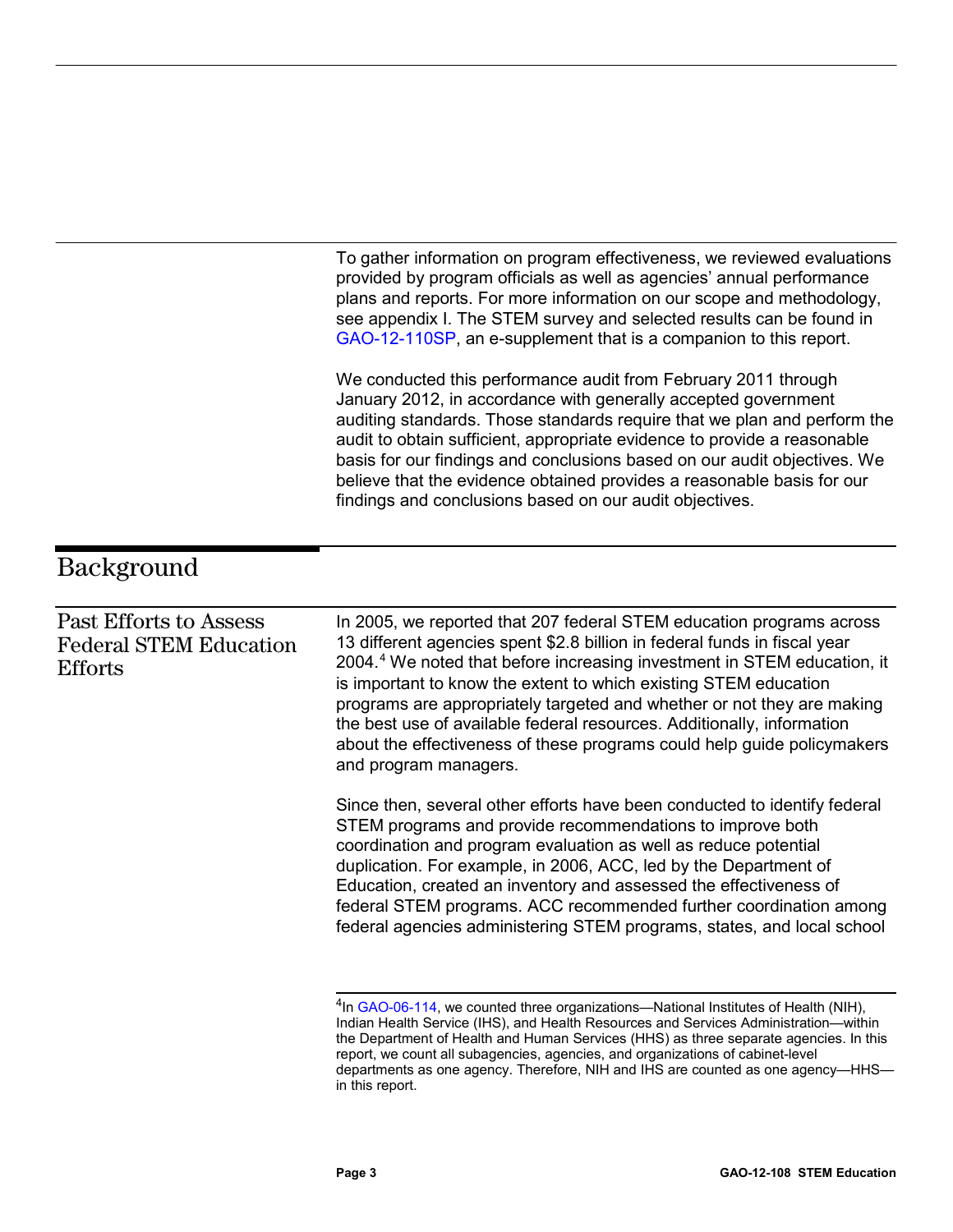districts. In addition, ACC recommended that agencies adjust program designs and operations so that programs can be assessed and measurable results can be achieved and that funding for federal STEM education programs should not be increased unless a plan for rigorous, independent evaluation is in place.

In 2010, the President's Council of Advisors on Science and Technology (PCAST), an advisory group of the nation's leading scientists and engineers housed in OSTP, published a report in response to the President's request to develop specific recommendations concerning the most important actions that the administration should take to ensure that the United States is a leader in STEM education in the coming decades.<sup>[5](#page-8-1)</sup> PCAST found that approaches to Kindergarten–12th grade (K-12) STEM education across agencies emerged largely without a coherent vision or careful oversight of goals and outcomes. PCAST also found that relatively little funding was targeted at efforts with the potential to transform STEM education, too little attention was paid to replication efforts to disseminate proven programs widely, and too little capacity at key agencies was devoted to strategy and coordination.

Our past effort to inventory STEM education programs identified a multitude of agencies that administer such programs. The primary missions of these agencies vary, but most often, they are to promote and enhance an area that is related to a STEM field or enhance general education. See table 1 for relevant agencies and their missions.

<span id="page-8-1"></span>

| Agency                                 | <b>Mission</b>                                                                                                                                                                                                             |
|----------------------------------------|----------------------------------------------------------------------------------------------------------------------------------------------------------------------------------------------------------------------------|
| Department of Agriculture (USDA)       | To provide leadership on food, agriculture, natural resources, and related issues based on<br>sound public policy, the best available science, and efficient management                                                    |
| Department of Commerce<br>(Commerce)   | To promote job creation, economic growth, sustainable development, and improved standards<br>of living for all Americans by working in partnership with businesses, universities, communities,<br>and our nation's workers |
| Department of Defense (DOD)            | To provide the military forces needed to deter war and to protect the security of our country                                                                                                                              |
| Department of Education<br>(Education) | To promote student achievement and preparation for global competitiveness by fostering<br>educational excellence and ensuring equal access                                                                                 |

#### <span id="page-8-0"></span>**Table 1: Agencies Administering STEM Education Programs**

 5 President's Council of Advisors on Science and Technology; *Report to the President: Prepare and Inspire: K-12 Education in Science, Technology, Engineering, and Math (STEM) for America's Future*. Washington, D.C., September 2010.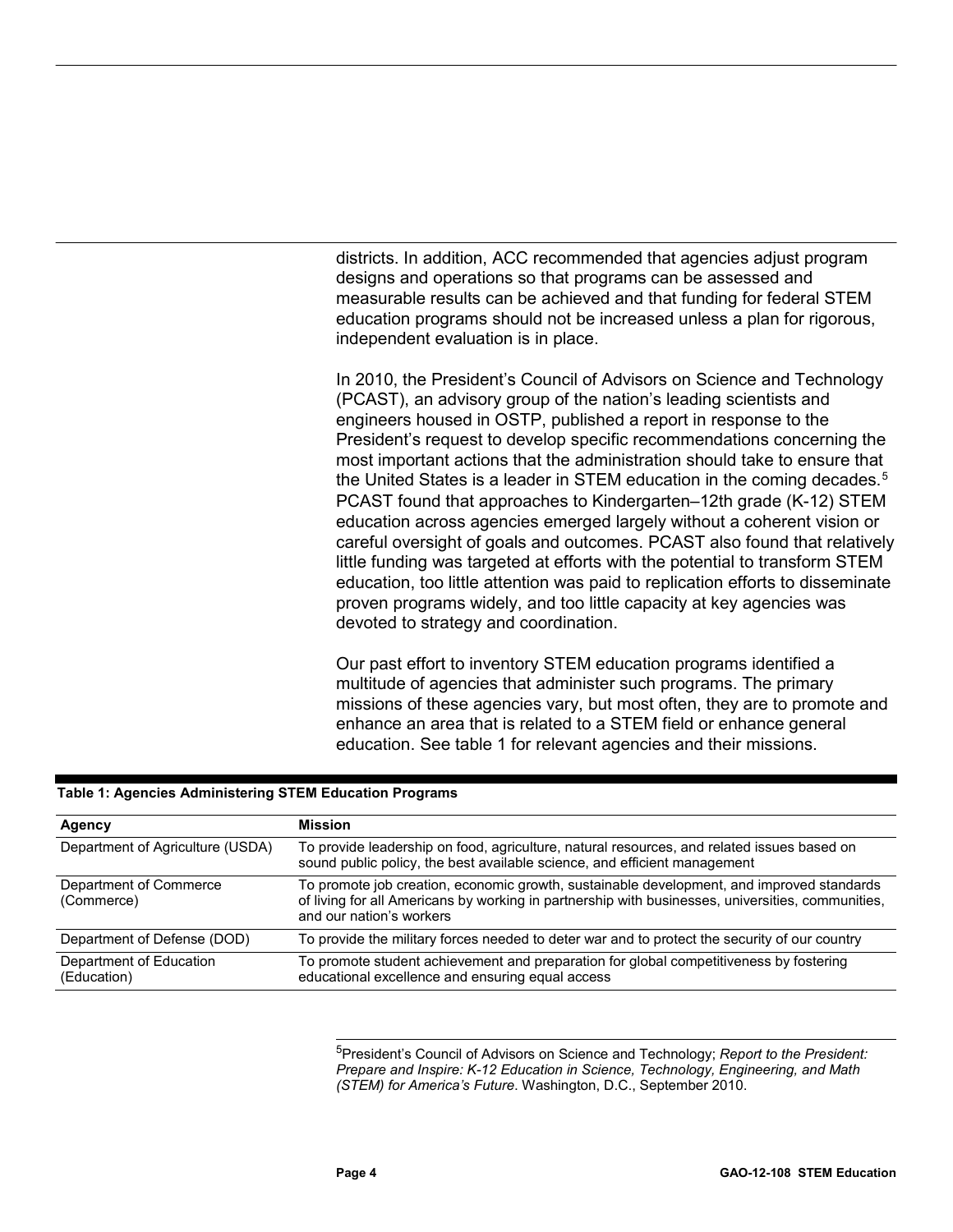| <b>Agency</b>                                           | <b>Mission</b>                                                                                                                                                                                                                                                                             |
|---------------------------------------------------------|--------------------------------------------------------------------------------------------------------------------------------------------------------------------------------------------------------------------------------------------------------------------------------------------|
| Department of Energy (Energy)                           | To ensure America's security and prosperity by addressing its energy, environmental and<br>nuclear challenges through transformative science and technology solutions                                                                                                                      |
| Department of Health and Human<br>Services (HHS)        | To enhance the health and well-being of Americans by providing for effective health and human<br>services and by fostering sound, sustained advances in the sciences underlying medicine,<br>public health, and social services                                                            |
| Department of Homeland Security<br>(DHS)                | To ensure a homeland that is safe, secure, and resilient against terrorism and other hazards                                                                                                                                                                                               |
| Department of the Interior (Interior)                   | To protect and manage the nation's natural resources and cultural heritage; to provide scientific<br>and other information about those resources; and to honor its trust responsibilities or special<br>commitments to American Indians, Alaska Natives, and affiliated island communities |
| Department of Transportation (DOT)                      | To ensure a fast, safe, efficient, accessible and convenient transportation system that meets<br>our vital national interests and enhances the quality of life of the American people, today and<br>into the future                                                                        |
| <b>Environmental Protection Agency</b><br>(EPA)         | To protect human health and the environment                                                                                                                                                                                                                                                |
| National Aeronautics and Space<br>Administration (NASA) | To drive advances in science, technology, and exploration to enhance knowledge, education,<br>innovation, economic vitality, and stewardship of Earth                                                                                                                                      |
| National Science Foundation (NSF)                       | To promote the progress of science; to advance the national health, prosperity, and welfare; to<br>secure the national defense; to support science and engineering education, from<br>prekindergarten through graduate school and beyond, among other things                               |
| <b>Nuclear Regulatory Commission</b><br>(NRC)           | To ensure the adequate protection of public health, safety, and the environment while<br>promoting the common defense and security                                                                                                                                                         |

Source: GAO review of agencies' websites and strategic plans.

As part of this effort, we also identified the role that the National Science and Technology Council (NSTC), a component of OSTP, plays in coordinating STEM education programs. NSTC was established in 1993 and is the principal means for the administration to coordinate science and technology with the federal government's larger research and development effort.<sup>[6](#page-9-0)</sup> NSTC is made up of the Vice President, the Director of the Office of Science and Technology Policy, and officials from other executive branch agencies with significant science and technology responsibilities. One objective of NSTC is to establish clear national goals for federal science and technology investments in areas ranging from information technologies and health research to improving transportation systems and strengthening fundamental research. NSTC is responsible for preparing research and development strategies that are coordinated across federal agencies in order to accomplish these multiple national goals.

<span id="page-9-0"></span><sup>&</sup>lt;u>。</u><br><sup>6</sup>Exec. Order No. 12881 (1993).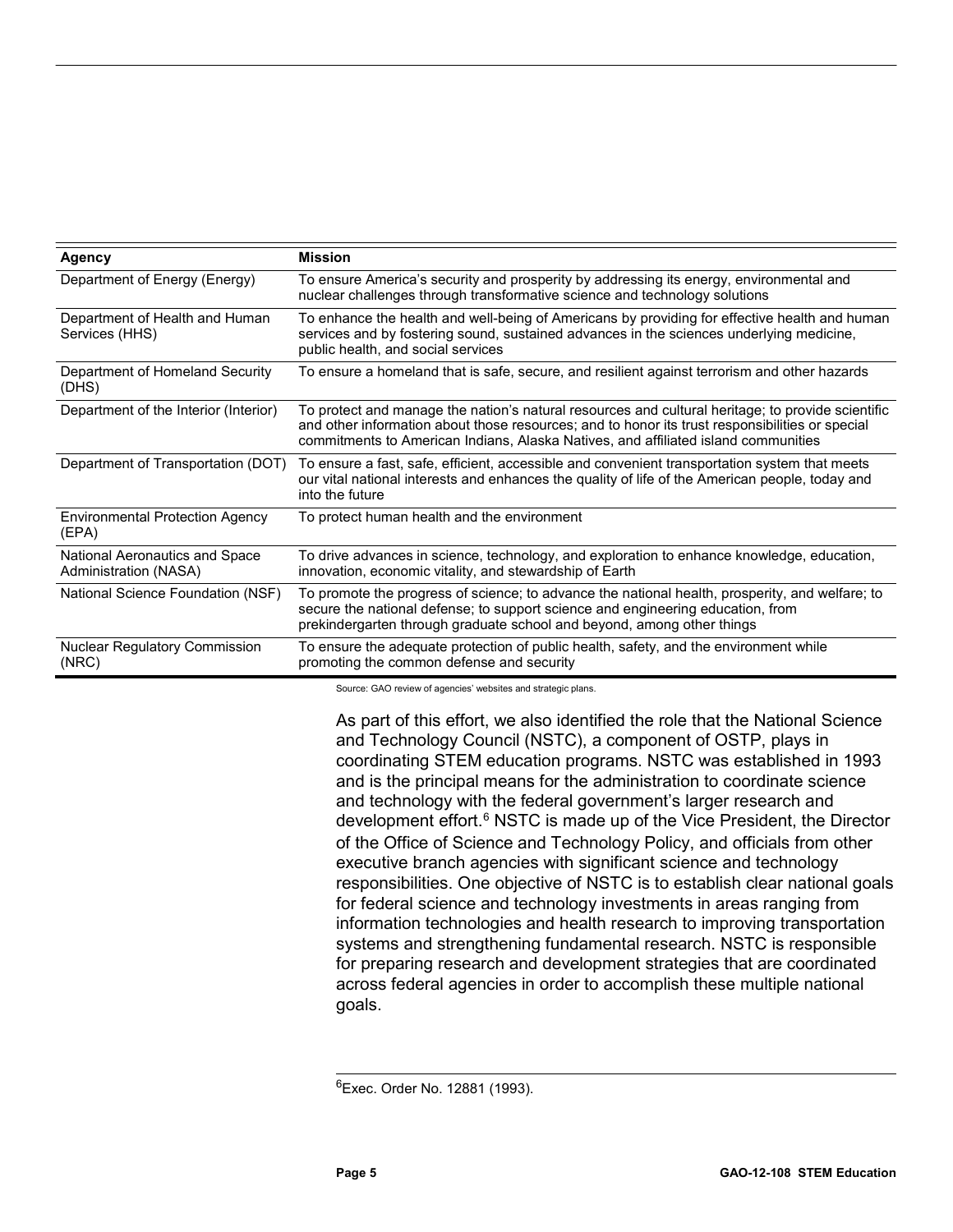#### Federal Legislation

STEM education programs have been created in two ways—by Congress directly in legislation or through agencies' broad statutory authority to carry out their missions.<sup>[7](#page-10-0)</sup> The Higher Education Opportunity Act,<sup>[8](#page-10-1)</sup> the No Child Left Behind Act of 2001,<sup>[9](#page-10-2)</sup> and the National Science Foundation Act of 1950<sup>[10](#page-10-3)</sup> created programs at the Department of Education and the National Science Foundation (NSF)—two key agencies that administer many STEM education programs. In addition, since our 2005 review of STEM education programs, Congress has also passed legislation to examine the overall federal effort to improve STEM education. For example, the Deficit Reduction Act of 2005 established ACC.<sup>[11](#page-10-4)</sup> ACC, consisted of officials from the Department of Education and other federal agencies with responsibility for managing mathematics and science education programs and was mandated to (1) identify all federal programs with a mathematics or science education focus, (2) identify the target populations being served by such programs, (3) determine the effectiveness of such programs, (4) identify areas of overlap or duplication in such programs, and (5) recommend processes to integrate and coordinate such programs. While various pieces of legislation directly created some STEM education programs, agencies reported using their broad statutory authority to create many programs as well. For example, according to agency officials, NSF created 25 of its 37 programs and the Department of Health and Human Services (HHS) created 40 of its 46 programs in this manner.

More recently, the America COMPETES Act (COMPETES), enacted in 2007, authorized several programs to promote STEM education. [12](#page-10-5) In December 2010, Congress reauthorized COMPETES.<sup>[13](#page-10-6)</sup> The

<span id="page-10-5"></span><span id="page-10-4"></span>11Pub. L. No. 109-171, tit. VIII, § 8003, 120 Stat. 4, 155 (2006).

<span id="page-10-0"></span> 7 STEM programs may fall under the jurisdiction of several congressional committees including those that oversee science, space, and technology programs; defense and homeland security programs; and education programs.

<span id="page-10-2"></span><span id="page-10-1"></span><sup>8</sup> Pub. L. No. 110-315, 122 Stat. 3078 (2008).

<sup>&</sup>lt;sup>9</sup>Pub. L. No. 107-110, 115 Stat. 1425 (2002), reauthorizing and amending the Elementary and Secondary Education Act of 1965.

<span id="page-10-3"></span><sup>10</sup>Pub. L. No. 81-507, 64 Stat. 149.

<sup>&</sup>lt;sup>12</sup>Pub. L. No. 110-69, 121 Stat. 572 (2007). COMPETES also focused on STEM research programs.

<span id="page-10-6"></span><sup>&</sup>lt;sup>13</sup> America COMPETES Reauthorization Act of 2010, Pub. L. No. 111-358, 124 Stat. 3982.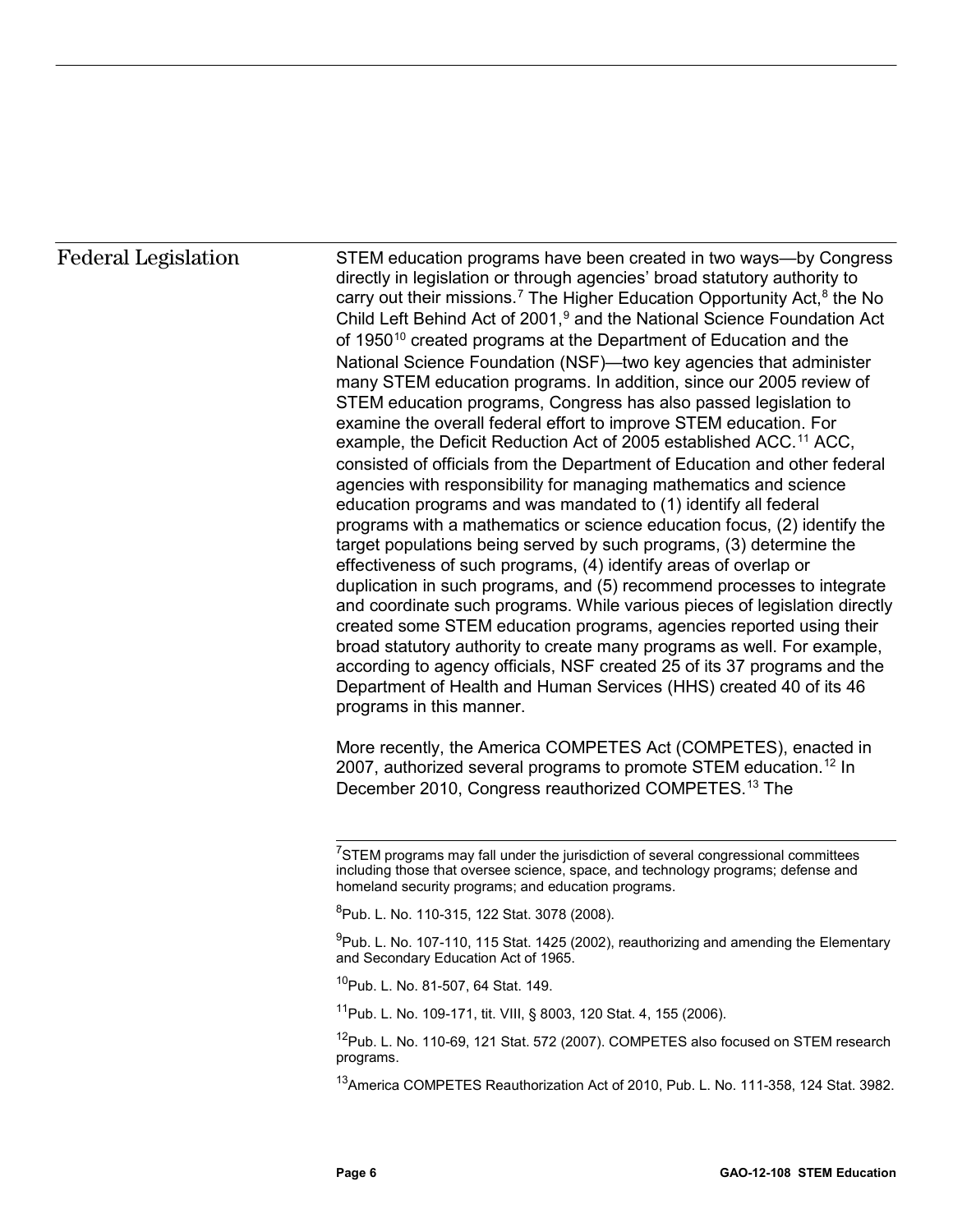reauthorization approved new funding for some STEM education programs and made substantive changes to others by reducing certain nonfederal matching requirements. Additionally, it repealed many of the programs that went unfunded following the original COMPETES passage.

The COMPETES reauthorization also sought to address coordination and oversight issues, including those associated with the coordination and potential duplication of federal STEM education efforts. Specifically, Congress required the Director of OSTP to establish a committee under NSTC to inventory, review, and coordinate federal STEM education programs.[14](#page-11-0) Congress also directed this NSTC committee to specify and prioritize annual and long-term objectives for STEM education, and to ensure that federal efforts do not duplicate each other, among other things. NSTC is required to report to Congress annually.

Beyond STEM-specific efforts, the federal government as a whole is seeking to identify programmatic areas that could be better tracked and coordinated. One such effort revolves around the Government Performance and Results Act (GPRA) Modernization Act of 2010. [15](#page-11-1) The GPRA Modernization Act established a new framework aimed at taking a more crosscutting and integrated approach to focusing on results and improving government performance. It requires OMB, in coordination with agencies,  $16$  to develop—at least every 4 years—long-term priority goals, including outcome-oriented goals covering a limited number of crosscutting policy areas. On an annual basis, OMB is to provide information on how these long-term crosscutting goals will be achieved. This approach could provide a basis for more fully integrating a wide array of federal activities as well as a cohesive perspective on the longterm goals of the federal government.

<span id="page-11-0"></span> $\overline{a}$ 14Pub. L. No. 111-358, § 101, 124 Stat. 3982, 3984.

<sup>&</sup>lt;sup>15</sup>Pub. L. No. 111-352, 124 Stat. 3866.

<span id="page-11-2"></span><span id="page-11-1"></span> $16$ The GPRA Modernization Act of 2010 uses the term "agency," which is defined as an executive department, a government corporation, or an independent establishment, but does not include the Central Intelligence Agency, the Government Accountability Office, the U.S. Postal Service, and the Postal Regulatory Commission. 5 U.S.C. § 306(f).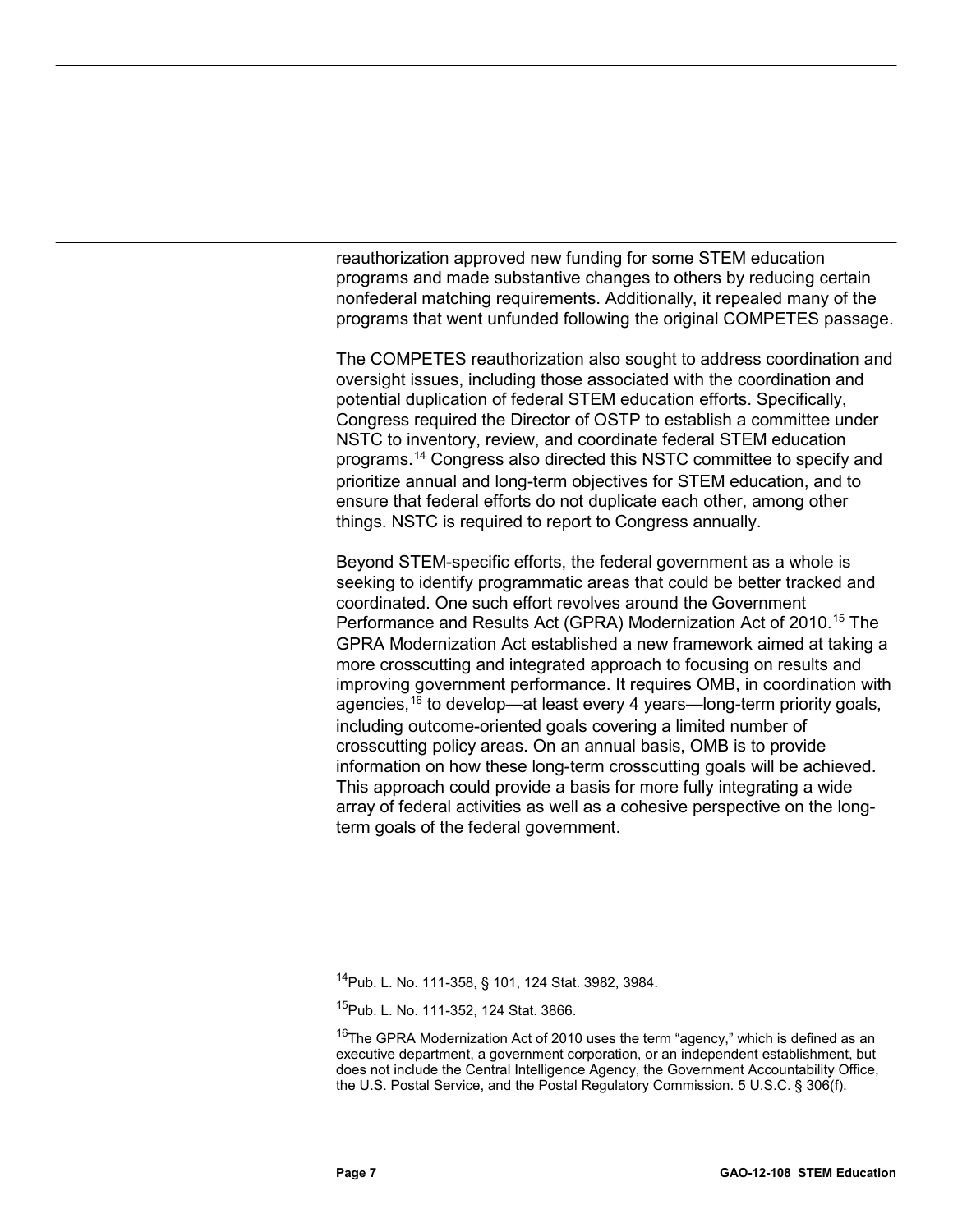#### GAO's Work on Fragmentation, Overlap, and Duplication

In 2010, Congress directed GAO to conduct routine investigations to identify programs, agencies, offices, and initiatives with duplicative goals and activities within departments and governmentwide and report annually to Congress. [17](#page-12-0) In March 2011, GAO issued its first annual report to Congress in response to this requirement. [18](#page-12-1) In that report, we identified 81 areas for consideration—34 areas of fragmentation, overlap, and potential duplication and 47 additional areas—where agencies or Congress may wish to consider taking action in an effort to reduce the cost of government operations or enhance revenue collections. Using the framework established in the March 2011 GAO report, we examine the extent to which federal STEM education programs are fragmented, overlapping, and duplicative.

For the purposes of this report, the key terms are defined as follows:

- Fragmentation occurs when more than one federal agency (or more than one organization within an agency) is involved in the same broad area of national need.
- Overlap occurs when multiple programs offer similar services to similar target groups in similar STEM fields to achieve similar objectives.
- Duplication occurs when multiple programs offer the same services to the same target beneficiaries in the same STEM fields.

 $\overline{a}$ <sup>17</sup>Pub. L. No. 111-139, § 21, 124 Stat. 8, 29 (2010), codified at 31 U.S.C. § 712 note.

<span id="page-12-1"></span><span id="page-12-0"></span><sup>18</sup>GAO, *Opportunities to Reduce Potential Duplication in Government Programs, Save Tax Dollars, and Enhance Revenue*, [GAO-11-318SP](http://www.gao.gov/products/GAO-11-318SP) (Washington, D.C.: Mar. 1, 2011). An interactive, web-based version of the report is available at: http://www.gao.gov/ereport/gao-11-318SP.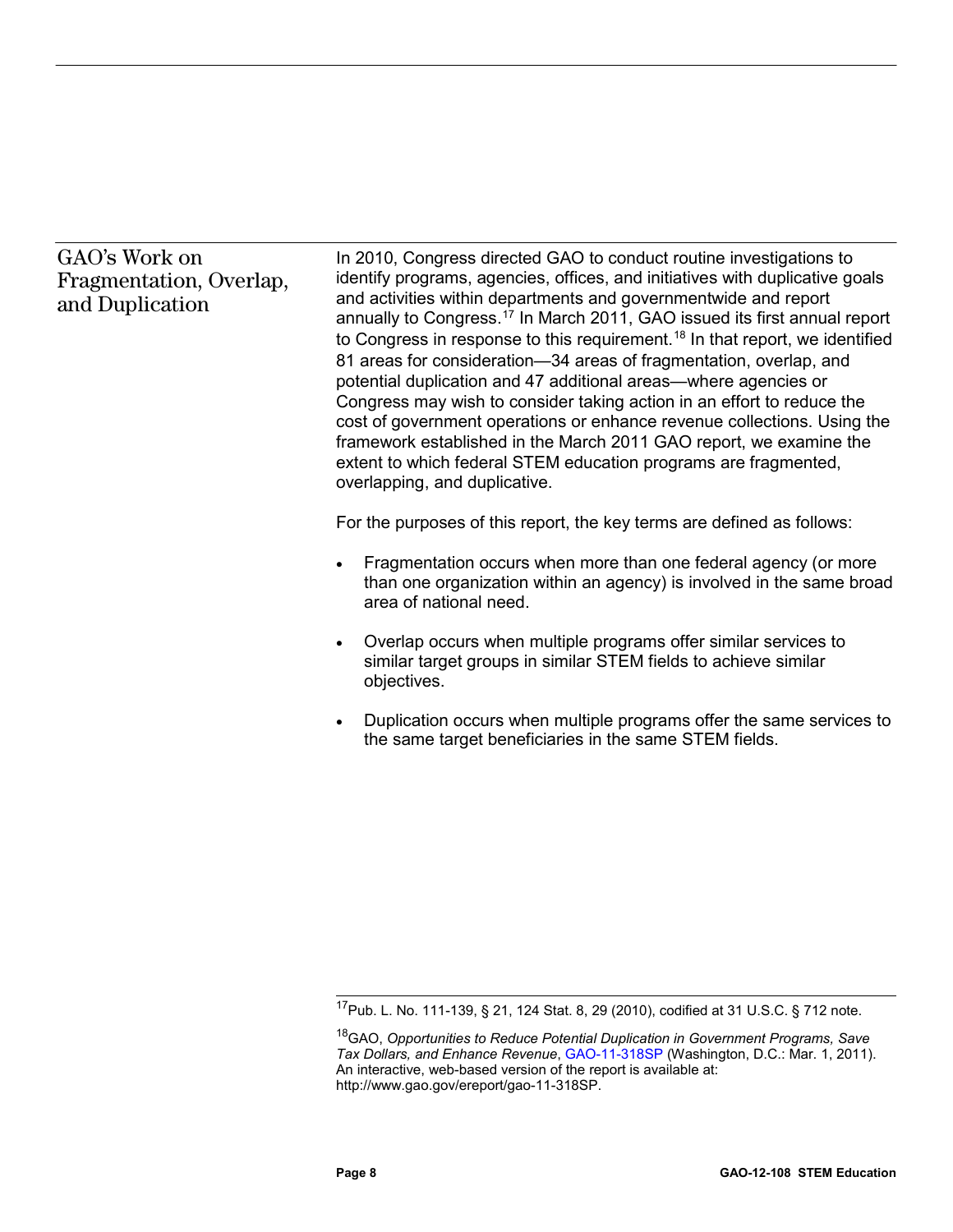<span id="page-13-0"></span>

| <b>Thirteen Federal</b>   | Thirteen agencies administered 209 STEM education programs in fiscal<br>year 2010. <sup>19</sup> (See appendix I for our definition of a STEM education      |  |  |  |  |  |
|---------------------------|--------------------------------------------------------------------------------------------------------------------------------------------------------------|--|--|--|--|--|
| Agencies                  | program.) Agencies reported that they developed the majority (130) of                                                                                        |  |  |  |  |  |
| Administered over         | these programs through their general statutory authority and that                                                                                            |  |  |  |  |  |
| <b>200 STEM Education</b> | Congress specifically directed agencies to create 59 of these programs. <sup>20</sup><br>The number of programs each agency administered ranged from 3 to 46 |  |  |  |  |  |
| Programs with Over        | with three agencies—HHS, the Department of Energy, and NSF—                                                                                                  |  |  |  |  |  |
| \$3 Billion in Obligated  | administering more than half of all programs-112 of 209. Figure 1<br>provides a summary of the number of programs by agency, and appendix                    |  |  |  |  |  |
| Funds                     | II contains a list of the 209 STEM education programs and reported                                                                                           |  |  |  |  |  |
|                           | obligations for fiscal year 2010.                                                                                                                            |  |  |  |  |  |

 $\overline{a}$ <sup>19</sup>Our analysis of programs does not include the 29 earmarks that were funded in 2010 because, according to our survey, 25 of these were not funded in 2011.

<span id="page-13-2"></span><span id="page-13-1"></span><sup>&</sup>lt;sup>20</sup>Nine program officials indicated that they did not know whether the program was created under their agencies' general statutory authority or through congressional direction.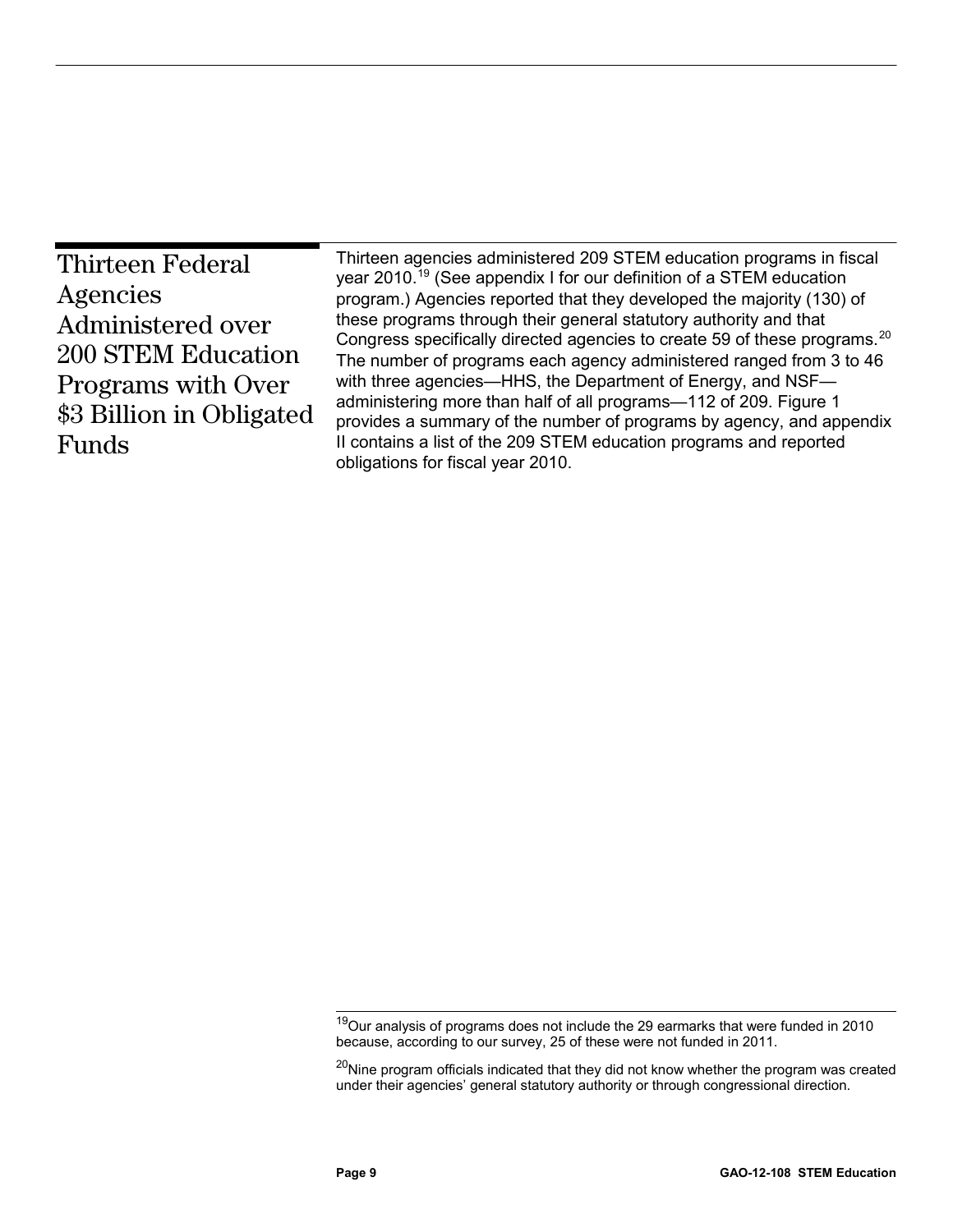

**Figure 1: Number of STEM Education Programs Reported by Agency** 

Source: GAO analysis of survey responses.

Having multiple agencies, with varying expertise, involved in delivering STEM education can be advantageous. One such advantage is that agencies may be better able to tailor programs to suit their specific missions and needs. For example, Energy officials said that their efforts to support students in pursuing a STEM course of study are related to Energy's mission and work in their labs and can be a way to attract new employees to their workforce. However, this could also make it challenging to develop a coherent federal approach to educating STEM students and creating a workforce with STEM skills. Having multiple agencies involved in the delivery of STEM education could also make it challenging to identify gaps and allocate resources across the federal government.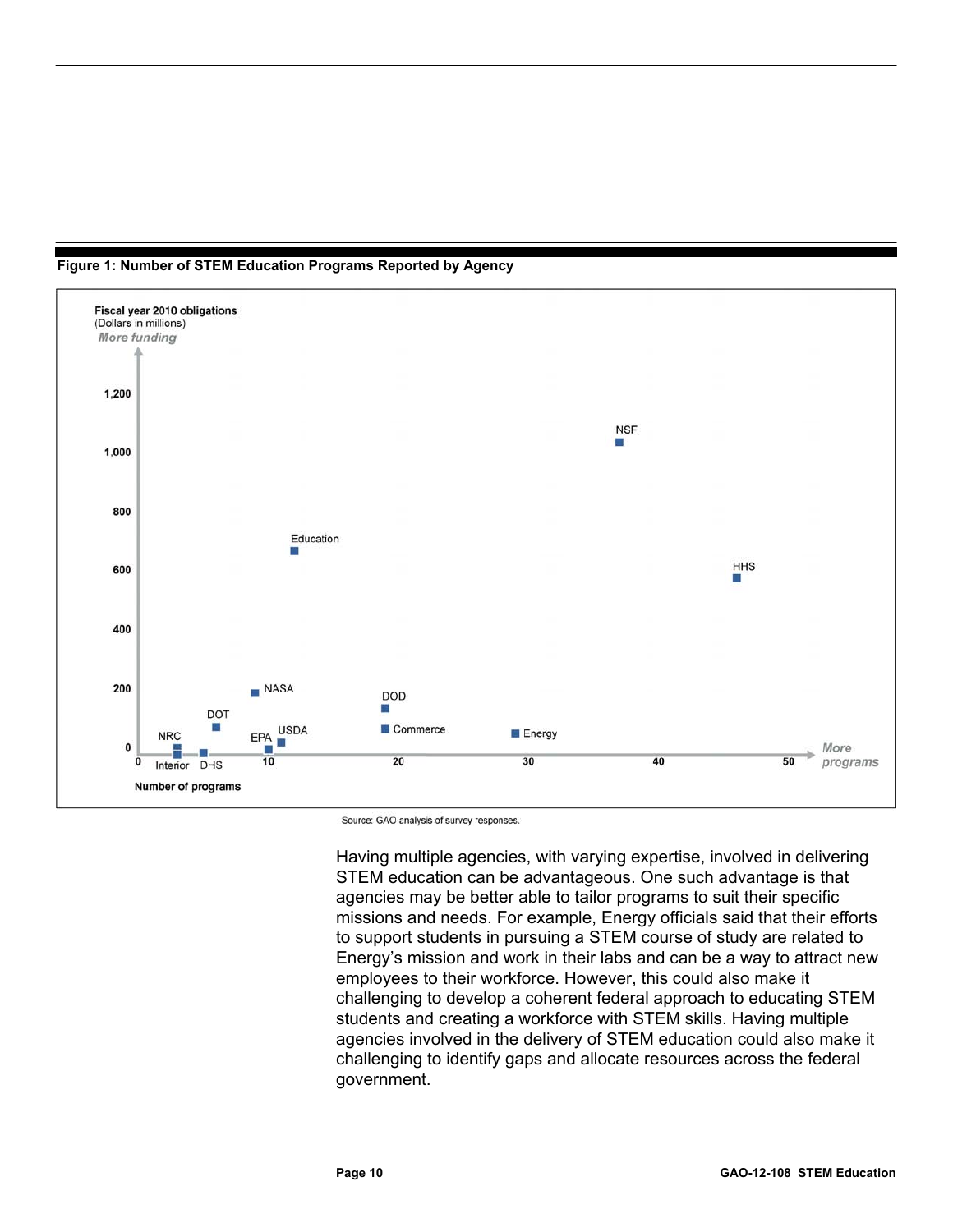Agencies obligated over \$3 billion to STEM education programs in fiscal year 2010.<sup>21</sup> Individual program obligations ranged from \$15,000 to hundreds of millions of dollars. NSF and the Department of Education programs account for over half of this funding. Almost a third of the programs had obligations of \$1 million or less, with 5 programs having obligations of more than \$100 million each. See figure 2 for program obligation ranges.

<span id="page-15-0"></span>



Source: GAO analysis of survey responses.

Agencies carried out other activities that did not fit our definition of a STEM education program because STEM education was their secondary or tertiary objective, rather than their primary objective. These efforts include broad-based programs with STEM components, programs that

<span id="page-15-1"></span> $\overline{a}$ <sup>21</sup>GAO asked survey respondents to report on obligations—defined as definite commitments that create a legal liability of the government for the payment of goods and services ordered or received, or a legal duty on the part of the United States that could mature into a legal liability.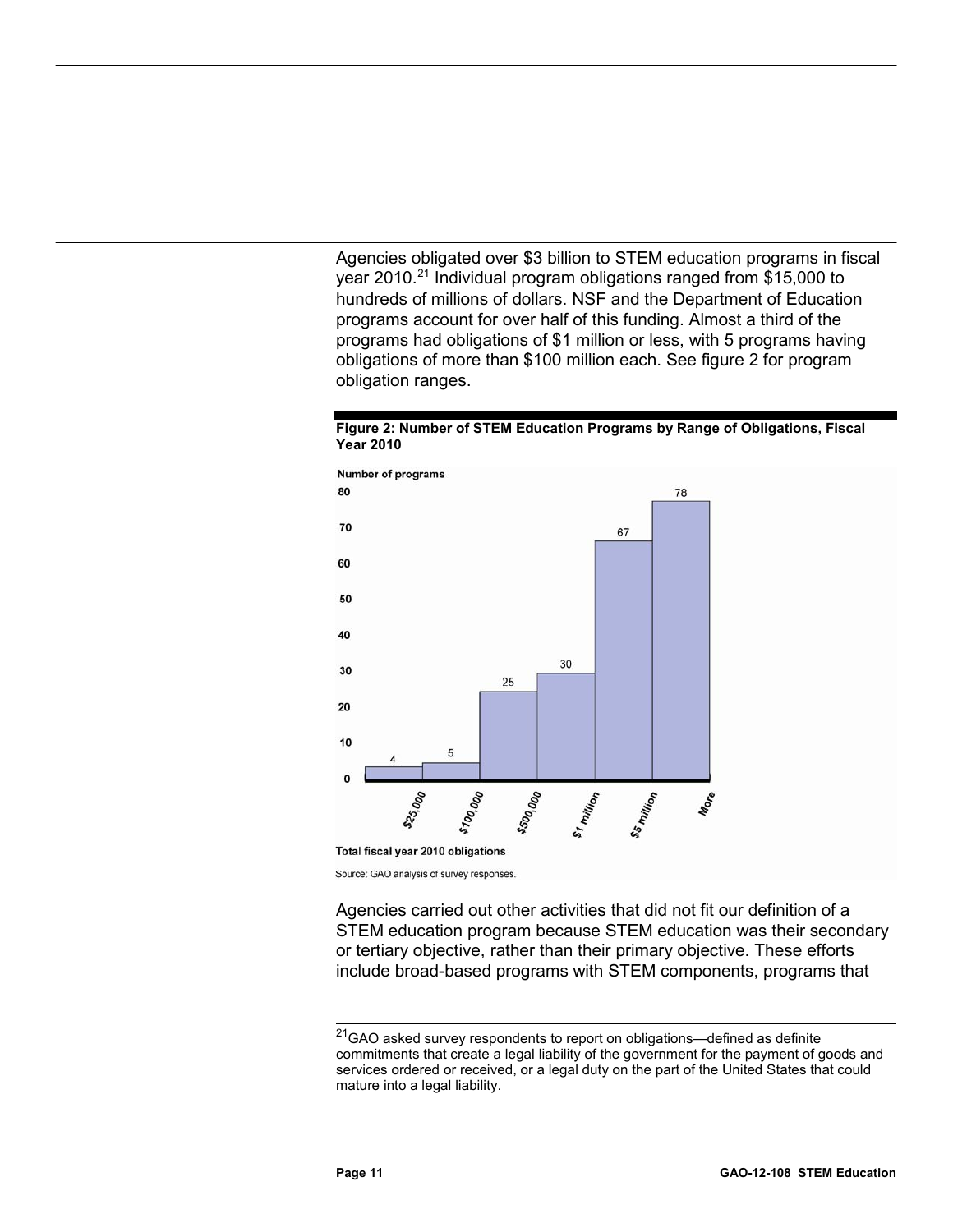enhance the general public's knowledge of STEM, and research programs that may hire students.<sup>[22](#page-16-0)</sup> Selected examples of agencies' efforts as reported to us by agency officials include the following:

#### *Broad-Based Programs That Include STEM Components*

- Several of the Department of Education's programs have STEM components. For example, Title I of the Elementary and Secondary Education Act of 1965, as amended, includes funding for the assessment of math for primary and secondary students, putting a renewed focus on educational attainment in these areas. In addition, the Race to the Top Fund, a competitive grant program, includes bonus points for states that report they will include in their grant activity, efforts to enhance STEM education.
- The Department of Transportation's State Maritime Academy program supports maritime training and education programs in an effort to improve the quality of the U.S. maritime industry with a secondary objective to encourage students to pursue careers in STEM fields that can contribute to the maritime industry.

#### *Programs to Educate the General Public*

• The National Institutes of Health's (NIH) Science Education Drug Abuse Partnership Award provides support for the formation of partnerships among scientists and educators, media experts, community leaders, and other interested organizations for the development and evaluation of programs and materials that will enhance knowledge and understanding of science related to drug abuse. The intended focus is on topics not well addressed in existing efforts by educational, community, or media activities.

<span id="page-16-0"></span> $\overline{a}$  $^{22}$ These other federal efforts are not included in our analysis of federal STEM education programs because the primary objective is not STEM education, but a secondary or tertiary benefit would be to enhance STEM education. Examples in this section are not intended to be exhaustive, but rather to provide examples of the different types of activities that can contribute to furthering STEM education and competitiveness. Further, many agencies administer efforts to promote STEM employment, such as funding postdoctoral students to perform research, which are not included in our review.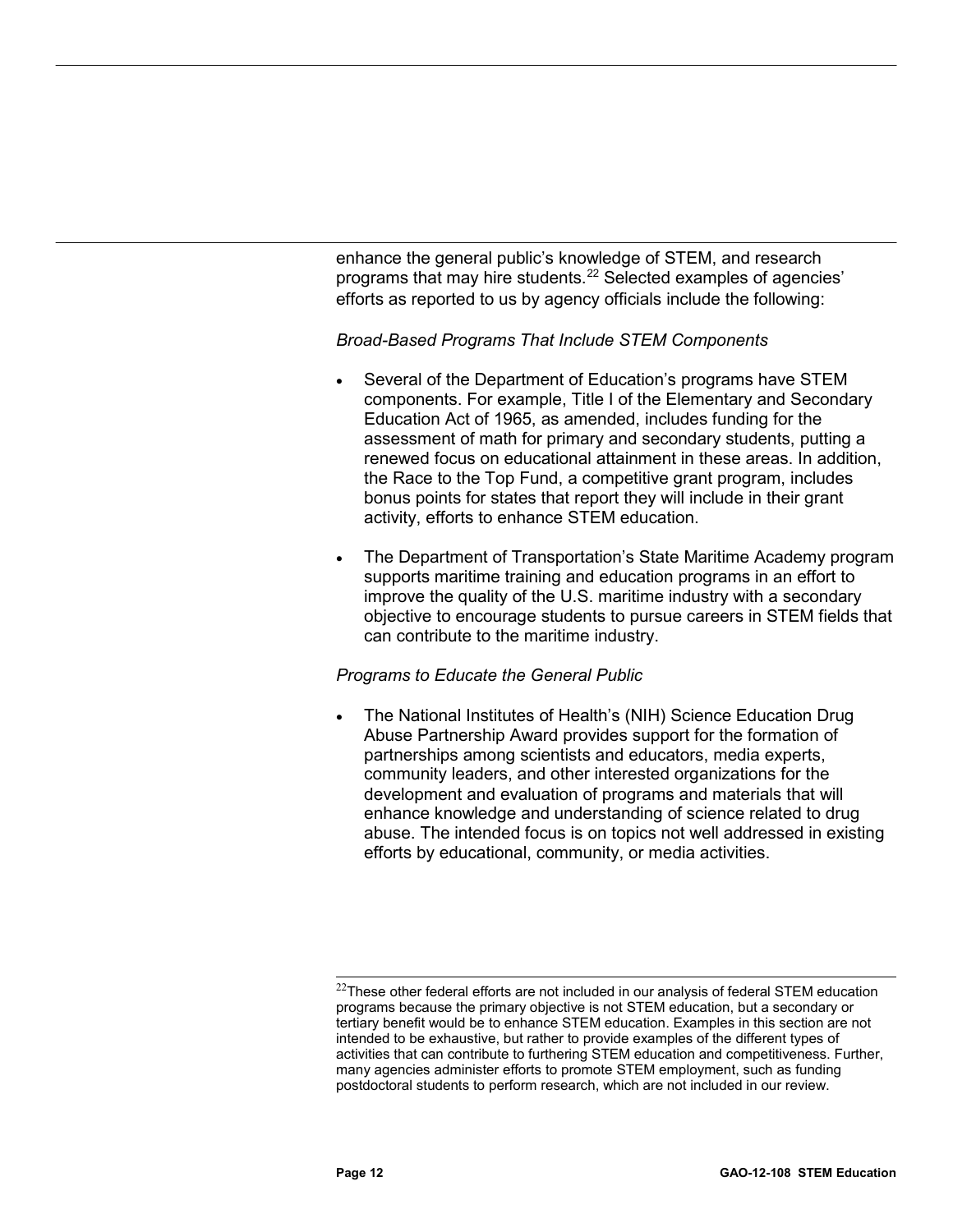*Research Programs That Include Internships or Assistantships*

- Energy's national laboratories, most of which are managed by contractors and engage in research activities on behalf of multiple federal agencies, sometimes partner with universities and offer students research opportunities in various disciplines, such as science and technology. The primary focus of these laboratories is on research and development, which is determined by the funding institution, and there is not always a requirement that they hire students. When research programs do hire students, this can enhance students' education and interest in STEM.
- The Department of Defense has several programs with a primary objective to further research on a specific STEM topic. For example, it has programs that fund university faculty to conduct research on STEM topics and who may hire students to assist with research.
- The Department of Homeland Security receives funding for technological research in areas that support its mission, and a portion of this may go to student research activities such as hiring a student for the summer or for several weeks to assist with the research.

#### *Nonmonetary Partnerships with Schools or through Private Partnerships*

- The Department of the Interior participates in the GeoFORCE program—a precollege program that provides hands-on science learning experiences for middle and high school students (primarily underserved minorities)—which is mostly funded by private donations and the University of Texas.<sup>[23](#page-17-0)</sup>
- The Environmental Protection Agency has a cooperative agreement with the Hispanic Association of Colleges and Universities that is intended to increase the diversity of students going into science and technology careers. The agreement includes activities such as EPA staff participation in lectures, conferences, and other events, as well as EPA staff members serving as mentors or coaches, among other things.

<span id="page-17-0"></span> $\overline{a}$ <sup>23</sup>Through the GeoFORCE program, Interior has provided non-financial resources such as speakers, experts, science information materials, and mentoring. The agency has also provided the program a small amount of financial assistance intermittently; however, the main contribution has been non-financial.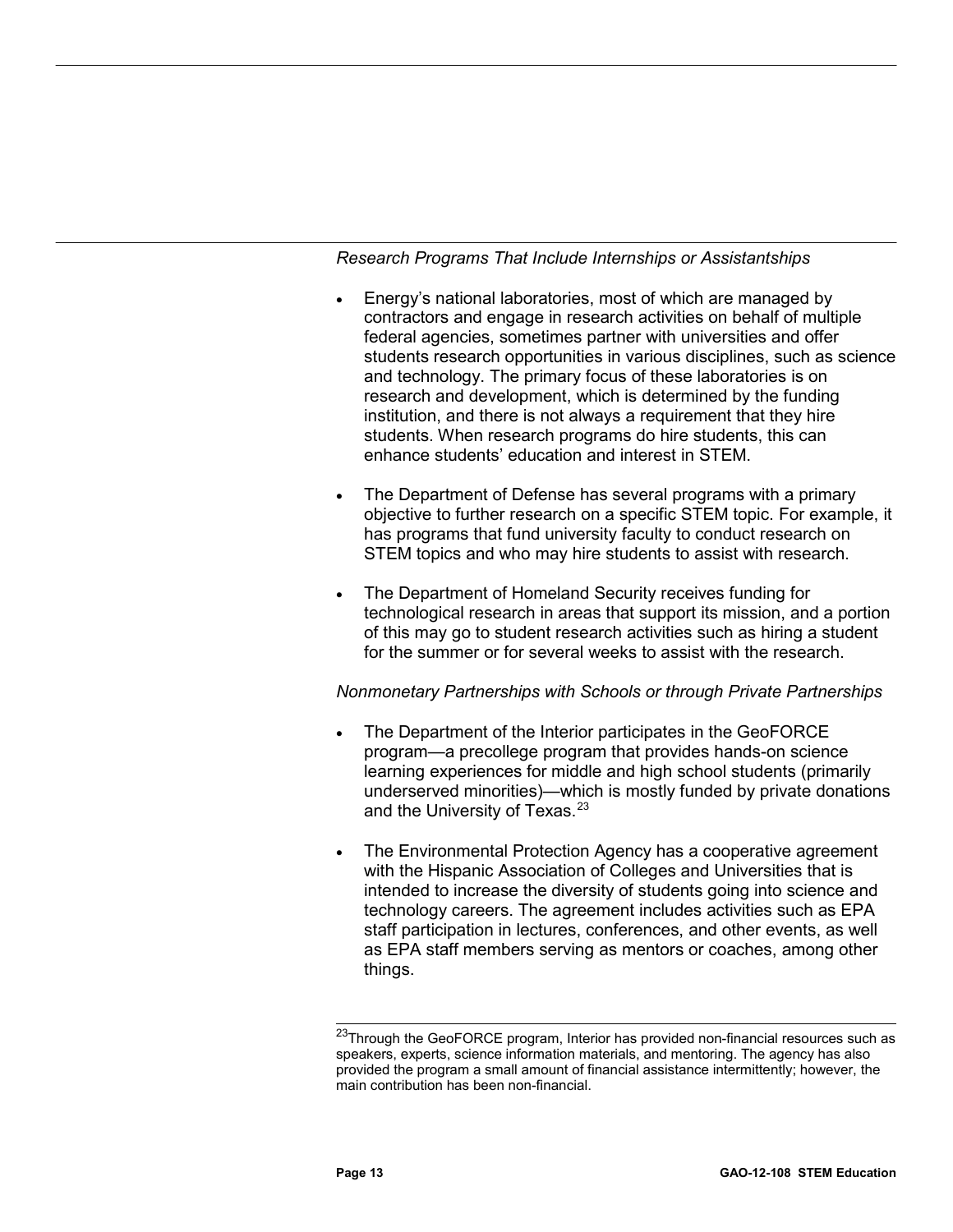*Dedicated Funds for Education Programs*

• NASA's Science Mission Directorate (SMD) requires each of its missions to fund SMD-related education and public outreach using a small percentage of the research and development program costs, but these funds are not specifically for STEM education.

<span id="page-18-0"></span>Most STEM Programs Overlapped to Some Degree, Highlighting the Need for Improved Coordination and Planning

Most Programs Overlapped to Some Degree in Their Primary Objectives, Target Groups, and Services Provided

As figure 3 illustrates, in fiscal year 2010, 83 percent of STEM education programs overlapped to some degree with another program in that they offered at least one similar service to at least one similar target group in at least one similar STEM field to achieve at least one similar objective. These programs ranged from being narrowly focused on a specific group or field of study to offering a range of services to students and teachers across STEM fields. This complicated patchwork of overlapping programs has largely resulted from federal efforts to both create and expand programs across many agencies in an effort to improve STEM education and increase the number of students going into STEM fields. Program officials reported that approximately one-third of STEM education programs funded in fiscal year 2010 were first funded between 2005 and 2010. Indeed, the creation of new programs during that time frame may have contributed to overlap and, ultimately, to inefficiencies in how STEM programs across the federal government are focused and delivered. Overlap among STEM education programs is not new. In 2007, ACC identified extensive overlap among STEM education programs, and, in 2009, we identified overlap among teacher quality programs, which include several programs focused on STEM education.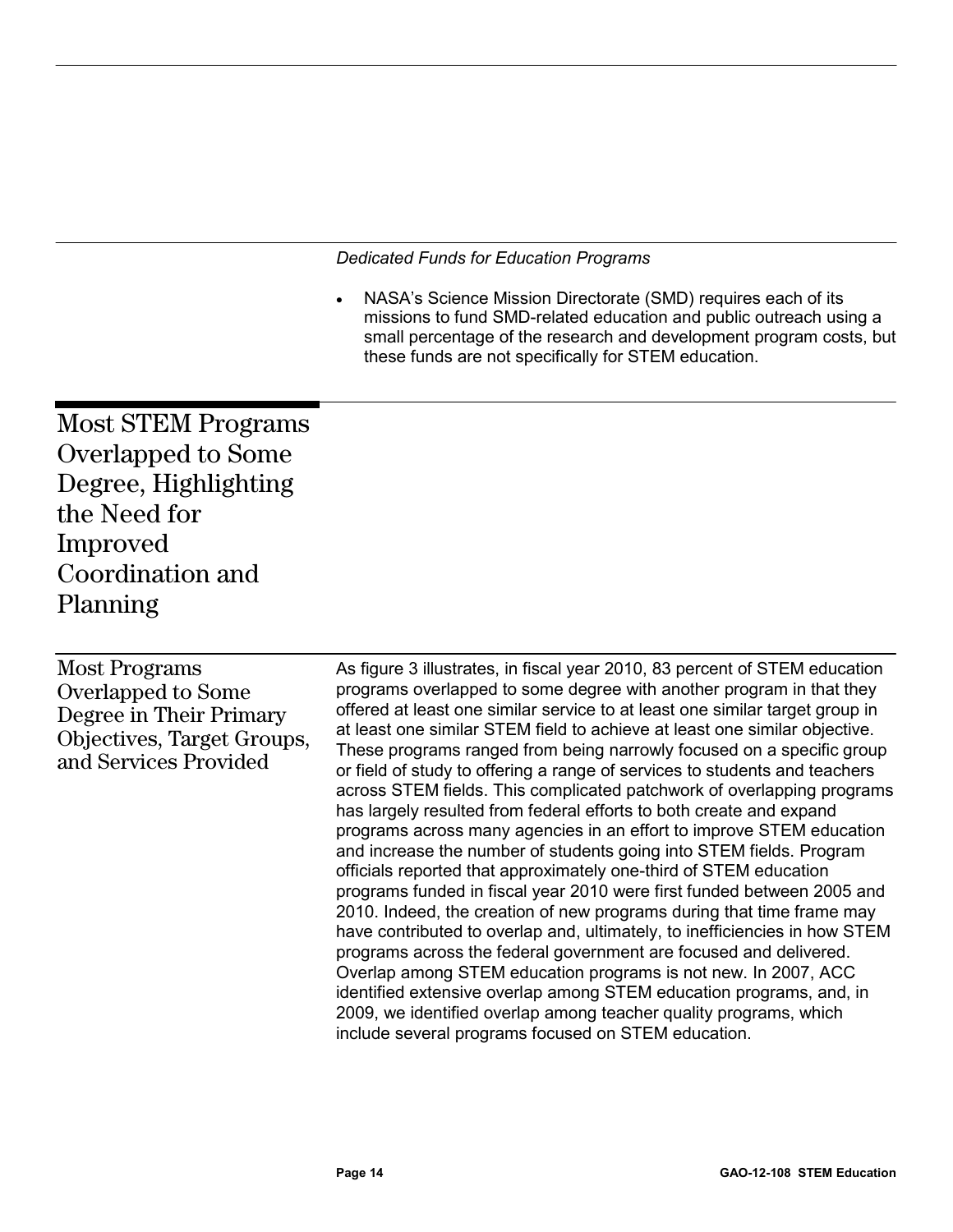

#### <span id="page-19-0"></span>**Figure 3: Overlapping Federal STEM Education Programs**

Source: GAO analysis of survey responses.

*Similar Target Groups*

Many programs provided services to similar target groups, such as K-12 students, postsecondary students, K-12 teachers, and college faculty and staff. The vast majority of programs (170) served postsecondary students. Ninety-five programs served college faculty and staff, 75 programs served K-12 students, and 70 programs served K-12 teachers. In addition, many programs served multiple target groups. In fact, as figure 4 illustrates, 177 programs were primarily intended to serve two or more target groups.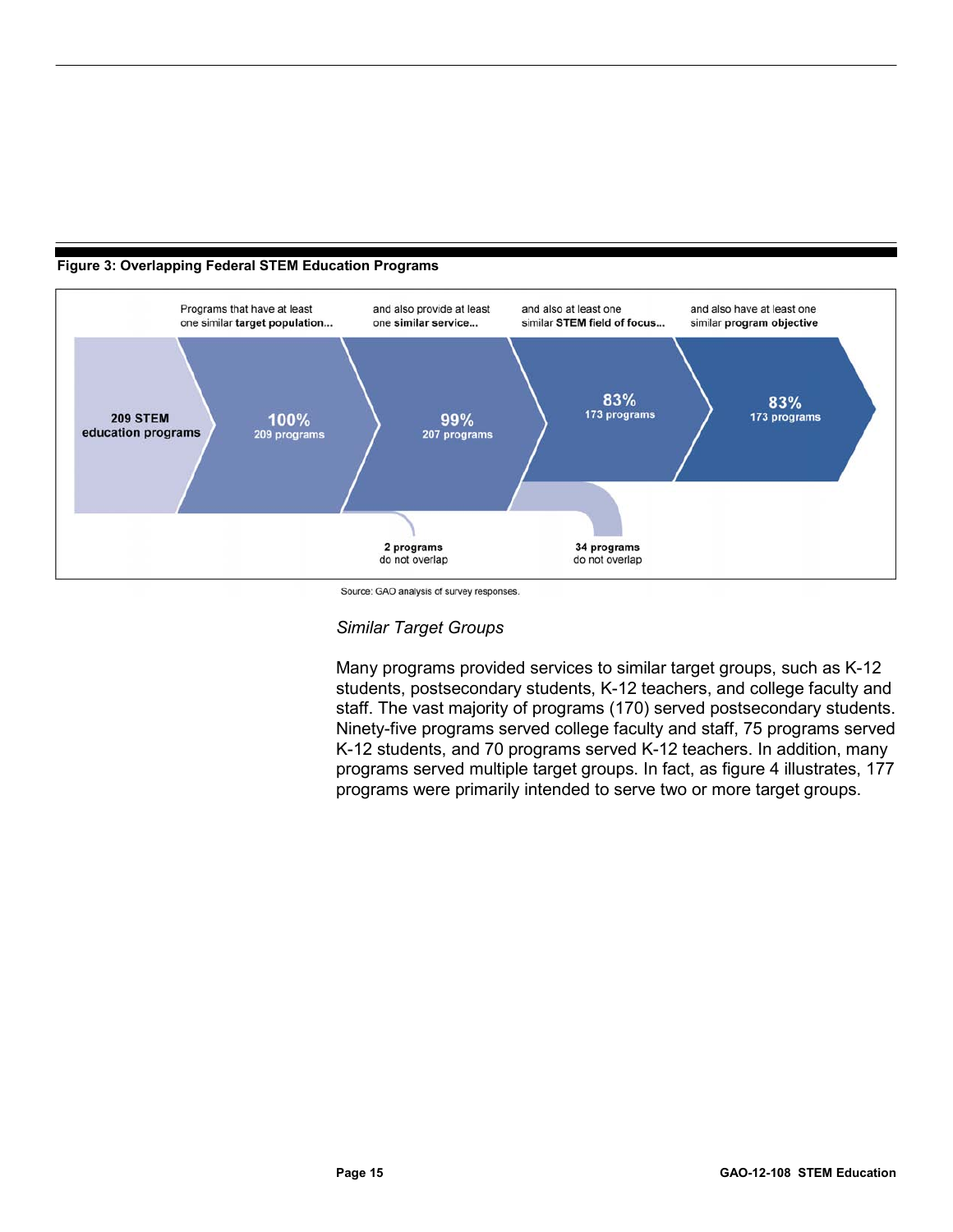

<span id="page-20-0"></span>**Figure 4: Number of Target Groups per Federal STEM Education Program**

Note: Two programs indicated they did not serve any of the target groups listed in our survey.

#### *Similar Services Provided*

As figure 5 illustrates, we also found many STEM programs providing similar services.

- To support students, 167 different programs provided research opportunities, internships, mentorships, or career guidance. In addition, 144 programs provided short-term experiential learning opportunities and 127 long-term experiential learning opportunities. Short-term experiential learning activities include field trips, guest speakers, workshops, and summer camps. Long-term experiential learning activities last a semester in length or longer. Furthermore, 137 programs provided outreach and recognition to generate student interest, 124 provided classroom instruction, and 75 provided student scholarships or fellowships.
- To support teachers, 115 programs provided curriculum development, 83 programs provided teacher in-service, professional development, or retention activities, and 52 programs provided preservice or recruitment activities.
- To support STEM research, 68 programs reported conducting research to enhance the quality of STEM education.

Source: GAO analysis of survey responses.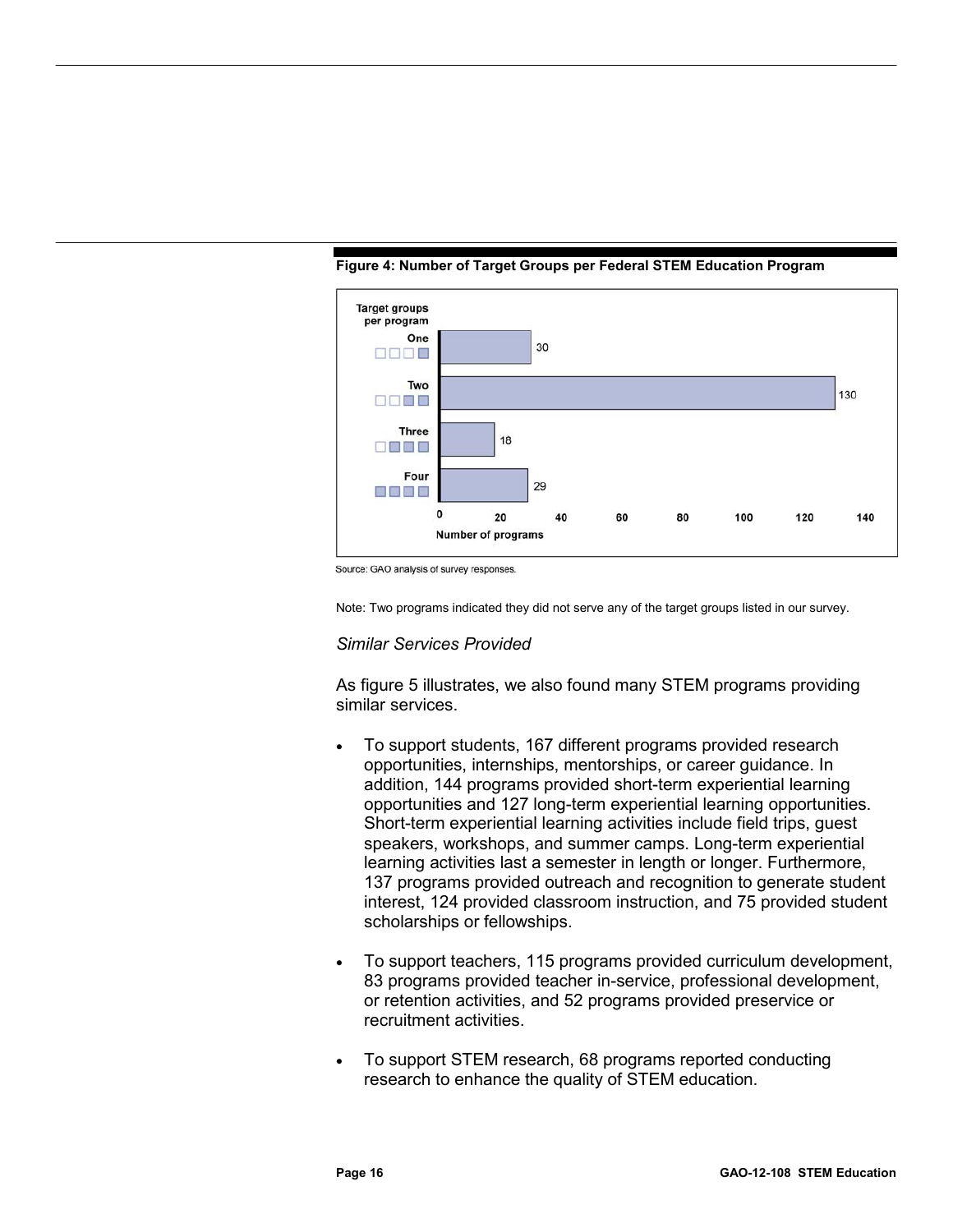• To support institutions, 65 programs provided institutional support to management and administrative activities, and 46 programs provided support for expanding the facilities, classrooms, and other physical infrastructure of institutions.

#### <span id="page-21-0"></span>**Figure 5: Services Provided by Federal STEM Education Programs**



Many programs provided similar services to similar target groups. For example, 39 programs that listed chemistry as a primary field of focus provided student scholarships or fellowships to postsecondary students. Many of these programs offered scholarships and fellowships to minority, disadvantaged, or underrepresented students across a broad range of STEM fields. Specifically, some programs, like NASA's Minority University Research and Education Program (MUREP) and the Department of Commerce's Dr. Nancy Foster Scholarship Program, offered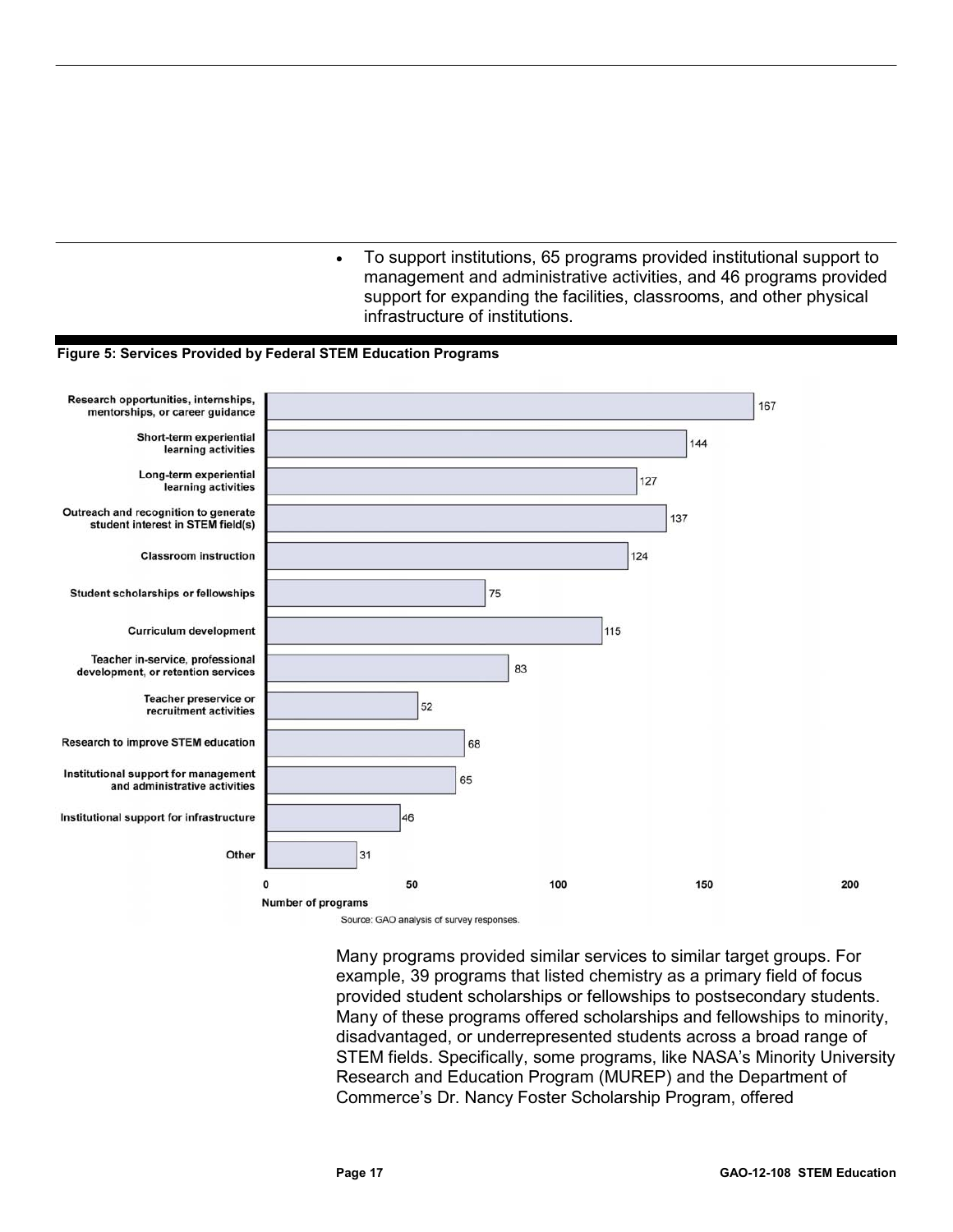scholarships, along with a range of other services, to underrepresented and underserved students in overlapping STEM fields even though the programs focused on preparing students to work in fields that support the science mission of each agency. Overall, most programs provided an array of services to target groups—150 programs provided four or more services, while only 16 programs provide one service.

#### *Similar STEM Fields of Focus*

In addition to the serving multiple target groups, most programs also provided services in multiple STEM fields. Twenty-three programs targeted one specific STEM field, while 121 programs targeted four or more specific STEM fields. In addition, 26 programs indicated not focusing on any specific STEM field, they provided services eligible for use in any STEM field. Five different STEM fields had over 100 programs that provided services. Biological sciences and technology were the most selected STEM fields focused on by programs. Agricultural sciences, which was the least commonly selected, still had 27 programs that provided services specifically to that STEM field.

While the data show that many programs had similar target groups and similar STEM fields of focus, it is also important to compare programs' target groups and STEM fields of focus to get a better picture of the potential target beneficiaries that could be served within a given STEM discipline. For example, both the National Environmental Satellite, Data, and Information Service (NESDIS) Education and the Graduate Automotive Technology Education Program provided scholarships or fellowships to postsecondary students, but one focused on students in earth, atmospheric, and ocean sciences programs, and one on students in engineering, specifically in the areas of hybrid propulsion systems, fuel cells, biofuels, energy storage systems, lightweight materials, and advanced computation; therefore, the target beneficiaries served by these programs are quite different. Nevertheless, 72 programs provided services to postsecondary students in physics. As table 2 illustrates, many programs offered services to similar target groups in similar STEM fields of focus. Overlapping programs can lead to individuals and institutions being eligible for similar services in similar STEM fields offered through multiple programs and, without information sharing, could lead to the same service being provided to the same individual or institution.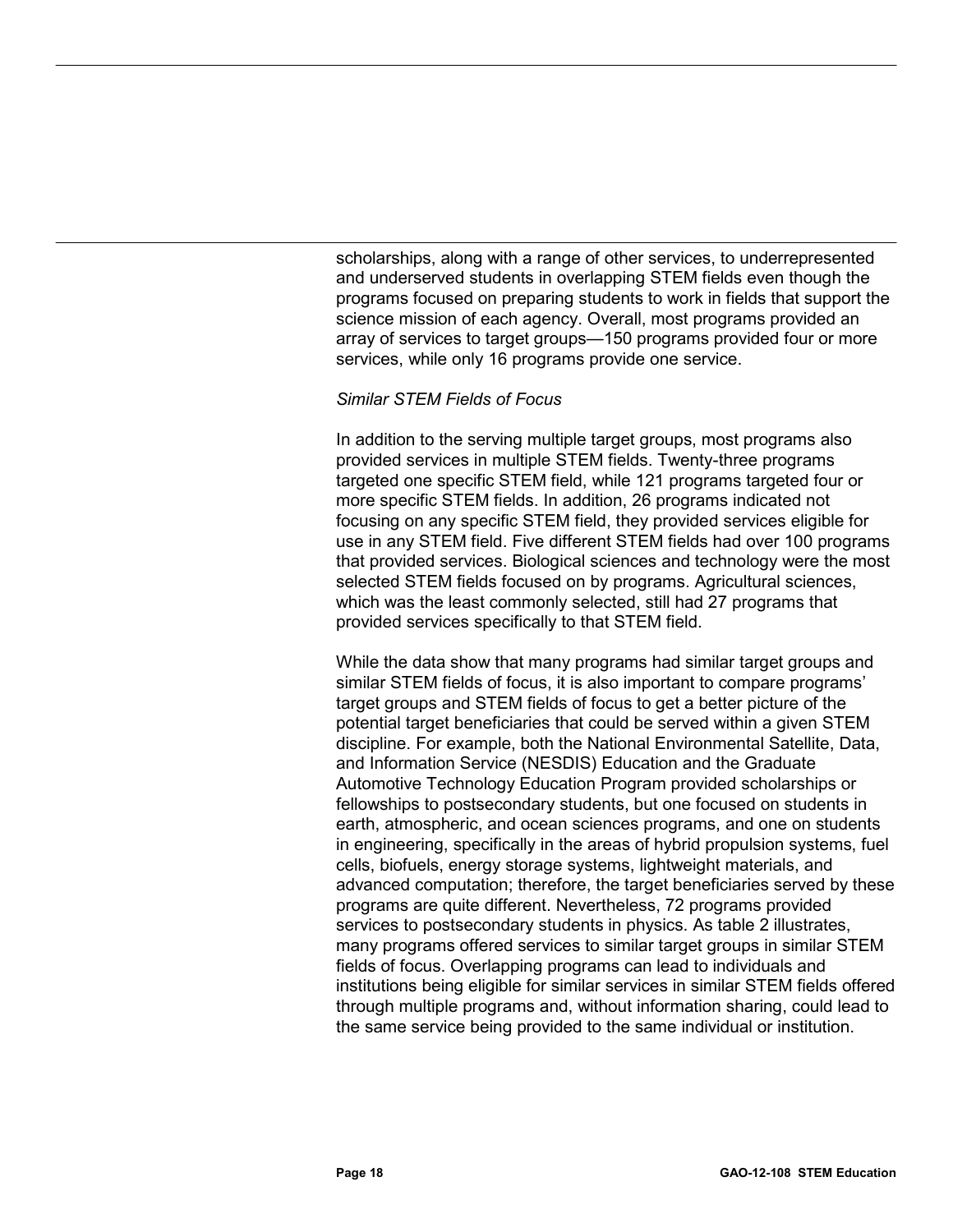| <b>Target</b>             | <b>Agricultural</b><br>sciences Biology |    | Chemistry | <b>Computer</b><br>science | Earth<br>sciences |    | <b>Engineering Mathematics Physics</b> |    | Social<br>sciences | Technoloav |
|---------------------------|-----------------------------------------|----|-----------|----------------------------|-------------------|----|----------------------------------------|----|--------------------|------------|
| groups                    |                                         |    |           |                            |                   |    |                                        |    |                    |            |
| K-12 students             |                                         | 40 | 36        | 30                         | 38                | 32 | 33                                     | 31 | 19                 | 43         |
| Postsecondary<br>students | 22                                      | 99 | 85        | 84                         | 64                | 89 | 79                                     | 76 | 62                 | 87         |
| K-12 teachers             |                                         | 36 | 33        | 25                         | 39                | 26 | 28                                     | 29 | 17                 | 38         |
| College faculty           | 17                                      | 49 | 42        | 43                         | 35                | 47 | 37                                     | 36 | 30                 | 50         |

#### <span id="page-23-0"></span>**Table 2: STEM Fields of Focus and Target Groups of Federal STEM Education Programs**

Source: GAO analysis of survey results.

Note: Many STEM education programs serve multiple target groups with multiple STEM fields of focus. The totals cited in table 2 will not sum to 209, the number of programs in our review. Earth sciences includes atmospheric and ocean sciences; social sciences includes psychology, sociology, anthropology, cognitive science, economics, and behavior sciences.

#### *Similar Objectives*

Many STEM education programs had similar objectives. The vast majority (87 percent) of STEM education programs indicated that attracting and preparing students throughout their academic careers in STEM areas was a primary objective. In addition to attracting and preparing students throughout their academic careers in STEM areas, officials also indicated the following primary program objectives:

- improving teacher education in STEM areas (teacher development)— 26 percent,
- improving or expanding the capacity of K-12 schools or postsecondary institutions to promote or foster education in STEM fields (institution capacity building)—24 percent, and
- conducting research to enhance the quality of STEM education provided to students (STEM education research)—18 percent.

Many programs also reported having multiple primary objectives. While 107 programs focused solely on student education, 82 others indicated having multiple primary objectives, and 9 programs reported having 4 or more primary objectives. Few programs reported focusing solely on teacher development, institution capacity building, or STEM education research. Most of these objectives were part of a larger program that also focused on attracting and preparing students in STEM education.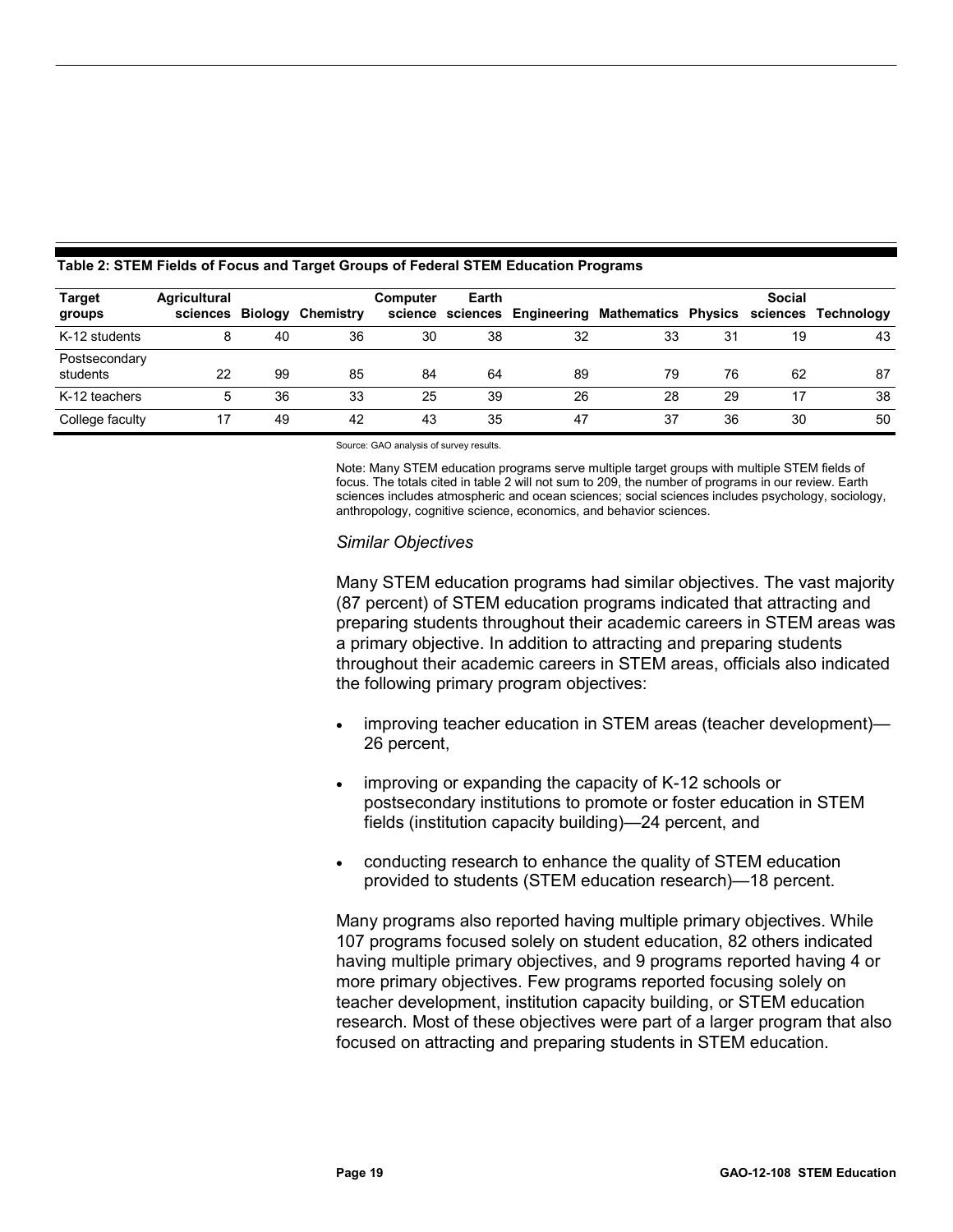#### *Overlapping Programs Are Not Necessarily Duplicative*

However, even when programs overlapped, the services they provided and the populations they served may differ in meaningful ways and would therefore not necessarily be duplicative:

- There may be important differences between the specific field(s) of focus and the program's stated goals. For example, both Commerce's National Estuarine Research Reserve System Education Program and the Nuclear Regulatory Commission's Integrated University Program provided scholarships or fellowships to doctoral students in the field of physics. However, the National Estuarine Research Reserve System Education Program's goal was to increase environmental literacy related to estuaries and coastal watersheds by providing students with an opportunity to conduct research of local and national significance that focuses on enhancing coastal zone management; while the Integrated University Program focused on supporting education in nuclear science, engineering, and related fields with the goal of developing a workforce capable of designing, constructing, operating, and regulating nuclear facilities and capable of handling nuclear materials safely.
- Programs may be primarily intended to serve different specific populations within a given target group. For example, 65 programs were primarily intended to serve minority, disadvantaged, or underrepresented groups and 10 programs limited their services to students or teachers in specific geographic areas.<sup>[24](#page-24-0)</sup> Indeed, of the 34 programs providing services to K-12 students in the field of technology, 10 were primarily intended to serve specific underrepresented, minority, or disadvantaged groups, and 2 were limited geographically to individual cities or universities.
- Furthermore, individuals may receive assistance from different programs at different points throughout their academic careers that provide services that complement or build upon each other, simultaneously supporting a common goal rather than serving cross purposes.

<span id="page-24-0"></span> $\overline{a}$ <sup>24</sup>African-Americans and Hispanics or Latinos were the most frequently identified minority, disadvantaged, or underrepresented groups.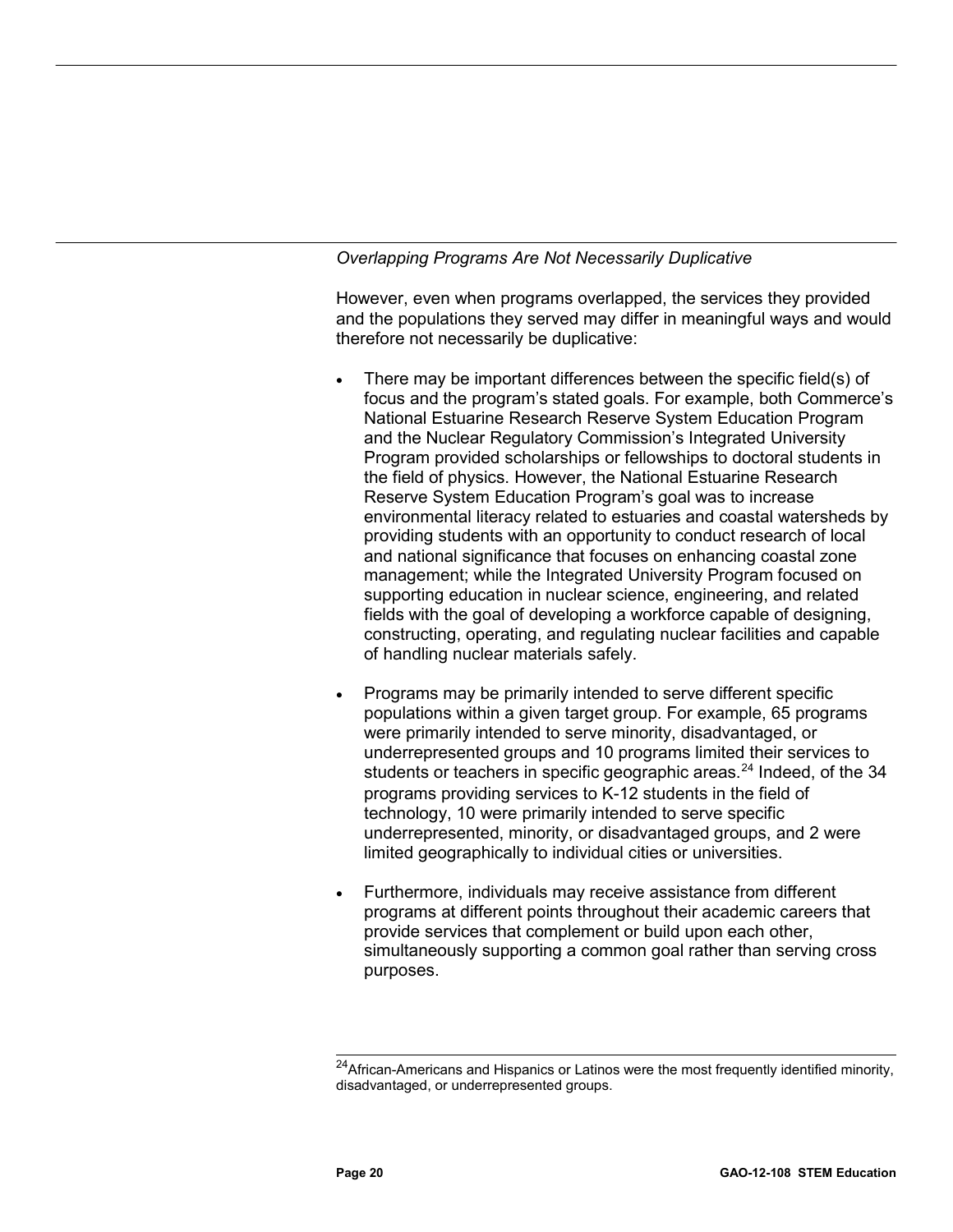#### The America COMPETES Reauthorization Act of 2010 Requires Coordination and Strategic Planning of STEM Education Initiatives

Despite past recommendations from ACC and others to improve coordination among STEM education programs, efforts to coordinate STEM education programs across the government remain limited. Although 83 percent of STEM education programs overlapped to some degree with at least one other program, only 33 percent of programs reported coordinating with other agencies that provide similar STEM education services to similar program beneficiaries, not including basic governmentwide inventory efforts. Some program officials mentioned that they coordinate by employing informal mechanisms for information sharing such as conversations and meetings between program staff, sharing resources or best practices, and participating in conferences with other agency officials. Other efforts included developing memorandums of understanding, issuing joint guidance, cofunding programs, and establishing interagency working groups focused on specific science subjects or providing a specific service to a specific target group.

With the growing concern for improved federal coordination and planning in STEM education, Congress passed the America COMPETES Reauthorization Act of 2010, which requires the Director of OSTP to establish a committee under NSTC to coordinate STEM education activities and programs among respective federal agencies and OMB. The NSTC Committee on Science, Technology, Engineering, and Math Education (CoSTEM), comprised of representatives from 11 different federal agencies, convened its first meeting in March 2011. The statute requires NSTC to develop a 5-year governmentwide STEM education strategic plan and identify areas of duplication among federal programs. CoSTEM provides NSTC with an opportunity to improve coordination and be more strategic with the federal investment in STEM education. Best practices in interagency collaboration include developing ongoing mechanisms and processes to monitor, measure, and report agency progress toward NSTC's strategic planning goals and making the results publicly available to improve accountability. According to OSTP officials, a description of the 5-year strategic plan should be publicly available in early 2012; however, as called for in its charter, the committee will terminate no later than March 31, 2015, before the first 5-year plan is carried out, unless it is renewed by the Director of OSTP.

Pursuant to requirements under the 2010 reauthorization of the COMPETES Act, NSTC has implemented several initiatives to enhance coordination. In December 2011, CoSTEM published a report on the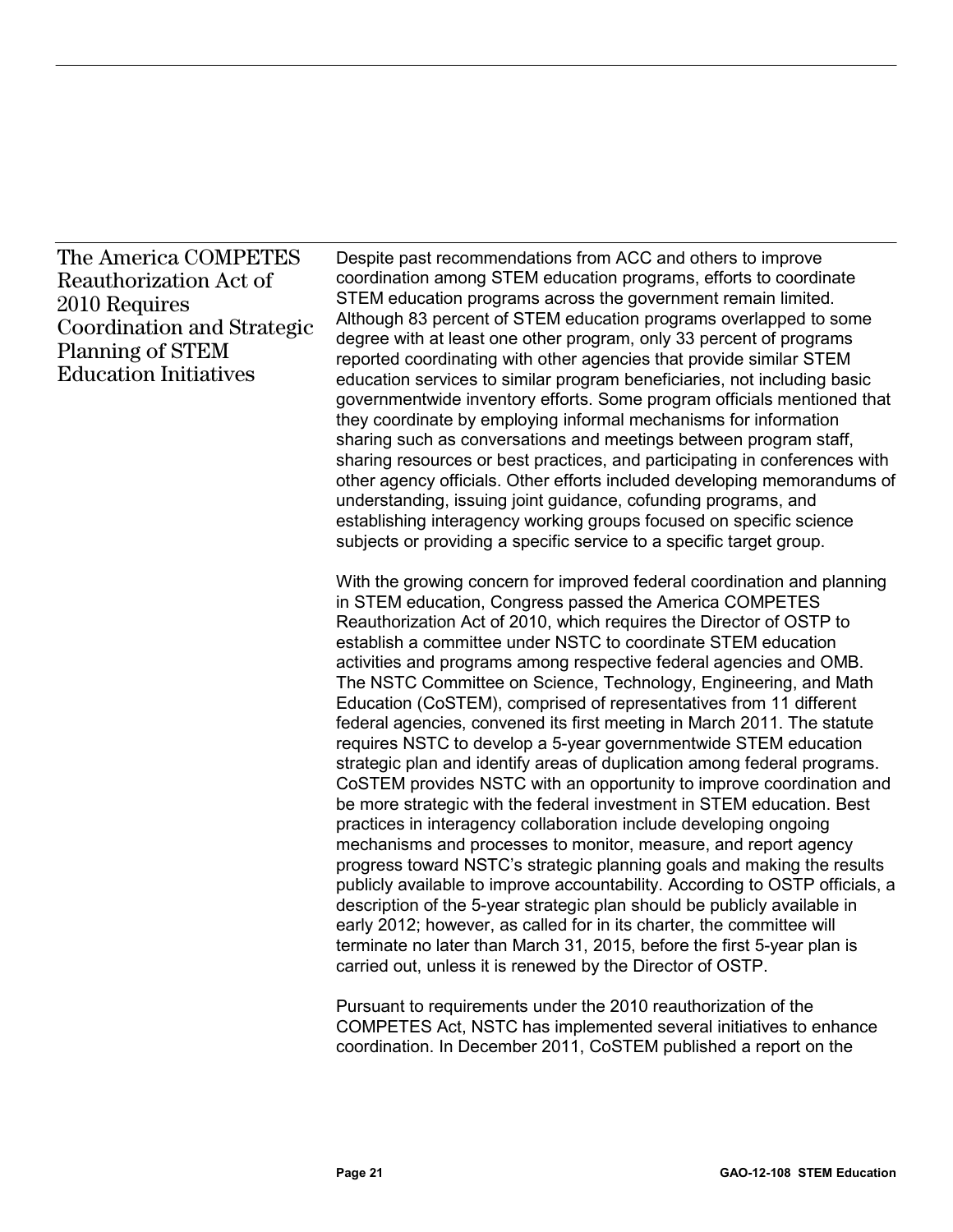inventory of the federal STEM education portfolio that, according to OSTP officials, will be used to improve coordination and inform the strategic planning process.<sup>[25](#page-26-0)</sup> Specifically, OSTP officials said the inventory will allow agencies to identify similar programs and share information and best practices. Without proper coordination, overlapping programs may not share information about the results of the actions taken or research conducted with other interested agencies, possibly leading to numerous programs providing assistance to address the same issue or area of research.

To the extent that CoSTEM identifies duplicative programs, it will be important that it considers the trade-offs associated with program consolidation and assist agencies in determining the most effective and efficient way to reduce duplication. Cost savings might be achieved through the consolidation of duplicative program administrative structures. However, our past work has shown that program consolidation can be more expensive in the short term, and, in the long term, cost savings could be diminished if the workload associated with certain administrative activities remains the same, such as reviewing and assessing applications, providing technical assistance, and monitoring program recipients. [26](#page-26-1) Furthermore, over 90 percent of STEM education programs that reported on administrative costs estimated having administrative costs lower than 10 percent of their total program costs.<sup>27</sup> Last, the consolidation of some programs may require congressional action because some programs may be statutorily mandated.

<span id="page-26-1"></span>[26GAO-11-318P.](http://www.gao.gov/products/GAO-11-318P)

<span id="page-26-0"></span> $\overline{a}$ <sup>25</sup>Committee on STEM Education. National Science and Technology Council. Executive Office of the President of the United States. *The Federal Science, Technology, Engineering, and Mathematics (STEM) Education Portfolio. A Report from the Federal Inventory of STEM Education Fast-Track Action Committee.* Washington, D.C.: December 2011.

<span id="page-26-2"></span><sup>&</sup>lt;sup>27</sup>Not all programs use the same definition of administrative costs, and programs reported various methods to develop estimated costs.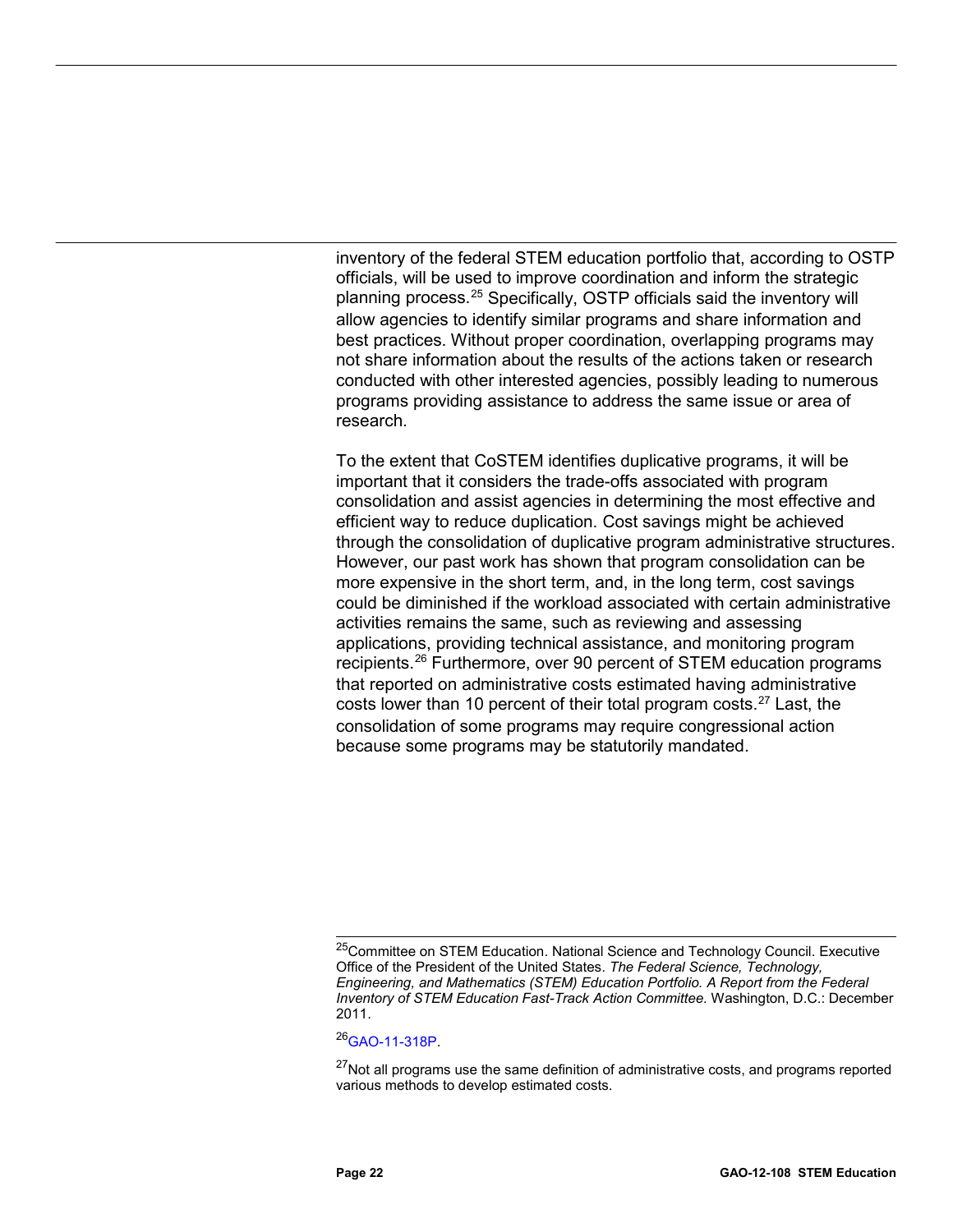<span id="page-27-0"></span>

| Limited Use of<br>Performance<br>Measures and<br><b>Evaluations May</b><br><b>Hamper Ability to</b><br><b>Assess Effectiveness</b> |                                                                                                                                                                                                                                                                                                                                                                                                                                                                                                                                                                                                                                                                                                                                                                                                                                                                                                                                                                                                                                                                                                                                                                                                                                                                      |
|------------------------------------------------------------------------------------------------------------------------------------|----------------------------------------------------------------------------------------------------------------------------------------------------------------------------------------------------------------------------------------------------------------------------------------------------------------------------------------------------------------------------------------------------------------------------------------------------------------------------------------------------------------------------------------------------------------------------------------------------------------------------------------------------------------------------------------------------------------------------------------------------------------------------------------------------------------------------------------------------------------------------------------------------------------------------------------------------------------------------------------------------------------------------------------------------------------------------------------------------------------------------------------------------------------------------------------------------------------------------------------------------------------------|
| Programs Varied in Their<br>Ability to Provide<br>Information on<br><b>Populations Served</b>                                      | Program officials varied in their ability to provide reliable information on<br>the number of students, teachers, or institutions directly served by their<br>programs—which is a type of output measure. For example, among<br>programs in our review that served postsecondary teachers and students<br>in 2010, about one-fifth of them did not know the number served.<br>However, depending on the service delivery structure of the program, it<br>may be more difficult to track this number. In some cases, the program's<br>agency did not maintain databases or contracts that would track the<br>number of students served by the program. In other cases, programs may<br>not have been able to provide information on the numbers of institutions<br>they served because they provided grants to secondary recipients. For<br>example, one program indicated that it gives grants to institutions to<br>provide internships or scholarships but that funding goes directly to<br>students, so it does not have information about the number of institutions<br>served. Programs that provide informal educational activities or online<br>services also reported difficulty in tracking the number of individuals who<br>benefited from their programs. |
|                                                                                                                                    | The validity and accuracy of the reported output data for some of these<br>programs may be questionable and may hinder program planning and<br>assessment. Programs that reported the numbers they served used<br>varied approaches to collect this information, including annual reports<br>from grant recipients, student enrollment counts, estimates of the<br>expected number of participants reached, and reviews of funding<br>proposals. Some programs had third parties track the numbers served,<br>but did not always take steps to independently verify the data or review<br>the process for how the information was collected.<br>Further, the inconsistent collection of output measures across programs<br>makes it challenging to aggregate the number of students, teachers, and<br>institutions served and to assess the effectiveness of the overall federal<br>effort. Output data are an important component to understanding whether                                                                                                                                                                                                                                                                                                          |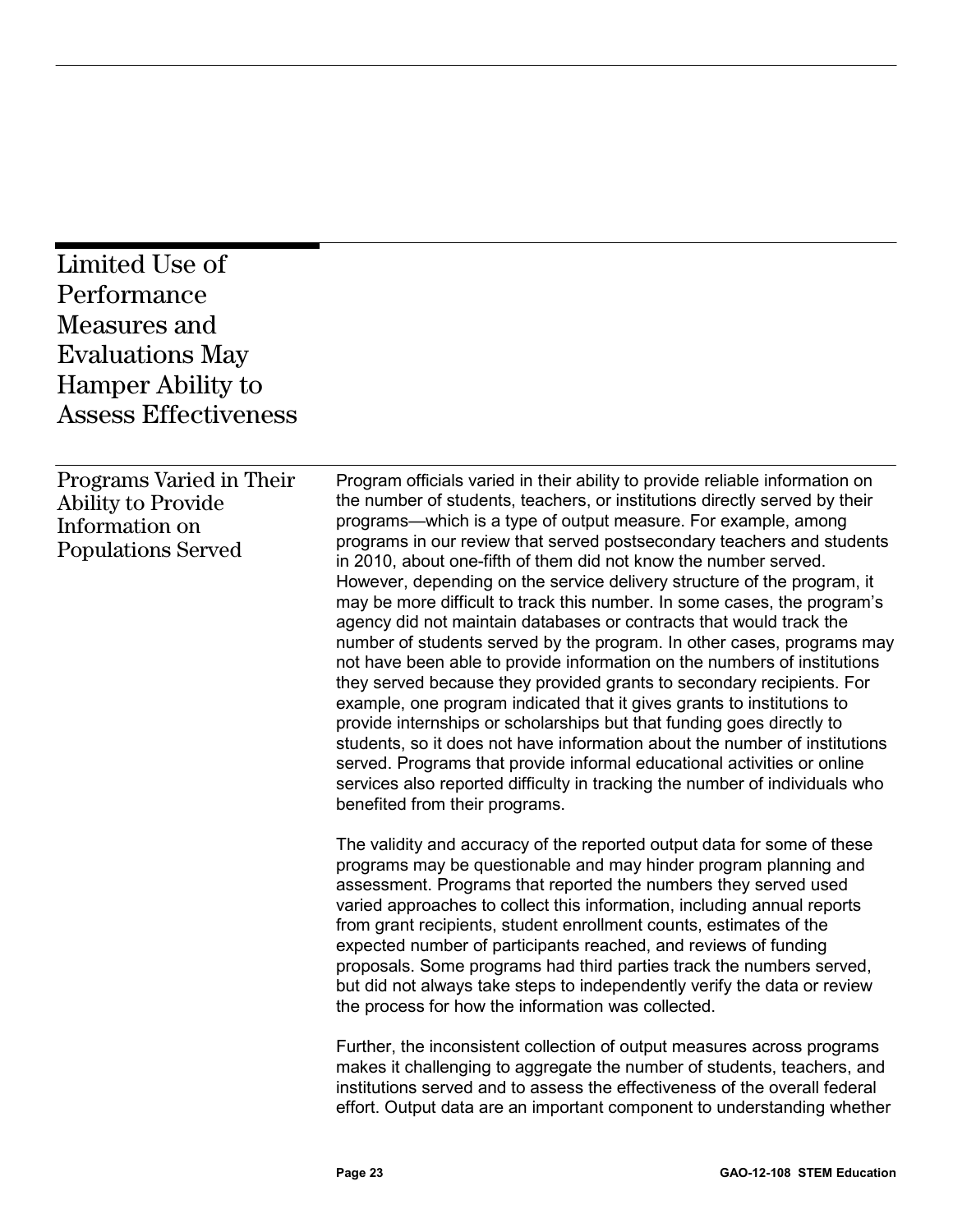|                                                                                                                 | programs are likely to meet their goals. For example, if a K-12 program<br>has the goal of increasing the number of undergraduates pursuing<br>coursework in STEM fields, it is important to know how many K-12<br>students were in the program. Without such data, it would be challenging<br>to assess the intended outcome of the program—for example, the<br>number of students who actually went on to pursue such coursework.                                                                                                                                                                                                                                                                                                                                                                                                                                                                                                                                                          |
|-----------------------------------------------------------------------------------------------------------------|----------------------------------------------------------------------------------------------------------------------------------------------------------------------------------------------------------------------------------------------------------------------------------------------------------------------------------------------------------------------------------------------------------------------------------------------------------------------------------------------------------------------------------------------------------------------------------------------------------------------------------------------------------------------------------------------------------------------------------------------------------------------------------------------------------------------------------------------------------------------------------------------------------------------------------------------------------------------------------------------|
| <b>Outcome Data Are Not</b><br>Clearly Reflected in<br><b>Agencies' Performance</b><br><b>Plans and Reports</b> | Agencies in our review did not use outcome measures in a way that is<br>clearly reflected in their performance plans and performance reports-<br>publicly available documents they use for performance planning. <sup>28</sup> This<br>may hinder decisionmakers' ability to assess how agencies' STEM efforts<br>contribute to agencywide performance goals and the overall federal<br>STEM effort. In our review of fiscal year 2010 annual performance plans<br>and reports of the 13 agencies with STEM programs, we found that most<br>agencies did not connect STEM education activities to agency goals or<br>measure and report on the progress of those activities. <sup>29</sup> These<br>documents typically lay out agency performance goals that establish the<br>level of performance to be achieved by program activities during a given<br>fiscal year, the measures developed to track progress, and what progress<br>has been made toward meeting those performance goals. |
|                                                                                                                 | As figure 6 illustrates, in our review of agencies' specific references to<br>their overall STEM education initiatives, although 38 percent of agencies<br>mentioned STEM education in their performance plans and 62 percent in<br>their performance reports, fewer cited outcome measures related to<br>STEM education. More specifically, in reporting on their progress toward<br>meeting their performance goals, 46 percent of the agencies mentioned<br>STEM education as contributing to one of these goals in their<br>performance reports. Moreover, agencies that spent the most on STEM<br>education were not necessarily more likely to mention, connect to agency<br>performance goals, or measure and report on progress of their STEM<br>efforts. For instance, NASA, which administered 9 STEM programs and<br>obligations of about \$209.6 million in fiscal year 2010, mentioned its                                                                                      |

<sup>&</sup>lt;sup>28</sup>For more details on our review of agencies' annual performance plans and reports, see appendix I.

 $\overline{a}$ 

<span id="page-28-1"></span><span id="page-28-0"></span><sup>&</sup>lt;sup>29</sup>In addition to reporting on STEM education programs through their performance plans and performance reports, there may be other ways to report on these efforts. However, our analysis was limited to these two documents. See appendix I for more information on our scope and methodology.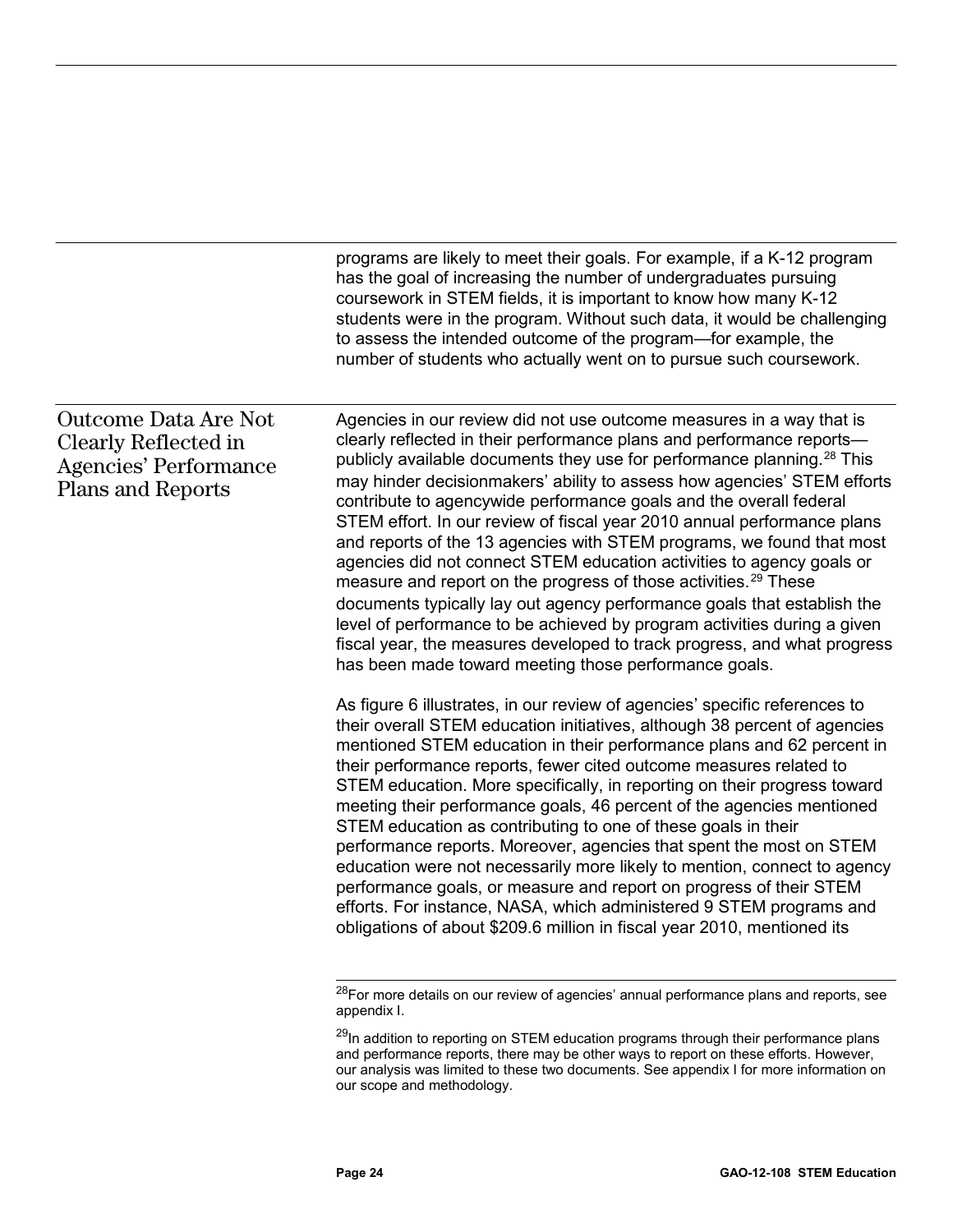overall STEM education efforts and connected them to agency performance goals in its planning documents and measured and reported on progress in both its performance plan and report. On the other hand, HHS's National Institutes of Health, which administered the most STEM education programs (44) and obligations of about \$573.6 million, referred to agency performance goals and outcome measures of its STEM education efforts only in some of its institutes' performance reports, but not in its NIH-wide performance plan.



#### <span id="page-29-0"></span>**Figure 6: Integration of Overall STEM Education Efforts in Agencies' Performance Plans and Reports**

Source: GAO analysis of GAO survey data.

As figure 7 illustrates, in our review of agencies' specific references to their STEM education programs, while the 13 agencies combined mentioned 38 percent of their programs in their performance plans, they connected 19 percent of their STEM education programs to agency performance goals and measured and reported on progress of 9 percent of the programs. Agencies' STEM education obligations and number of programs did not correlate directly with their likelihood of connecting the programs to agency performance goals or measuring and reporting on their progress in performance plans and reports. For example, Interior, through the U.S. Geological Survey, which administered just 3 STEM education programs in fiscal year 2010, mentioned all of its programs in its performance plan. In contrast, NSF, which administered 37 STEM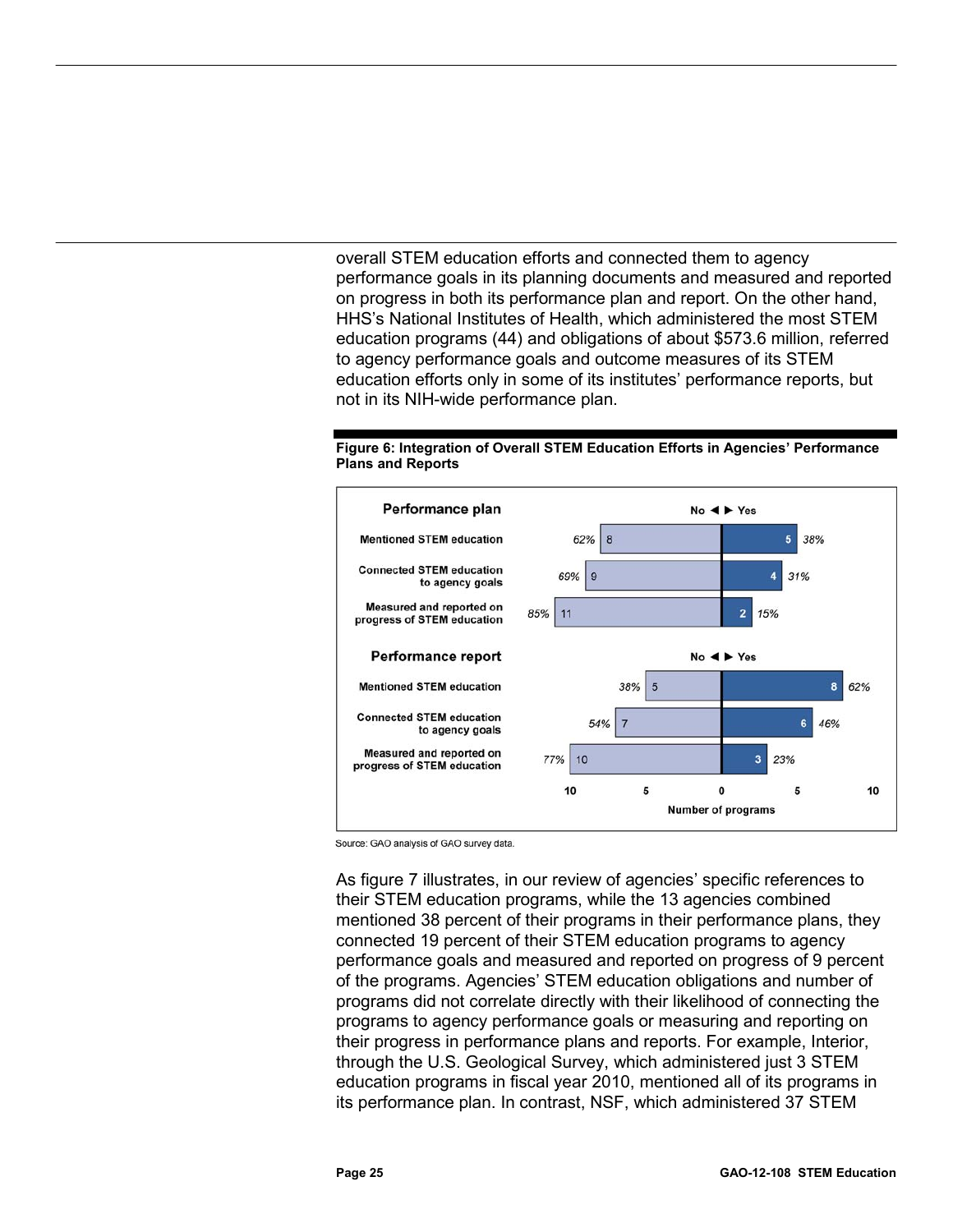education programs and obligated about \$1.1 billion in fiscal year 2010, connected only 2 of its programs to agency performance goals while measuring and reporting on progress in its performance plan and report.



<span id="page-30-0"></span>

Source: GAO analysis of GAO survey data.

The GPRA Modernization Act of 2010 and the America COMPETES Reauthorization Act of 2010 afford agencies the opportunity to better utilize performance measures for both governmentwide and agencyspecific STEM education efforts. For example, the GPRA Modernization Act will require agencies to identify program activities and other activities, which may include STEM education activities that contribute to each performance goal. It recognizes the importance of governmentwide performance goals as it requires OMB to develop, in coordination with agencies, long-term, crosscutting federal government priority goals that are to be updated or revised every 4 years, which will be tracked quarterly in order to review progress to improve government performance. According to OMB guidance, it will announce interim federal government priority goals in February 2012 and finalize its goals in February 2014. The America COMPETES Reauthorization Act of 2010 also focuses on accountability through strategic planning, and has specific requirements for agencies with STEM programs. Specifically, it requires NSTC to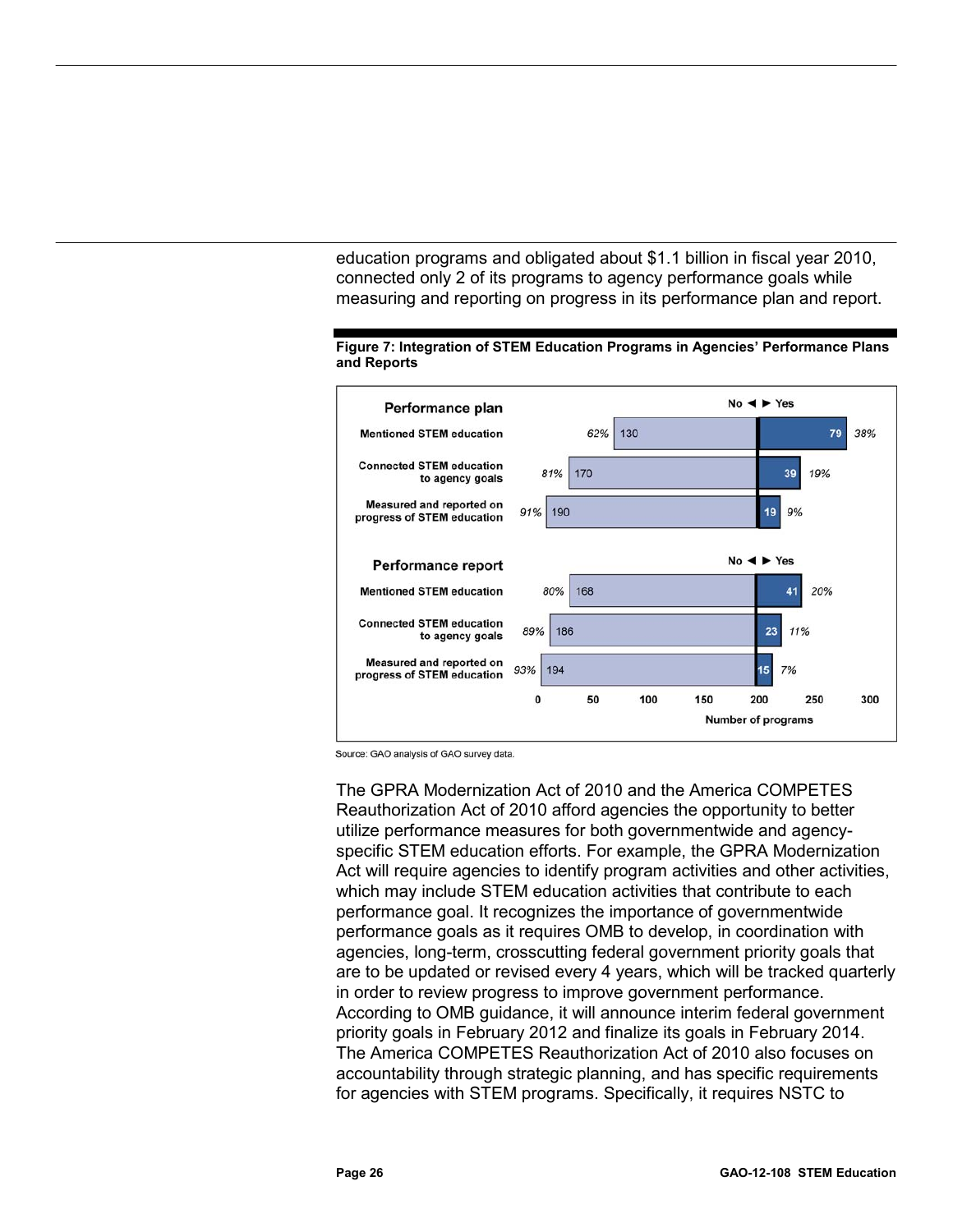develop a STEM education strategic plan with long-term objectives, metrics to assess agencies' progress, and approaches taken by participating agencies to assess the effectiveness of their STEM programs and activities. However, while OSTP will be required to report on agencies' annual progress toward the long-term objectives, an OSTP official said there is no mechanism to make agencies align their performance measures with the goals and objectives in the strategic plan.

#### Most STEM Education Programs Have Not Completed Evaluations

Little is known about the effectiveness and performance of STEM education programs because the majority of them (66 percent) have not conducted an evaluation of their entire program since 2005 (as figure 8 illustrates). We define "evaluation" as an individual systematic study conducted periodically or on an ad hoc basis to assess how well a program is working, typically relative to its program objectives. Some programs that reported that they did not complete an evaluation reported they had their grantees complete one; however, in those cases, few programs used these grantee evaluations to inform a more comprehensive evaluation of the entire program that they or an external evaluator completed.

<span id="page-31-0"></span>



Source: GAO analysis of survey responses.

Note: Of programs in our review, 12 percent (26 of 209) reported they planned to complete one, and 12 percent (26 of 209) used other reporting and evaluation activities such as memos summarizing program activities and evaluation planning documents.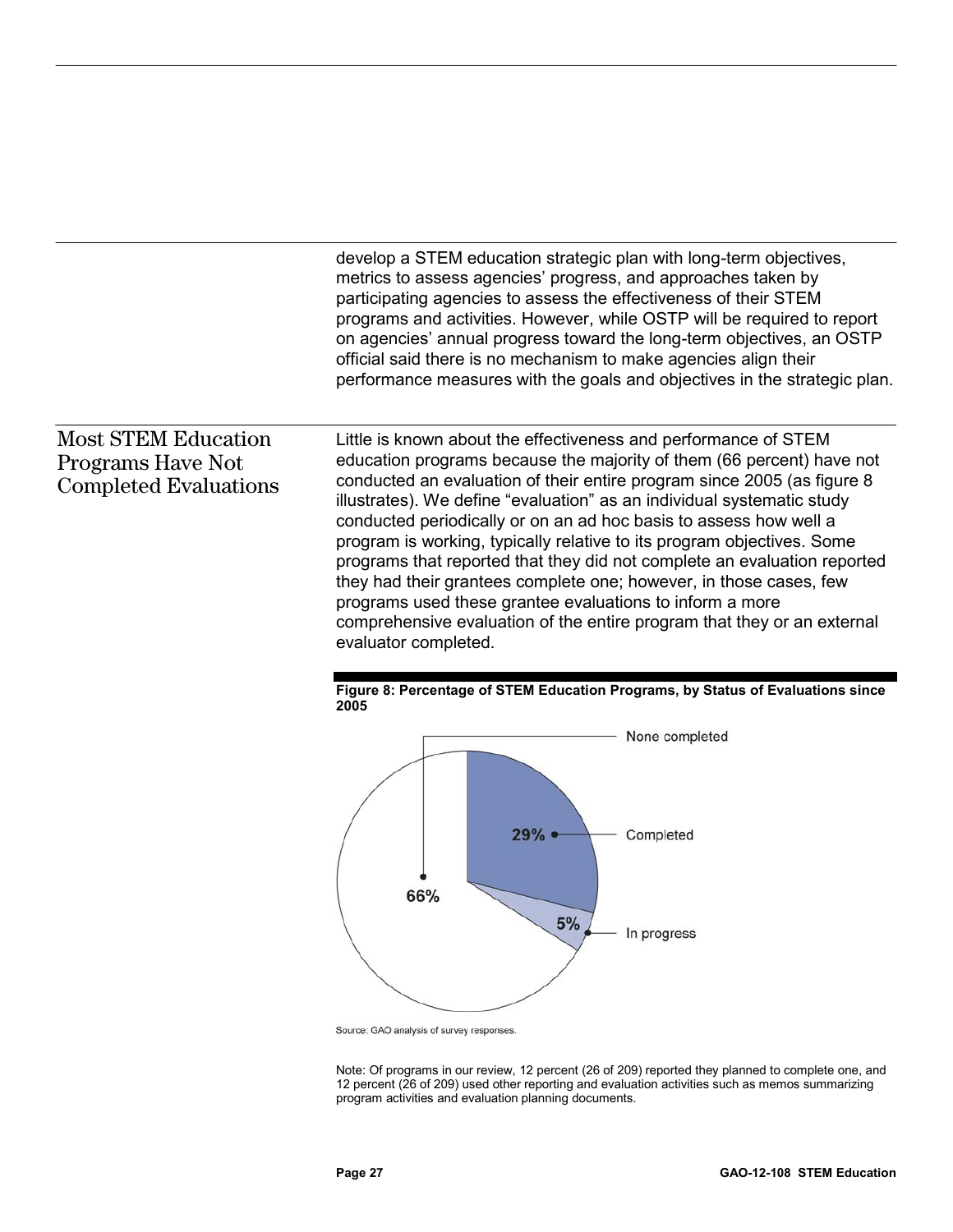In total, since 2005, agencies conducting 61 programs, (representing about 61 percent of the \$3.1 billion obligated in fiscal year 2010) responded that they had completed evaluations—all of which used a variety of methods and designs. We reviewed evaluations for 35 of the 61 programs.[30](#page-32-0) Most of the 35 program evaluations we reviewed used methods and designs that appropriately assessed how well they met their stated objectives. For instance, one evaluation selected a random sample of its former program participants and compared them with a sample of students who had applied to the same program, but had not participated. While former participants had some statistically significant academic outcomes when compared with the nonparticipants, the evaluation also noted other factors that may have influenced the favorable outcomes of the program—for example, that participants, on average, were more interested in careers in science and math than the nonparticipants, so the true effects of program participation may be overstated.

Even though most of the 35 programs we reviewed employed appropriate methods and designs to assess their programs' effectiveness, we identified several ways to improve evaluations of STEM education, based on our review.

- Improved survey response rates: Many of the evaluations we reviewed had low response rates. Without better response rates, generalizations from the results may be limited.
- Better alignment of the methods with other components of the evaluation: Specifically, 10 of the programs used evaluation methods that were not fully aligned with the evaluation questions and the program context.<sup>[31](#page-32-1)</sup> For example, 3 of these evaluations had data limitations, thus hindering the use of methods that could collect the full range of data to inform program outcomes.
- Robust use of criteria to measure outcomes: Among the 27 programs that measured outcomes, 9 did not evaluate them against any criteria. Without criteria to evaluate the outcomes, it may be difficult to

<span id="page-32-0"></span> $\overline{\phantom{a}}$ <sup>30</sup>For more details on our evaluation review, see appendix I and appendix III.

<span id="page-32-1"></span> $31$ Four of the evaluations did not have enough information for us to make a determination of the extent to which the methods, questions, objectives, and program context were aligned.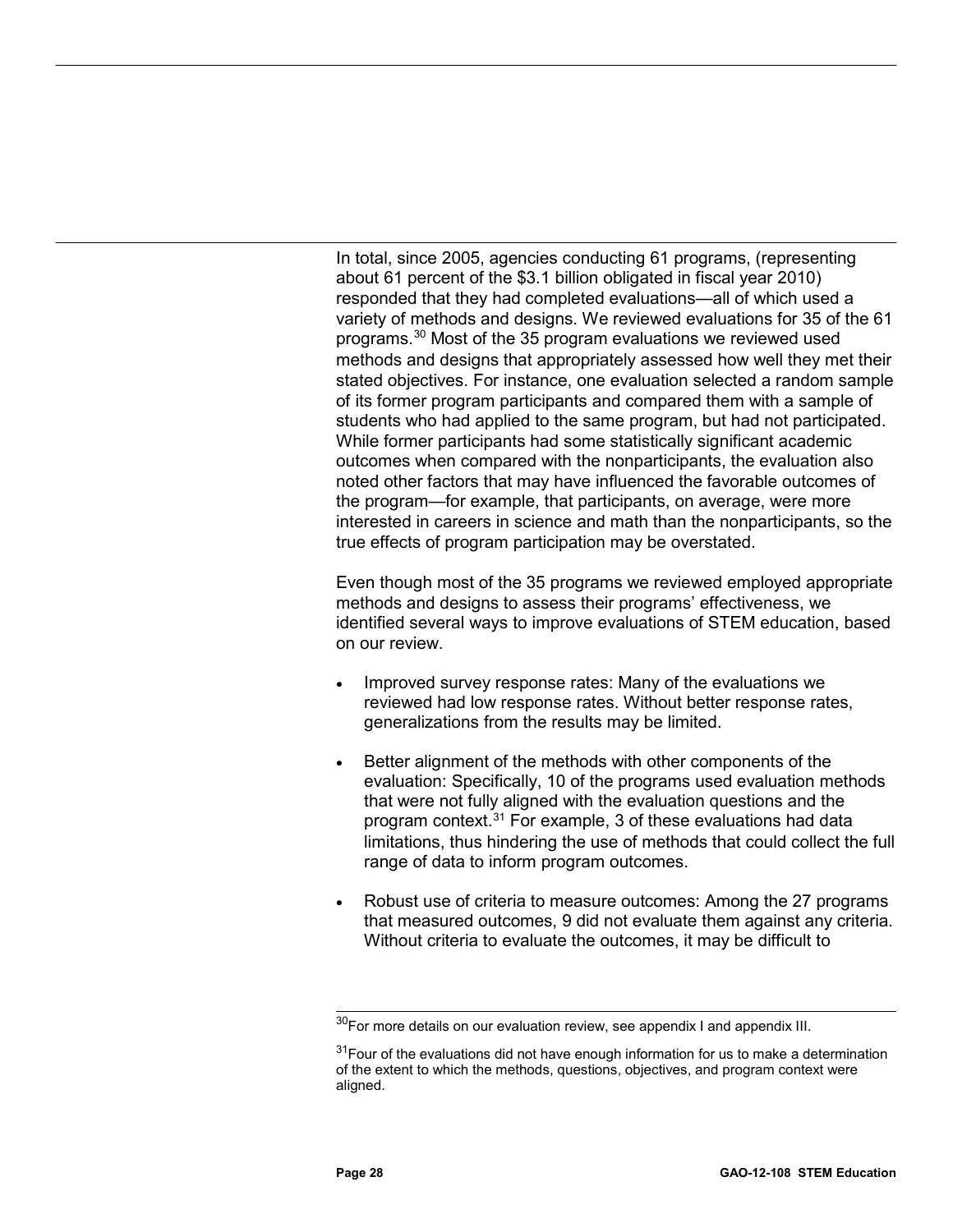establish programmatic impact and assess performance and effectiveness.

Furthermore, in order to influence program practice, the evaluation results must be disseminated widely. While nearly all of the STEM education programs that reported completing an evaluation reported using different mechanisms to disseminate results, they did not always share results in a way that facilitated knowledge sharing. Program officials reported that the most common means of dissemination of their results were through their websites or at conferences or forums, which, according to a 2006 NSTC report, were methods that require practitioners to actively seek out results, so such methods may prevent the results of the research from being conveyed to them. However, these mechanisms have limits. For example, NSTC also reported that STEM education research results may not be conveyed to practitioners because the results often lack applicability, some are ambiguous, and the culture of teaching typically does not make decisions based on research findings. NSTC identified other issues with sharing information about STEM education program results and suggested several actions that agencies could take to improve dissemination, such as engaging practitioners to collaborate with researchers in setting research agendas.<sup>[32](#page-33-1)</sup> According to NSTC officials, most agencies do not share or disseminate evaluations in a way that could be useful for coordination.

<span id="page-33-1"></span><span id="page-33-0"></span>**Conclusions** 

Although the federal government invests billions of dollars annually in STEM education programs, there remains concerns over U.S. economic and educational competitiveness, particularly with regard to the national educational system's ability to produce citizens literate in STEM subjects and to produce future scientists, technologists, engineers, and mathematicians. Prior reports on STEM education highlighted the lack of federal governmentwide planning and coordination. Recently, both Congress and the administration called for a more strategic and effective approach to the federal government's investment in STEM education. The America COMPETES Reauthorization Act of 2010 requires the Director of OSTP to establish a committee under NSTC to develop a 5-year strategic plan and submit annual reports, including a description of the plan, to

 $\overline{\phantom{a}}$ <sup>32</sup>The National Science and Technology Council Committee on Science Subcommittee on Education and Workforce. *Review and Appraisal of the Federal Investment in STEM Education Research.* October 2006.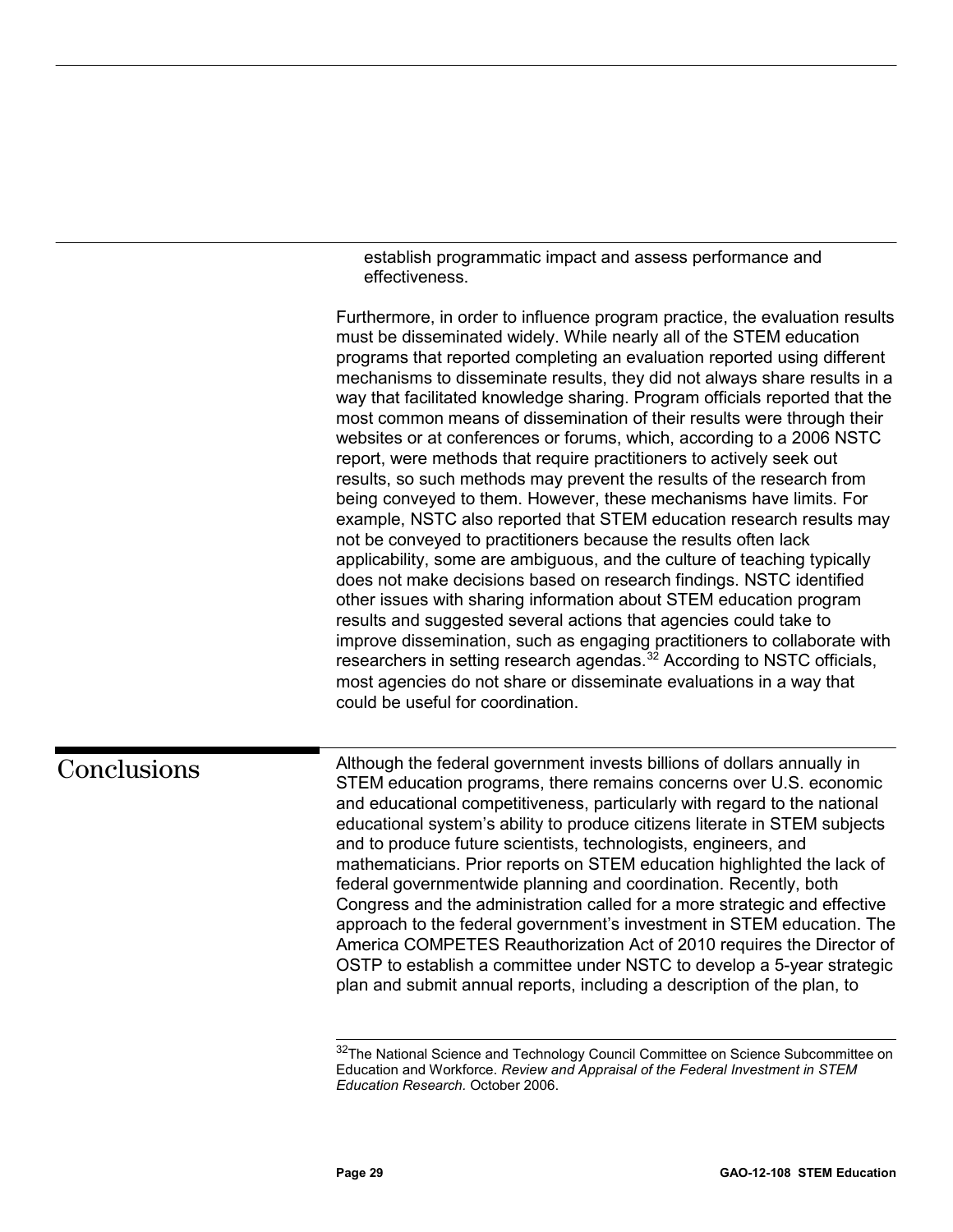Congress. The plan is expected to include common measures to assess progress toward the plan's goals. In addition, the GPRA Modernization Act of 2010 requires agencies to identify program activities that contribute to each performance goal, and, as agencies implement this provision, more information about STEM education efforts in performance plans and reports can be expected. NSTC's ongoing strategic planning efforts provide an opportunity to develop guidance on how to incorporate STEMand program-specific education goals and measures in agencies' performance planning and reporting process and align their STEM education efforts with a governmentwide STEM education strategy. To further strengthen strategic planning and coordination efforts, an accountability and reporting framework should exist to ensure agencies are adhering to NSTC's strategic plan.

While the STEM education programs we reviewed in this report are fragmented and overlapping to some degree, they are not necessarily duplicative of one another. More analysis is needed to identify areas of duplication among federal STEM education programs and ensure that the federal investment in these programs advances NSTC's 5-year strategic plan that is under development. In this era of budget constraints, governmentwide strategic planning can play a critical role in addressing concerns about program fragmentation, overlap and duplication. Fragmentation and overlap can (1) frustrate federal officials' efforts to administer programs in a comprehensive manner, (2) limit the ability to determine which programs are most cost-effective, and (3) ultimately increase program administrative costs. Therefore, if NSTC's 5-year strategic plan is not developed in a way that aligns agencies' efforts to achieve governmentwide goals, enhances the federal government's ability to assess what works, and concentrates resources on those programs that advance the strategy, the federal government may spend limited funds in an inefficient and ineffective manner that does not best help to improve the nation's global competitiveness.

Understanding program performance and effectiveness is also key in determining where to strategically invest limited federal funds to achieve the greatest impact in developing a pipeline of future workers in STEM fields. Programs need to be appropriately evaluated to determine what is working and how improvements can be made. However, most agencies have not conducted comprehensive evaluations since 2005 to assess the effectiveness of their STEM education programs. Furthermore, methods for dissemination of program evaluations, especially to practitioners, could be improved. Agency and program officials would benefit from guidance and information sharing within and across agencies about what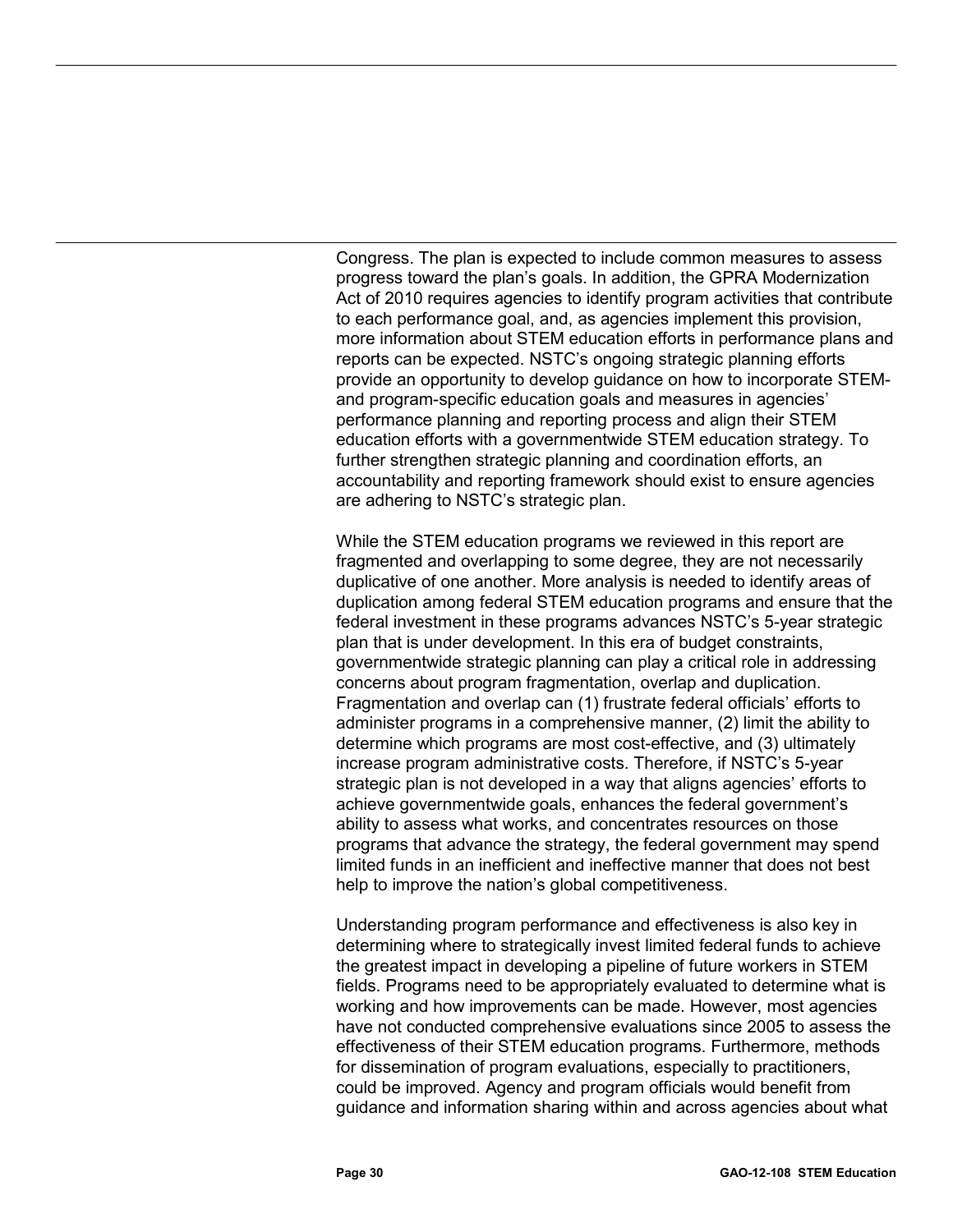<span id="page-35-1"></span><span id="page-35-0"></span>

|                                              | is working and how to best evaluate programs. This could not only help to<br>improve individual program performance, but also inform agency and<br>governmentwide decisions about which programs should continue to be<br>funded. Without an understanding of what is working in some programs, it<br>will be difficult to develop a clear strategy for how to spend limited federal<br>funds.                                                                                                                                                                                                       |  |  |  |
|----------------------------------------------|------------------------------------------------------------------------------------------------------------------------------------------------------------------------------------------------------------------------------------------------------------------------------------------------------------------------------------------------------------------------------------------------------------------------------------------------------------------------------------------------------------------------------------------------------------------------------------------------------|--|--|--|
| Recommendations for                          | The Director of OSTP should direct NSTC to                                                                                                                                                                                                                                                                                                                                                                                                                                                                                                                                                           |  |  |  |
| <b>Executive Action</b>                      | 1. Develop guidance for how agencies can better incorporate each<br>agency's STEM education efforts and the goals from NSTC's 5-year<br>STEM education strategic plan into each agency's own performance<br>plans and reports.                                                                                                                                                                                                                                                                                                                                                                       |  |  |  |
|                                              | 2. Develop a framework for how agencies will be monitored to ensure<br>that they are collecting and reporting on NSTC strategic plan goals.<br>This framework should include alternatives for a sustained focus on<br>monitoring coordination of STEM programs if the NSTC Committee on<br>STEM terminates in 2015 as called for in its charter.                                                                                                                                                                                                                                                     |  |  |  |
|                                              | 3. Work with agencies, through its strategic planning process, to identify<br>programs that might be candidates for consolidation or elimination.<br>Specifically, this could be achieved through an analysis that includes<br>information on program overlap, similar to the analysis conducted by<br>GAO in this report, and information on program effectiveness. As part<br>of this effort, OSTP should work with agency officials to identify and<br>report any changes in statutory authority necessary to execute each<br>specific program consolidation identified by NSTC's strategic plan. |  |  |  |
|                                              | 4. Develop guidance to help agencies determine the types of evaluations<br>that may be feasible and appropriate for different types of STEM<br>education programs and develop a mechanism for sharing this<br>information across agencies. This could include guidance and sharing<br>of information that outlines practices for evaluating similar types of<br>programs.                                                                                                                                                                                                                            |  |  |  |
| <b>Agency Comments</b><br>and Our Evaluation | We provided a draft of this report to the Office of Science and Technology<br>Policy (OSTP) and the Office of Management and Budget (OMB) for<br>review and comment. OSTP provided technical comments that we<br>incorporated as appropriate. OMB had no concerns with the report.                                                                                                                                                                                                                                                                                                                   |  |  |  |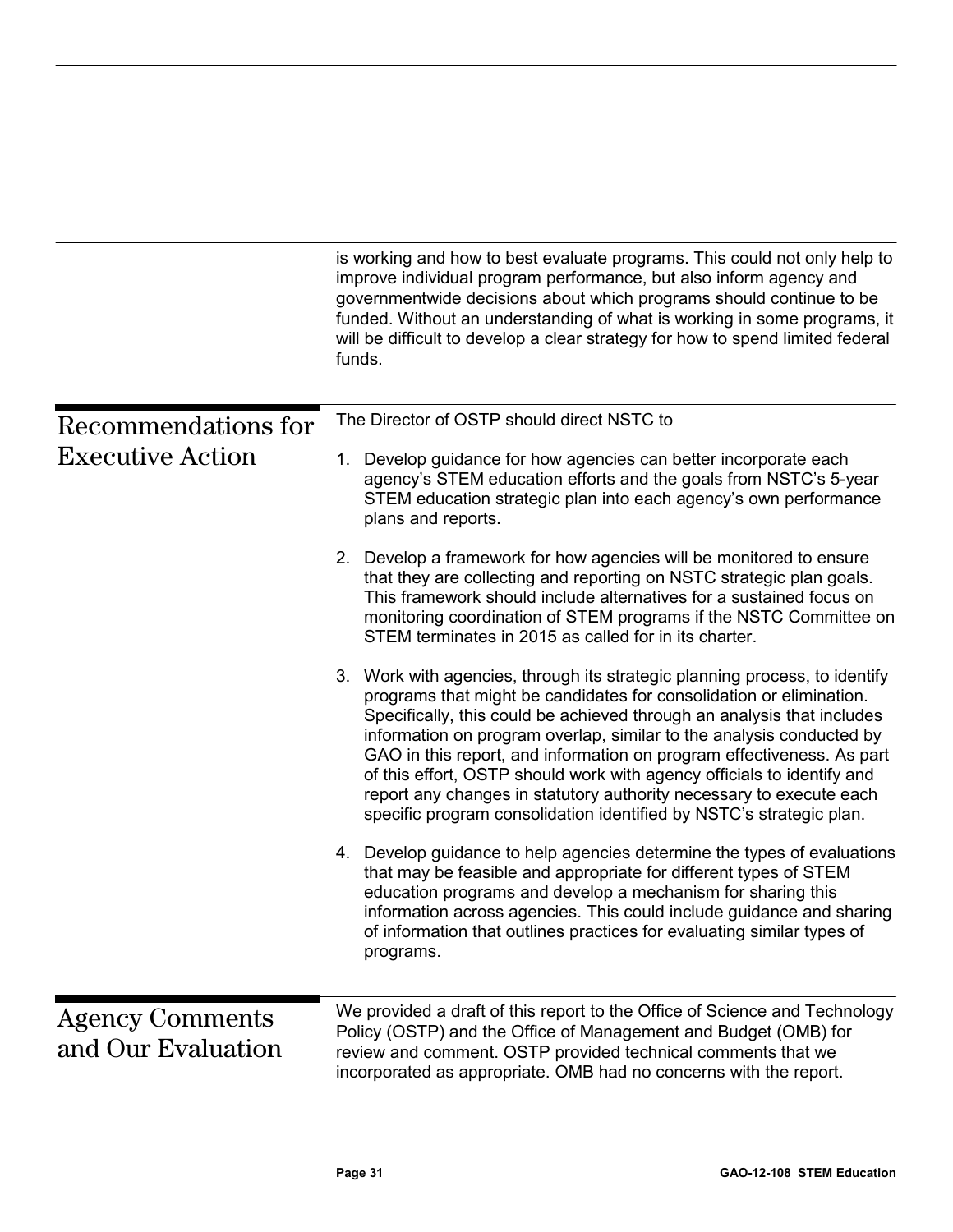As we agreed with your office, unless you publicly announce the contents of this report earlier, we plan no further distribution until 30 days from the report date. We are sending copies of this report to relevant congressional committees, OSTP, OMB, and other interested parties. In addition, this report will be available at no charge on GAO's website at [http://www.gao.gov.](http://www.gao.gov/)

If you or your staff have any questions about this report, please contact me at (202) 512-7215 or [scottg@gao.gov.](mailto:scottg@gao.gov) Contact points for our Offices of Congressional Relations and Public Affairs may be found on the last page of this report. GAO staff who made key contributions to this report are listed in appendix IV.

Slorge A. Scott

George A. Scott Director, Education, Workforce, and Income Security Issues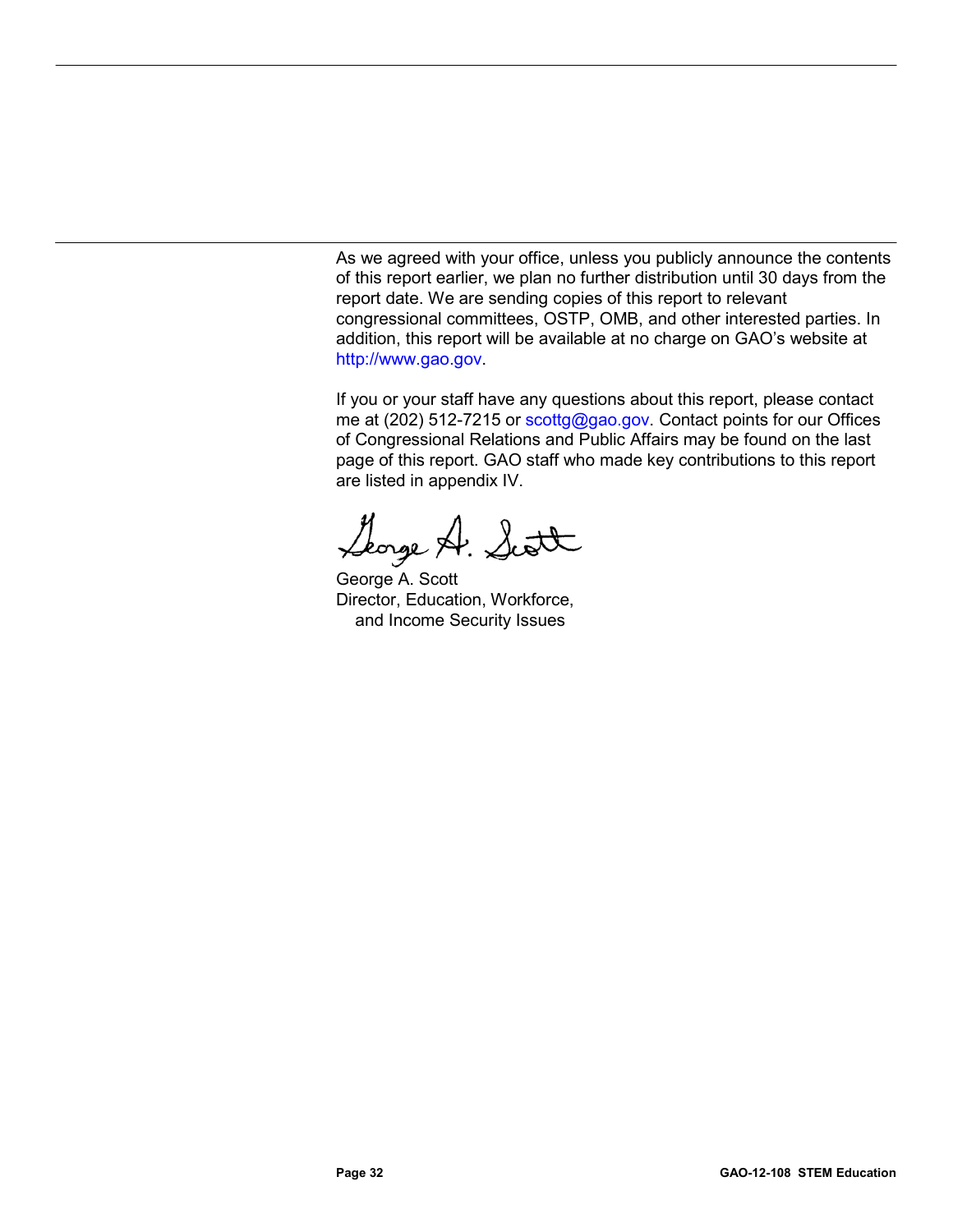## <span id="page-37-0"></span> $: \bullet \bullet \bullet \bullet \bullet \bullet \bullet \bullet \bullet \bullet \bullet \bullet$ Appendix I: Objectives, Scope, and Methodology

The objectives of our report were to determine (1) the number of federal agencies and programs that provided funding for science, technology, engineering, and mathematics (STEM) education programs in fiscal year 2010; (2) the extent to which STEM programs have similar objectives, serve similar target groups, provide similar types of services, and, if necessary, what opportunities exist to increase coordination; and (3) the extent to which STEM programs have measured their effectiveness. To inform all of our objectives, we reviewed relevant federal laws and regulations. We also reviewed previous work that was conducted to catalog and assess the federal investment in STEM education programs, including a 2005 GAO study, $1$  the 2007 Academic Competitiveness Council (ACC) report, $<sup>2</sup>$  $<sup>2</sup>$  $<sup>2</sup>$  and the 2010 Office of Management and Budget</sup> (OMB) inventory. We reviewed relevant literature and past reports on STEM education, including the 2010 President's Council of Advisors on Science and Technology (PCAST) report entitled *Report to the President: Prepare and Inspire: K-12 Education in Science, Technology, Engineering, and Math (STEM) for America's Future* [3](#page-37-3) and the National Academies Press report entitled *Rising above the Gathering Storm: Energizing and Employing America for a Brighter Economic Future: Committee on Prospering in the Global Economy of the 21st Century: An Agenda for American Science and Technology.*[4](#page-37-4) In addition, we interviewed officials from OMB, the Office of Science and Technology Policy (OSTP), and 13 other federal agencies that administer STEM education programs to gather information on their STEM education efforts, the extent of coordination between programs, and the existence of program evaluations. We attended several STEM education conferences to gather additional perspectives about federal STEM education programs. Finally, we reviewed evaluations provided by program officials as well as agencies' annual performance plans and reports.

## <span id="page-37-1"></span>1 [GAO-06-114.](http://www.gao.gov/products/GAO-06-114)

<span id="page-37-2"></span>2 U.S. Department of Education, *Report of the Academic Competitiveness Council*, Washington, D.C., 2007.

<span id="page-37-3"></span>3 President's Council of Advisors on Science and Technology. *Report to the President: Prepare and Inspire: K-12 Education in Science, Technology, Engineering, and Math (STEM) for America's Future*. Washington, D.C., September 2010.

<span id="page-37-4"></span><sup>4</sup>National Academies of Science, National Academy of Engineering, and Institute of Medicine of the National Academies, *Rising above the Gathering Storm: Energizing and Employing America for a Brighter Economic Future: Committee on Prospering in the Global Economy of the 21stCentury: An Agenda for American Science and Technology.* National Academies Press, 2007.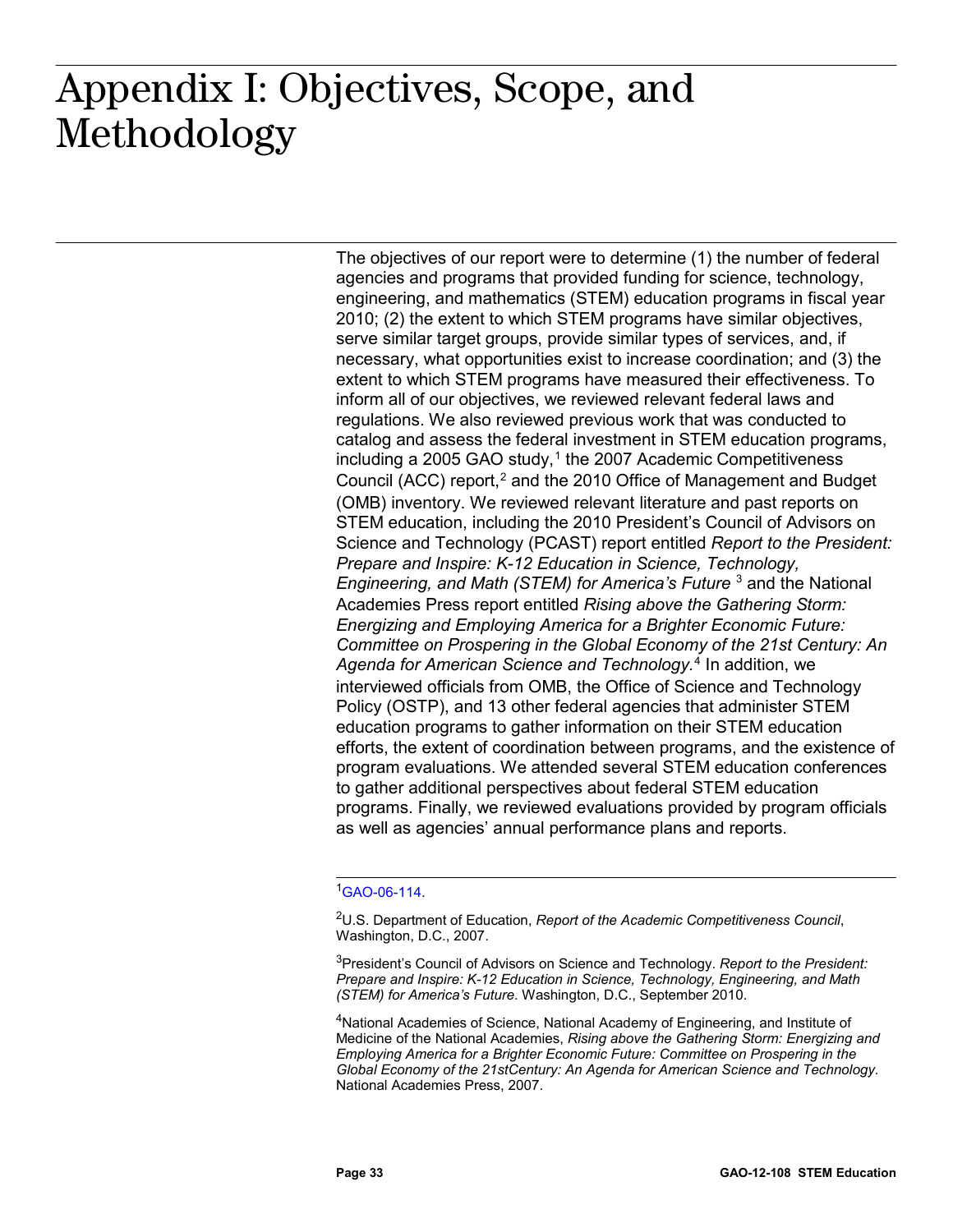|                                                | To gather information on federal STEM education programs and to<br>assess the level of fragmentation, overlap, and potential duplication<br>among them, we first reviewed past GAO work on assessing the level of<br>fragmentation, overlap, and duplication among other groups of federal<br>programs. Next, we surveyed over 200 programs across 13 agencies that<br>met our definition of a STEM education program (see below) with<br>questions about program objectives, target populations, services<br>provided, interagency coordination, outcome measures and evaluations,<br>and funding information. In December 2011, NSTC's Committee on<br>STEM Education released its inventory of the federal STEM education<br>portfolio. <sup>5</sup> The NSTC inventory differs from GAO's survey in that it counts<br>investments and allocations, whereas GAO asked agencies to report on<br>programs and obligations. |
|------------------------------------------------|-----------------------------------------------------------------------------------------------------------------------------------------------------------------------------------------------------------------------------------------------------------------------------------------------------------------------------------------------------------------------------------------------------------------------------------------------------------------------------------------------------------------------------------------------------------------------------------------------------------------------------------------------------------------------------------------------------------------------------------------------------------------------------------------------------------------------------------------------------------------------------------------------------------------------------|
| Definition of STEM<br><b>Education Program</b> | For the purposes of our study, we defined a federally funded STEM<br>education program as a program funded in fiscal year 2010 by<br>congressional appropriation or allocation that includes one or more of the<br>following as a primary objective:                                                                                                                                                                                                                                                                                                                                                                                                                                                                                                                                                                                                                                                                        |
|                                                | attract or prepare students to pursue classes or coursework in STEM<br>areas through formal or informal education activities (informal<br>education programs provide support for activities provided by a variety<br>of organizations that offer students learning opportunities outside of<br>formal schooling through contests, science fairs, summer programs,<br>and other means; outreach programs targeted to the general public<br>should not be included),                                                                                                                                                                                                                                                                                                                                                                                                                                                          |
|                                                | attract students to pursue degrees (2-year, 4-year, graduate, or<br>$\bullet$<br>doctoral degrees) in STEM fields through formal or informal education<br>activities,                                                                                                                                                                                                                                                                                                                                                                                                                                                                                                                                                                                                                                                                                                                                                       |
|                                                | provide training opportunities for undergraduate or graduate students<br>in STEM fields (this can include grants, fellowships, internships, and<br>traineeships that are targeted to students; general research grants                                                                                                                                                                                                                                                                                                                                                                                                                                                                                                                                                                                                                                                                                                      |
|                                                | <sup>5</sup> Committee on STEM Education. National Science and Technology Council. Executive<br>Office of the President of the United States. The Federal Science, Technology,<br>Engineering, and Mathematics (STEM) Education Portfolio. A Report from the Federal<br>Inventory of STEM Education Fast-Track Action Committee. Washington, D.C., December                                                                                                                                                                                                                                                                                                                                                                                                                                                                                                                                                                 |

<span id="page-38-0"></span>2011.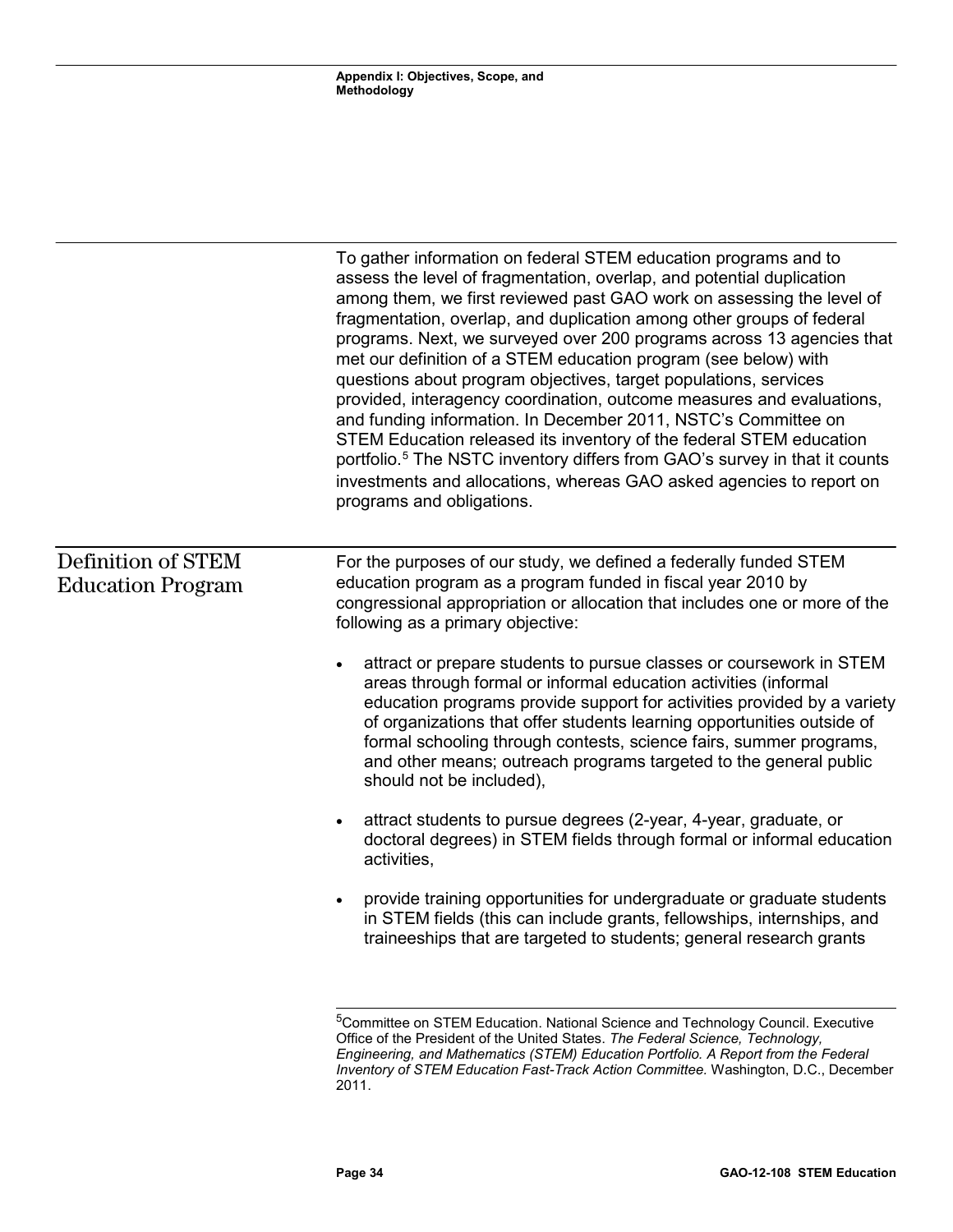that are targeted to researchers that may hire a student to work in the lab should not be considered a STEM education program),

- attract graduates to pursue careers in STEM fields,
- improve teacher (preservice or in-service) education in STEM areas,
- improve or expand the capacity of K-12 schools or postsecondary institutions to promote or foster education in STEM fields, or
- conduct research to enhance the quality of STEM education programs provided to students.[6](#page-39-0)

In addition, we defined STEM education programs to include grants, fellowships, internships, and traineeships. While programs designed to retain current employees in STEM fields were not included, programs that fund retraining of workers to pursue a degree in a STEM field were included because these programs help increase the number of students and professionals in STEM fields by helping retrain non-STEM workers to work in STEM fields.

For the purposes of this study, we defined the term "program" as an organized set of activities supported by a congressional appropriation or allocation. Further, we defined a program as a single program even when its funds were allocated to other programs as well. We asked agency officials to provide a list of programs that received funds in fiscal year 2010. This included programs that received one-time, limited funds in fiscal year 2010, such as earmarks.[7](#page-39-1)

<span id="page-39-0"></span><sup>&</sup>lt;sup>6</sup>To develop these objectives, we first examined the objectives used by previous GAO work to inventory federal STEM education programs. Second, we discussed these objectives with agency officials; the discussion resulted in providing clarifying language for some objectives and adding a new objective on conducting research to enhance the quality of STEM education. Third, after review and analysis of survey responses, we determined that for purposes of reporting out on survey responses, we would combine the first four objectives into one broader objective category—attracting and preparing students throughout their academic careers to enter STEM fields.

<span id="page-39-1"></span> $7$ Although we surveyed 29 earmarks that were funded in 2010, we did not include earmark data in our analysis because, according to our survey, 25 of these were not funded in 2011.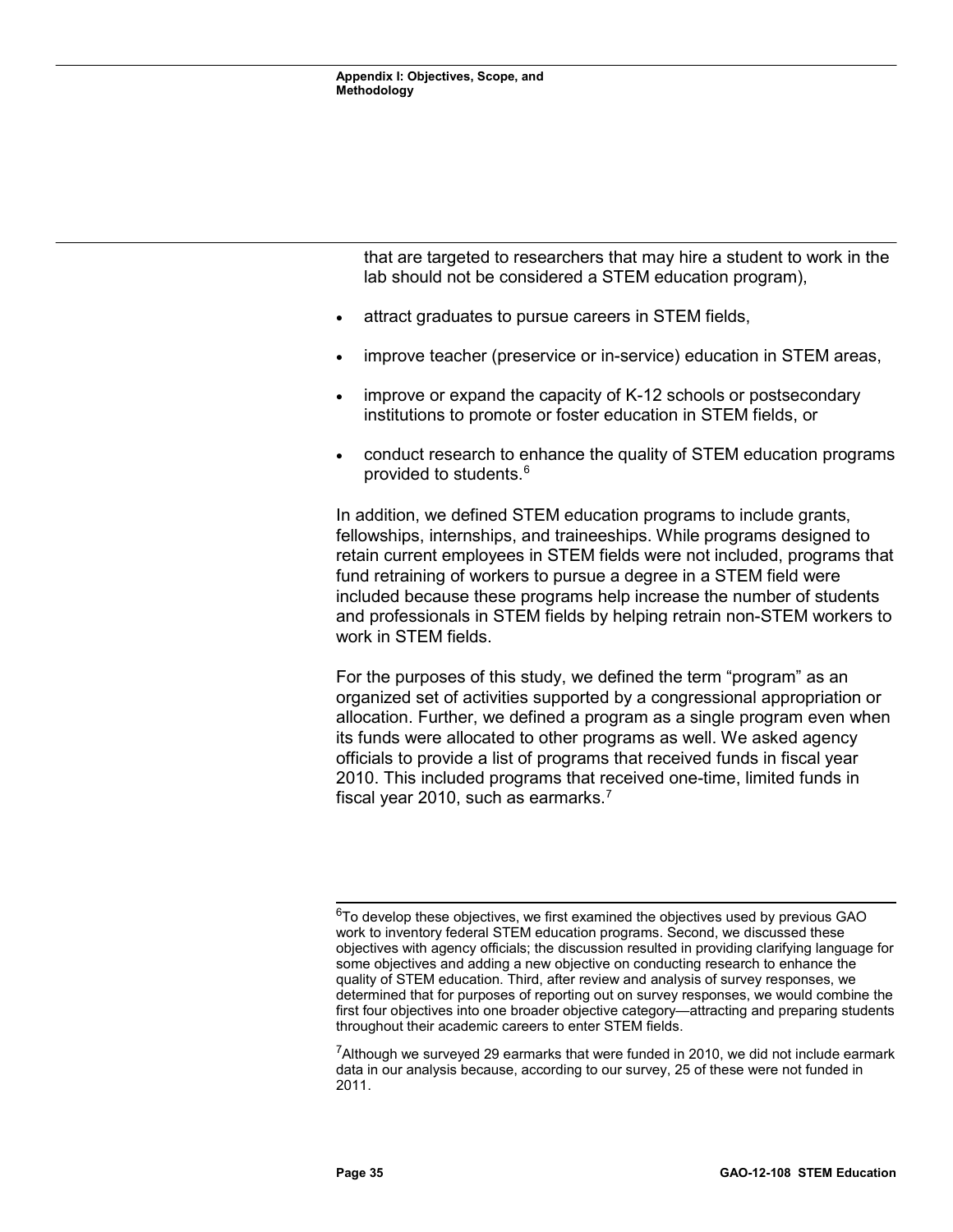| Definition of STEM Fields | We determined that a STEM field should be considered any of the<br>following broad disciplines:                                                                                                                                                                                                                                                                                                                                                                                                                                                                                                                                                                                                                                                            |  |  |
|---------------------------|------------------------------------------------------------------------------------------------------------------------------------------------------------------------------------------------------------------------------------------------------------------------------------------------------------------------------------------------------------------------------------------------------------------------------------------------------------------------------------------------------------------------------------------------------------------------------------------------------------------------------------------------------------------------------------------------------------------------------------------------------------|--|--|
|                           | agricultural sciences;                                                                                                                                                                                                                                                                                                                                                                                                                                                                                                                                                                                                                                                                                                                                     |  |  |
|                           | biological sciences;                                                                                                                                                                                                                                                                                                                                                                                                                                                                                                                                                                                                                                                                                                                                       |  |  |
|                           | chemistry;<br>$\bullet$                                                                                                                                                                                                                                                                                                                                                                                                                                                                                                                                                                                                                                                                                                                                    |  |  |
|                           | computer science;                                                                                                                                                                                                                                                                                                                                                                                                                                                                                                                                                                                                                                                                                                                                          |  |  |
|                           | earth, atmospheric, and ocean sciences;                                                                                                                                                                                                                                                                                                                                                                                                                                                                                                                                                                                                                                                                                                                    |  |  |
|                           | engineering;<br>٠                                                                                                                                                                                                                                                                                                                                                                                                                                                                                                                                                                                                                                                                                                                                          |  |  |
|                           | mathematics;                                                                                                                                                                                                                                                                                                                                                                                                                                                                                                                                                                                                                                                                                                                                               |  |  |
|                           | physics;<br>$\bullet$                                                                                                                                                                                                                                                                                                                                                                                                                                                                                                                                                                                                                                                                                                                                      |  |  |
|                           | social sciences (e.g., psychology, sociology, anthropology, cognitive<br>science, economics, behavioral sciences); or                                                                                                                                                                                                                                                                                                                                                                                                                                                                                                                                                                                                                                      |  |  |
|                           | technology.<br>$\bullet$                                                                                                                                                                                                                                                                                                                                                                                                                                                                                                                                                                                                                                                                                                                                   |  |  |
|                           | In addition, we determined that our definition of STEM education would<br>include health care programs that train students for careers that are<br>primarily in scientific research. We did not, however, include health care<br>programs that train students for careers that are primarily in patient care,<br>that is, those that trained nurses, doctors, dentists, psychologists, or<br>veterinarians.                                                                                                                                                                                                                                                                                                                                                |  |  |
| <b>Program Selection</b>  | To identify federally funded STEM education programs, first we<br>developed a combined list of programs based on the findings of three<br>previous STEM education inventory efforts completed by GAO in 2005,<br>ACC in 2007, and OMB in 2010. Second, we shared our list with agency<br>officials, provided our definition of STEM education program, and asked<br>officials to make an initial determination about which programs should<br>remain on the list and which programs should be added to the list. If<br>agency officials indicated they wanted to remove a program from our list,<br>we asked for additional information. For example, programs on our initial<br>list may have been terminated or consolidated, or did not receive federal |  |  |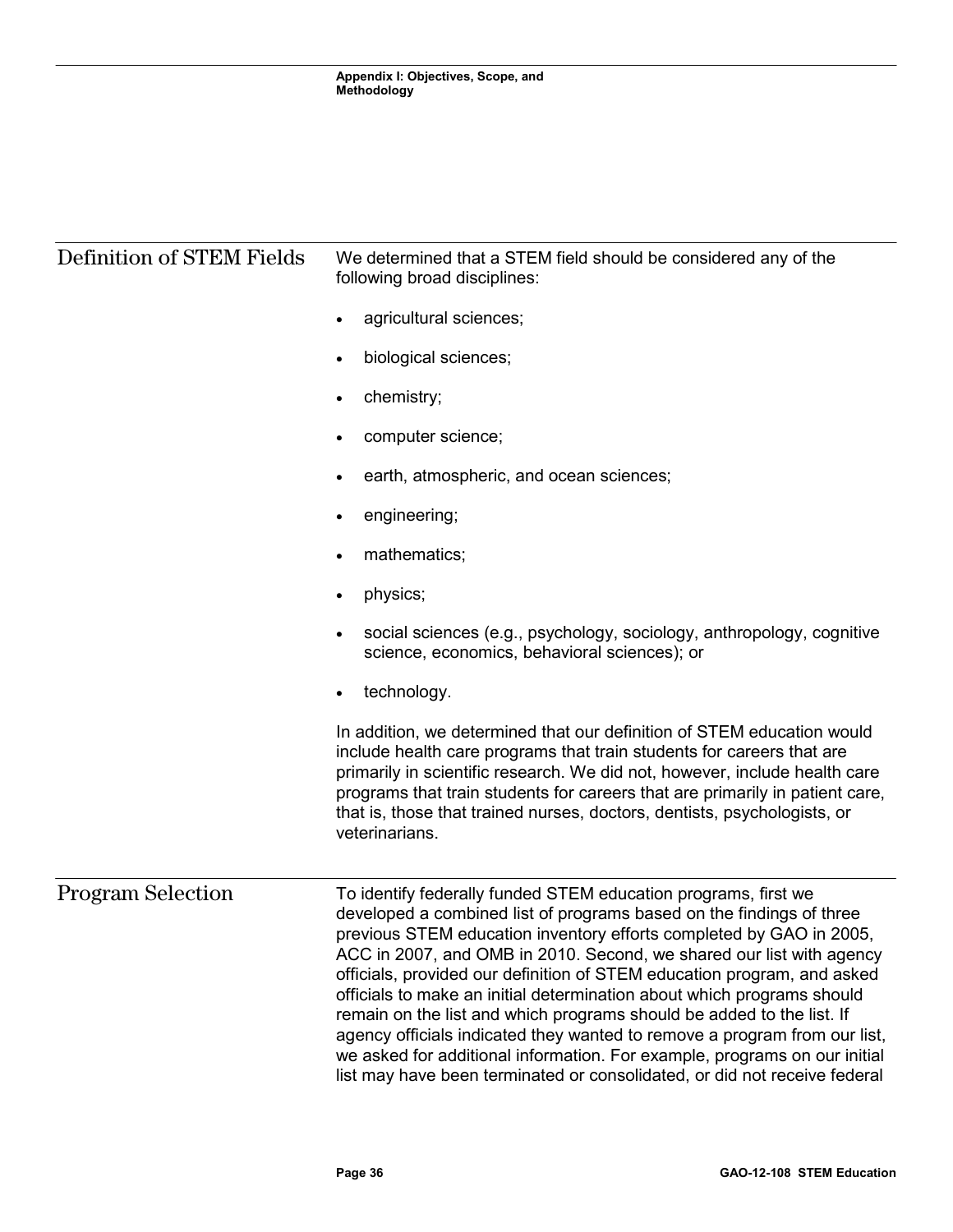funds in fiscal year 2010. In addition, we asked officials to provide program descriptions, program names, and contact information.

Next, we reviewed each agency's submission and individual program information and determination. We also gathered additional information on the program, mainly through agency websites and program materials, and held discussions with program officials to understand the program in more detail. On the basis of this additional information, we excluded programs that we found did not meet our definition of a STEM education program. Once our determinations were made, we asked each agency to confirm the list of programs and the names and contact information for the officials who would be responsible for completing the survey. In total, we determined that 274 programs should receive a survey. $8$ 

We also included several screening questions in the survey to provide an additional verification to ensure the programs met our definition of a STEM education program. Nineteen programs did not pass our screening questions and therefore were excluded from our analysis. All in all, 209 programs were included in our final analysis. For a list of the 209 STEM education programs by agency, see appendix II. For a summary of excluded programs and their exclusion rationales, see table 3. Furthermore, we provide aggregate survey responses from these programs in an e-supplement [\(GAO-12-110SP\)](http://www.gao.gov/products/GAO-12-110SP).

<span id="page-41-0"></span> $8$ After initial deployment of our survey, we became aware of four new programs not previously on our list—the National Security Agency's Cryptanalysis and Exploitation Services Summer Program, the National Institutes of Health's Material Development for Environmental Health Curriculum, the Animal and Plant Health Inspection Service's Daniel E. Salmon Scholarship, and the AgDiscovery program. After speaking with program officials and reviewing program information, we determined that these programs met our definition of a STEM education program, so we obtained program contact information, had each program fill out a survey, and added them to our review. In addition, there were five programs that program officials said should be excluded from our review after receiving the survey, even though agency officials had confirmed the list at the outset. After speaking with officials and reviewing program information, we determined that all five programs should be excluded from our list and should not fill out the survey. It was determined that two programs were part of another program, one was a duplicate entry, one was a nonprogrammatic STEM activity, and one was a research-related program not focused on STEM education.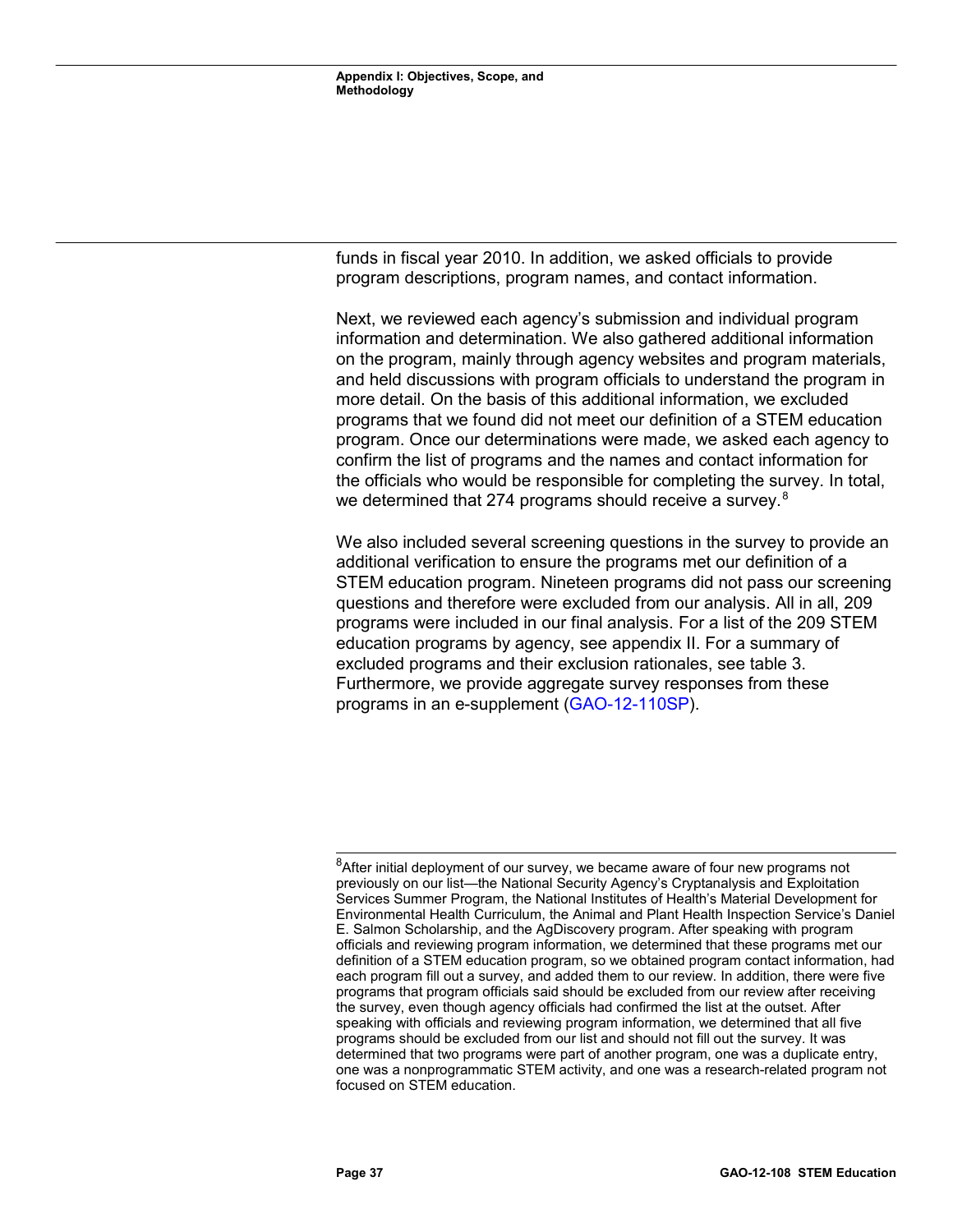| <b>Exclusion rationale</b>                                                                | Number of<br>programs |
|-------------------------------------------------------------------------------------------|-----------------------|
| Program did not receive congressional appropriation or allocation in<br>fiscal year 2010. | 59                    |
| Program was consolidated or part of another program.                                      | 48                    |
| Program focused on professionals or postdoctoral positions.                               | 41                    |
| Entry was duplicative or not recognized by agency officials.                              | 34                    |
| Nonprogrammatic STEM activities.                                                          | 24                    |
| Program for which STEM is not a primary purpose.                                          | 17                    |
| Research-related program, not focused on STEM education.                                  | 8                     |
| Program is focused on patient care.                                                       | 8                     |
| General awareness program not focused on students or teachers.                            | 1                     |
| <b>Total entries excluded</b>                                                             | 240                   |
| Source: GAO.                                                                              |                       |

#### <span id="page-42-0"></span>**Table 3: Reasons for Exclusion of STEM Education Activities from Our Survey**

#### Survey

We developed a web-based survey to collect information on federal STEM education programs. See [GAO-12-110SP](http://www.gao.gov/products/GAO-12-110SP) for a copy of the survey's full text. The survey included questions on program objectives, target groups served, services provided, academic fields of focus, output metrics, outcome measures, obligations, and program evaluations. To minimize errors arising from differences in how questions might be interpreted and to reduce variability in responses that should be qualitatively the same, we conducted pretests with 14 different programs in March and April 2011. To ensure that we obtained a variety of perspectives on our survey, we selected 14 programs from 11 different agencies that differed in program scope, objectives, services provided, target groups served, evaluations completed, and funding sources. We included budget staff as well as program officials in the pretests to ensure budget-related terms in the survey were understandable and available. An independent GAO reviewer also reviewed a draft of the survey prior to its administration. On the basis of feedback from these pretests and independent review, we revised the survey in order to improve its clarity. Design and Implementation

> After completing the pretests, we administered the survey. On May 3, 2011, we sent an e-mail announcement of the survey to the officials responsible for the programs selected for our review, notifying them that our online survey would be activated within a week. On May 11, 2011, we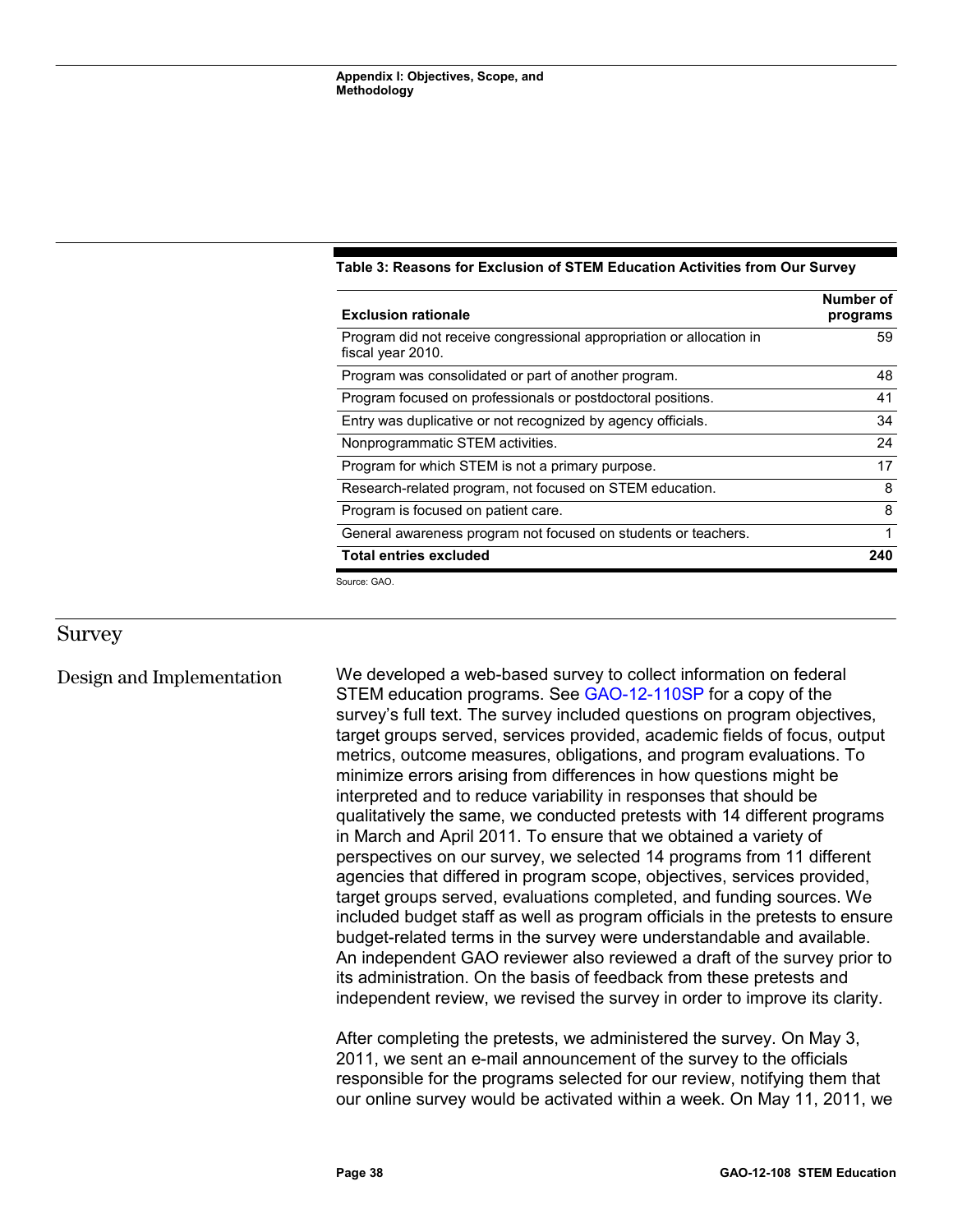|                                           | sent a second e-mail message to officials that informed them that the<br>survey was available online. In that e-mail message, we also provided<br>them with unique passwords and usernames. We made telephone calls to<br>officials and sent them follow-up e-mail messages, as necessary, to<br>clarify their responses or obtain additional information. We received<br>completed surveys from 269 programs, for a 100 percent response rate.<br>We collected survey responses through August 31, 2011.                                                                                                                                                                                                                                                                                                                                                                                                                                                                                                                                                                                                                                                                                                                                                                                                                                                                                                                                                                                                                                                                                                                                                                                                                                                                                                                                                                                                                                                                                                                                                                                                                                                                                                                                                                                                                                                                                                                                                                                                                                                                                     |
|-------------------------------------------|-----------------------------------------------------------------------------------------------------------------------------------------------------------------------------------------------------------------------------------------------------------------------------------------------------------------------------------------------------------------------------------------------------------------------------------------------------------------------------------------------------------------------------------------------------------------------------------------------------------------------------------------------------------------------------------------------------------------------------------------------------------------------------------------------------------------------------------------------------------------------------------------------------------------------------------------------------------------------------------------------------------------------------------------------------------------------------------------------------------------------------------------------------------------------------------------------------------------------------------------------------------------------------------------------------------------------------------------------------------------------------------------------------------------------------------------------------------------------------------------------------------------------------------------------------------------------------------------------------------------------------------------------------------------------------------------------------------------------------------------------------------------------------------------------------------------------------------------------------------------------------------------------------------------------------------------------------------------------------------------------------------------------------------------------------------------------------------------------------------------------------------------------------------------------------------------------------------------------------------------------------------------------------------------------------------------------------------------------------------------------------------------------------------------------------------------------------------------------------------------------------------------------------------------------------------------------------------------------|
| Analysis of Responses and Data<br>Quality | We used standard descriptive statistics to analyze responses to the<br>survey. Because this was not a sample survey, there were no sampling<br>errors. To minimize other types of errors, commonly referred to as<br>nonsampling errors, and to enhance data quality, we employed survey<br>design practices in the development of the survey and in the collection,<br>processing, and analysis of the survey data. For instance, as previously<br>mentioned, we pretested the survey with federal officials to minimize<br>errors arising from differences in how questions might be interpreted and<br>to reduce variability in responses that should be qualitatively the same.<br>We further reviewed the survey to ensure the ordering of survey sections<br>was appropriate and that the questions within each section were clearly<br>stated and easy to comprehend. To reduce nonresponse bias, another<br>source of nonsampling error, we sent out e-mail reminder messages to<br>encourage officials to complete the survey. In reviewing the survey data,<br>we performed automated checks to identify inappropriate answers. We<br>further reviewed the data for missing or ambiguous responses and<br>followed up with agency officials when necessary to clarify their<br>responses. To assess output measures, we asked a series of questions<br>to assess the agency's procedures, policies, and internal controls to<br>ensure the quality of data provided in the survey. For program obligations<br>questions, we sampled 10 percent of responses reviewing documentary<br>evidence to corroborate survey responses. For evaluation questions, we<br>reviewed program evaluations provided to corroborate survey responses.<br>To assess the reliability of data provided in our survey, we incorporated<br>questions about the reliability of the programs' data systems, reviewed<br>documentation for a sample of selected questions, conducted internal<br>reliability checks, and conducted follow-up as necessary. While we did<br>not verify all responses, on the basis of our application of recognized<br>survey design practices and follow-up procedures, we determined that the<br>data used in this report were of sufficient quality for our purposes. We did<br>not report on data that we found of questionable reliability based on our<br>review of data reliability questions in the survey-such as the number of<br>students and teachers served. All data analysis programs were also<br>independently verified by a GAO data analyst for accuracy. |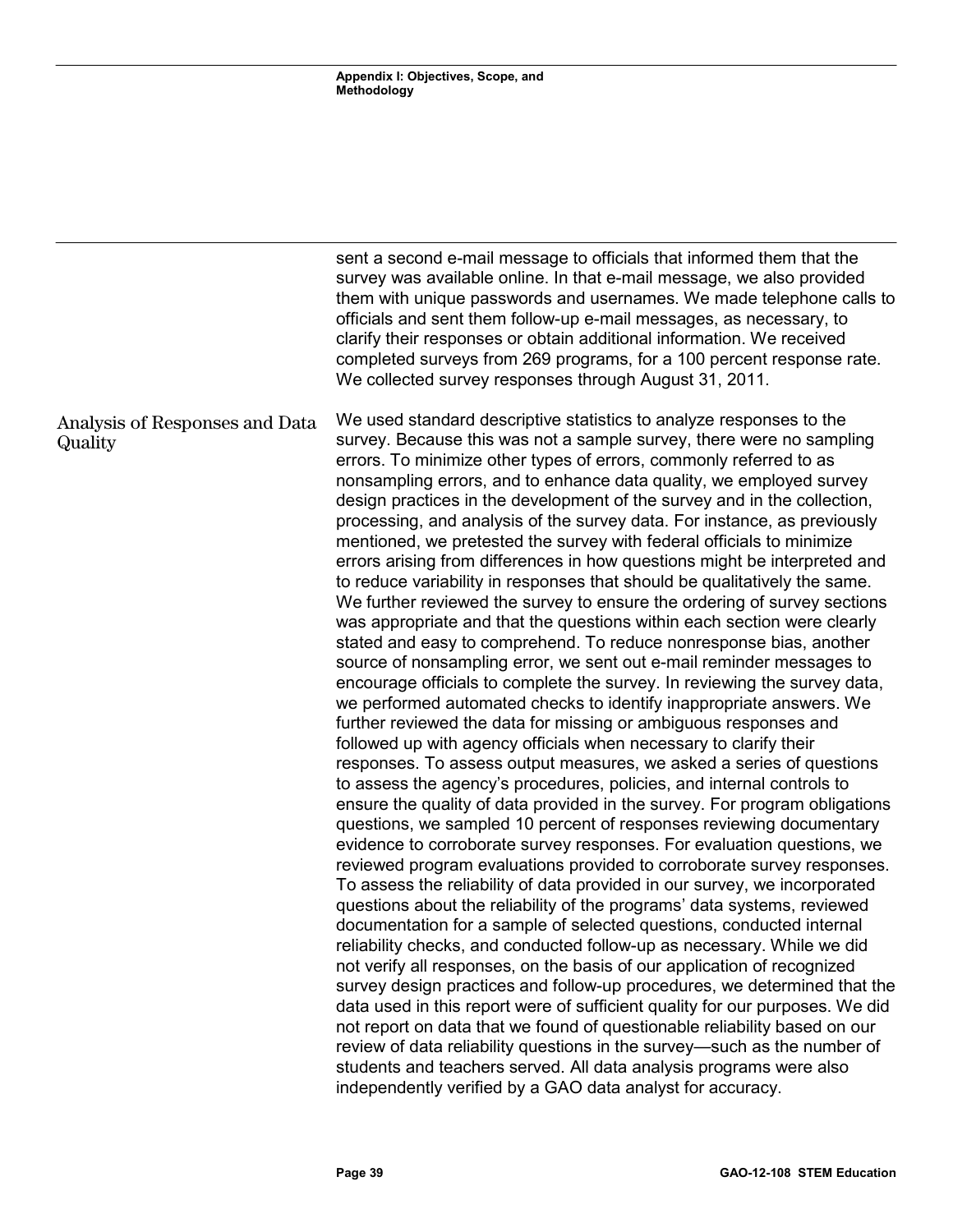#### Performance Evaluations

Program officials who responded on their survey that an evaluation of their program had been completed in 2005 or later provided us with information about their most recent evaluations. GAO defines "evaluation" as an individual systematic study conducted periodically or on an ad hoc basis to assess how well a program is working. Studies are often conducted by experts external to the program, inside or outside the agency, as well as by program managers. Furthermore, an evaluation typically examines achievement of program objectives in the context of other aspects of program performance or in the context in which it occurs.<sup>[9](#page-44-0)</sup> After ensuring that the evaluations met this definition, we reviewed them to analyze their characteristics, including their methods and designs, and the extent to which program outcomes were measured. In addition, we examined whether the methods and designs were appropriate given the evaluation questions and program context.

In total, 61 programs responded that they had completed a program evaluation since 2005, and we reviewed evaluations from 35 of those programs. Because we requested that officials provide us with a citation for the most recent evaluation, we selected the most recent one for our review. We did not review evaluations from the remaining 26 programs for a variety of reasons. Specifically, they were committee of visitors reports, and other types of reports that did not have evaluation information that aligned with the criteria by which we analyzed the other evaluations. Among these reports, we were unable to obtain 6 of them. As a result, we were unable to analyze them and determine whether they met GAO's definition of evaluation. For more details about the evaluations in our review, see appendix III.

<span id="page-44-0"></span><sup>&</sup>lt;mark>9</mark><br>[GAO-11-646SP.](http://www.gao.gov/products/GAO-11-646SP)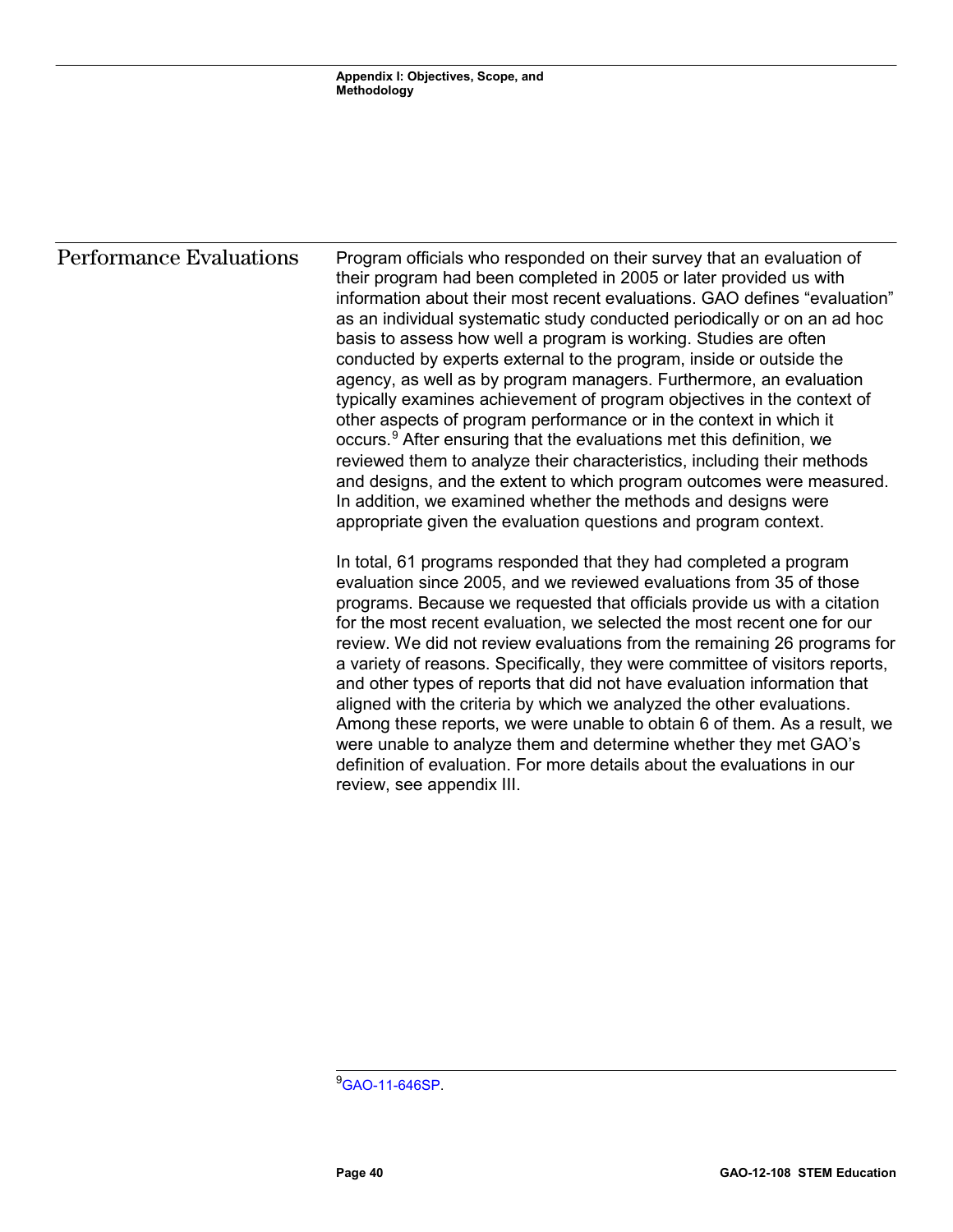| Agencies' Annual<br>Performance Plans and<br>Reports | We reviewed agencies' fiscal year 2010 required strategic planning<br>documents—performance plans and performance reports—to determine<br>the extent to which they incorporated program-specific and broad-based<br>STEM goals and objectives. <sup>10</sup> The performance plans and reports were<br>done at the agency level, while others were done at other levels, such as<br>the institute or office level—in which case we reviewed the documents<br>that covered the particular STEM program(s) in our review. When<br>reviewing these documents, we determined the extent to which |
|------------------------------------------------------|----------------------------------------------------------------------------------------------------------------------------------------------------------------------------------------------------------------------------------------------------------------------------------------------------------------------------------------------------------------------------------------------------------------------------------------------------------------------------------------------------------------------------------------------------------------------------------------------|
|                                                      | agencies made any reference to agencywide STEM initiatives or<br>$\bullet$<br>particular STEM education programs, in general, but not in the context<br>of agency goals or of outcome measures;                                                                                                                                                                                                                                                                                                                                                                                              |
|                                                      | agencies connected their STEM initiatives or their individual STEM<br>$\bullet$<br>programs to agency goals; and                                                                                                                                                                                                                                                                                                                                                                                                                                                                             |
|                                                      | agencies articulated outcome measures of their STEM initiatives or of<br>$\bullet$<br>individual STEM programs.                                                                                                                                                                                                                                                                                                                                                                                                                                                                              |

<span id="page-45-0"></span> $\overline{a}$  $10$ We did not assess agencies' plans and reports for compliance with GPRA and the Government Performance and Results Modernization Act of 2010 requirements, and our findings that some agencies did not include STEM education programs in their plans and reports should not be read to suggest that we identified instances of noncompliance. For example, we did not assess whether a particular STEM education program is a "program activity" as that term is defined by GPRA for purposes of determining what STEM education programs are required to be covered in agency performance plans and reports. 31 U.S.C. § 1115(h)(11).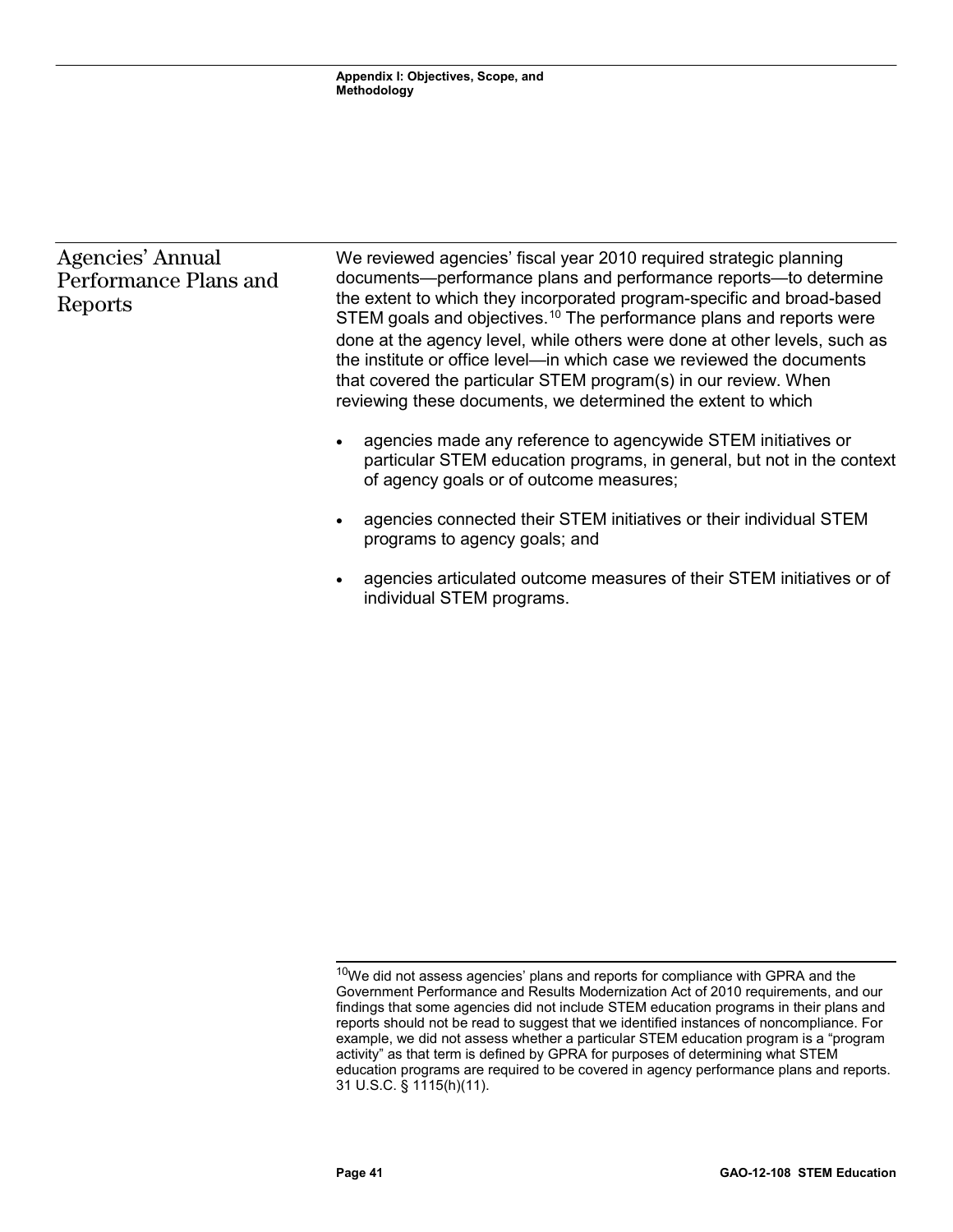### <span id="page-46-0"></span> $\mathcal{A}$  of CIND III  $\mathbf{I}$ . Appendix II: List of STEM Education Programs with Fiscal Year 2010 Obligations

|                                    |                                                                                                                 | Fiscal Year 2010<br><b>STEM education</b> |
|------------------------------------|-----------------------------------------------------------------------------------------------------------------|-------------------------------------------|
| <b>Agency</b>                      | Program                                                                                                         | program<br>obligations <sup>a</sup>       |
| <b>NASA</b>                        | Aeronautics Research Directorate-STEM Education activities                                                      | \$4,153,000                               |
|                                    | <b>Exploration Systems Directorate-STEM Education activities</b>                                                | 6,400,000                                 |
|                                    | <b>Higher Education</b>                                                                                         | 18,346,329                                |
|                                    | K-12 STEM Program                                                                                               | 36,291,069                                |
|                                    | Minority University Research and Education Program                                                              | 28,862,619                                |
|                                    | NASA Informal Education Opportunities (NIEO)                                                                    | 14,295,934                                |
|                                    | NASA Science Mission Directorate E/PO                                                                           | 30,057,100                                |
|                                    | Space Grant/EPSCoR Program                                                                                      | 68,910,696                                |
|                                    | Space Operations Directorate-STEM Education activities                                                          | 2,293,000                                 |
| <b>National Science Foundation</b> | Advanced Technological Education (ATE)                                                                          | 64,510,000                                |
|                                    | Alliances for Graduate Education and the Professoriate (AGEP)                                                   | 16,730,000                                |
|                                    | Broadening Participation in Computing (BPC)                                                                     | 14,000,000                                |
|                                    | Centers for Ocean Science Education Excellence                                                                  | 5,700,000                                 |
|                                    | CISE Pathways to Revitalized Undergraduate Computing Education (CPATH)                                          | 4,370,000                                 |
|                                    | Cyberinfrastructure Training, Education, Advancement, and Mentoring for<br>Our 21st Century Workforce (CI-TEAM) | 4,850,000                                 |
|                                    | Discovery Research K-12 (DR-K12)                                                                                | 118,380,000                               |
|                                    | East Asia & Pacific Summer Institutes for U.S. Graduate Students (EAPSI)                                        | 1,740,000                                 |
|                                    | Engineering Education (EE)                                                                                      | 13,740,000                                |
|                                    | Enhancing the Mathematical Sciences Workforce in the 21st Century<br>(EMSW21)                                   | 15,070,000                                |
|                                    | Ethics Education in Science & Engineering (EESE)                                                                | 2,650,000                                 |
|                                    | Federal Cyber Service: Scholarship for Service (SFS)                                                            | 14,870,000                                |
|                                    | <b>Geoscience Education</b>                                                                                     | 2,020,000                                 |
|                                    | Geoscience Teacher Training (GEO-Teach)                                                                         | 2,980,000                                 |
|                                    | Global Learning and Observations to Benefit the Environment (GLOBE)                                             | 1,100,000                                 |
|                                    | Graduate Research Fellowship Program (GRFP)                                                                     | 136,130,000                               |
|                                    | Graduate STEM Fellows in K-12 Education Program (GK-12)                                                         | 55,970,000                                |
|                                    | Historically Black Colleges and Universities Undergraduate Program (HBCU-<br>UP)                                | 32,060,000                                |
|                                    | Informal Science Education (ISE)                                                                                | 65,850,000                                |
|                                    | Integrative Graduate Education and Research Traineeship (IGERT) Program                                         | 69,700,000                                |
|                                    | Interdisciplinary Training for Undergraduates in Biological and Mathematical<br>Sciences (UBM)                  | 2,700,000                                 |
|                                    | International Research Experiences for Students (IRES)                                                          | 3,430,000                                 |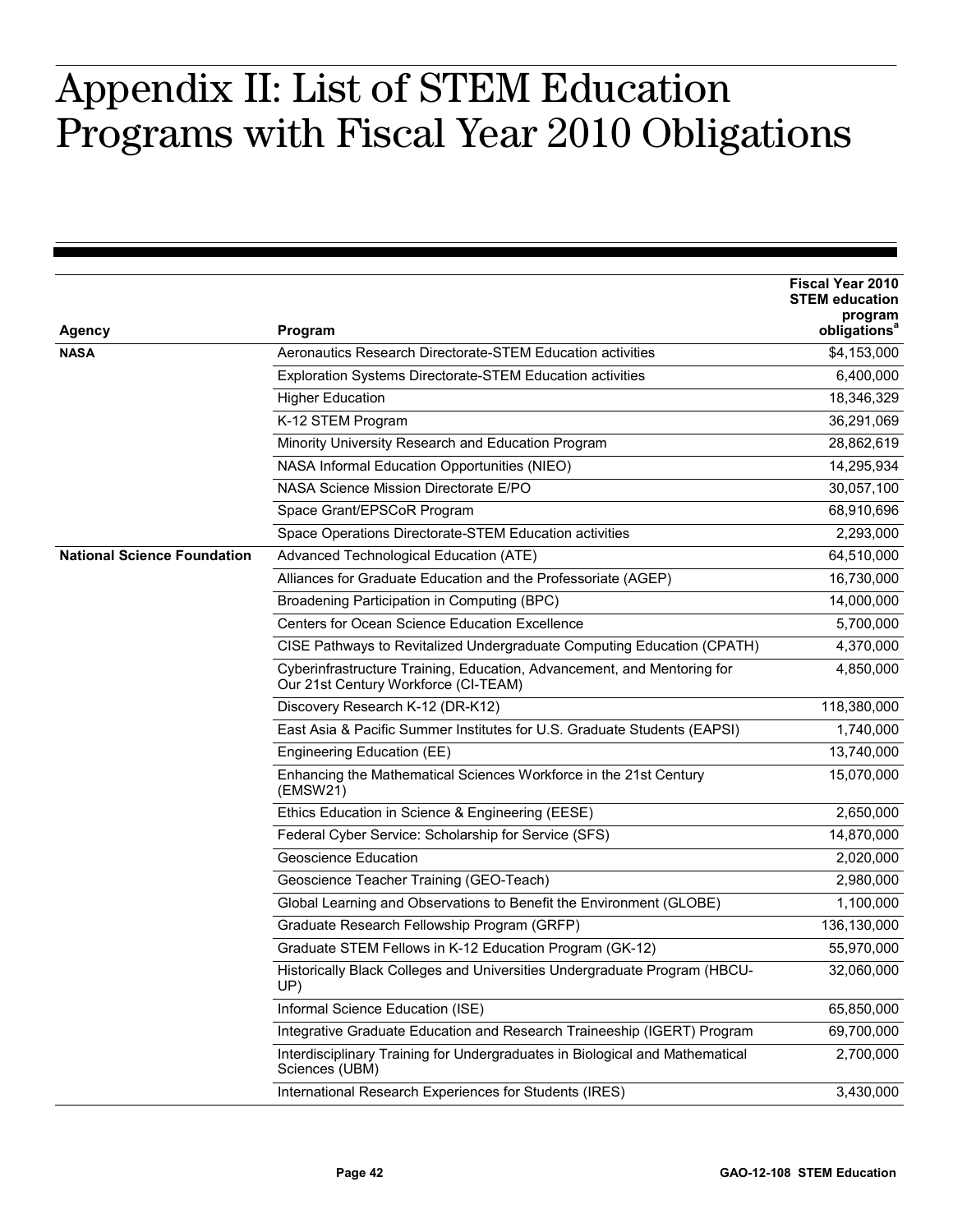|                                                                     |                                                                                                       | Fiscal Year 2010<br><b>STEM education</b><br>program |
|---------------------------------------------------------------------|-------------------------------------------------------------------------------------------------------|------------------------------------------------------|
| Agency                                                              | Program                                                                                               | obligations <sup>a</sup>                             |
|                                                                     | Louis Stokes Alliances for Minority Participation (LSAMP)                                             | 44,550,000                                           |
|                                                                     | Math and Science Partnership                                                                          | 57,930,000                                           |
|                                                                     | Nanotechnology Undergraduate Education in Engineering                                                 | 1,830,000                                            |
|                                                                     | Opportunities for Enhancing Diversity in the Geosciences                                              | 4,180,000                                            |
|                                                                     | Polar Education Program                                                                               | 1,500,000                                            |
|                                                                     | Research and Evaluation on Education in Science and Engineering (REESE)                               | 45,670,000                                           |
|                                                                     | Research Experiences for Teachers (RET) in Engineering and Computer<br>Science                        | 5,410,000                                            |
|                                                                     | Research Experiences for Undergraduates (REU)                                                         | 80,990,000                                           |
|                                                                     | Research in Disabilities Education (RDE)                                                              | 6,920,000                                            |
|                                                                     | Research on Gender in Science and Engineering (GSE)                                                   | 11,570,000                                           |
|                                                                     | Robert Noyce Teacher Scholarship Program                                                              | 54,930,000                                           |
|                                                                     | Science, Technology, Engineering, and Mathematics Talent Expansion<br>Program (STEP)                  | 31,640,000                                           |
|                                                                     | Transforming Undergrad Education in STEM (TUES)                                                       | 41,600,000                                           |
|                                                                     | Tribal Colleges and Universities Program (TCUP)                                                       | 13,350,000                                           |
|                                                                     | Undergraduate Research and Mentoring in the Biological Sciences (URM)                                 | 9,000,000                                            |
| <b>Nuclear Regulatory</b>                                           | <b>Integrated University Program</b>                                                                  | 15,000,000                                           |
| <b>Commission</b>                                                   | Minority Serving Institutions Program (MSIP)                                                          | 2,838,500                                            |
|                                                                     | Nuclear Education Curriculum Development Grants                                                       | 4,700,997                                            |
| <b>Department of Agriculture</b>                                    |                                                                                                       |                                                      |
| <b>Animal and Plant Health</b><br><b>Inspection Service (APHIS)</b> | AgDiscovery Program                                                                                   | 15,000                                               |
| <b>National Institute of Food</b><br>and Agriculture (NIFA)         | 1890 Institution Teaching, Research and Extension Capacity Building Grants<br>Program                 | 17, 167, 994                                         |
|                                                                     | Agriculture in the Classroom                                                                          | 314,912                                              |
|                                                                     | Food and Agricultural Sciences National Needs Graduate and Postdoctoral<br>Fellowships Grants Program | 3,664,127                                            |
|                                                                     | Higher Education Challenge Grants Program                                                             | 5,654,000                                            |
|                                                                     | Higher Education Multicultural Scholars Program                                                       | 1,126,000                                            |
|                                                                     | Hispanic Education Partnership Grants                                                                 | 8,809,568                                            |
|                                                                     | New Era Rural Technology Competitive Grants Program                                                   | 875,000                                              |
|                                                                     | Resident Instruction Grants for Institutions of Higher Education in Insular<br>Areas                  | 859,547                                              |
|                                                                     | Secondary Education, Two-Year Postsecondary Education and Agriculture in<br>the K-12 Classroom Grants | 983,000                                              |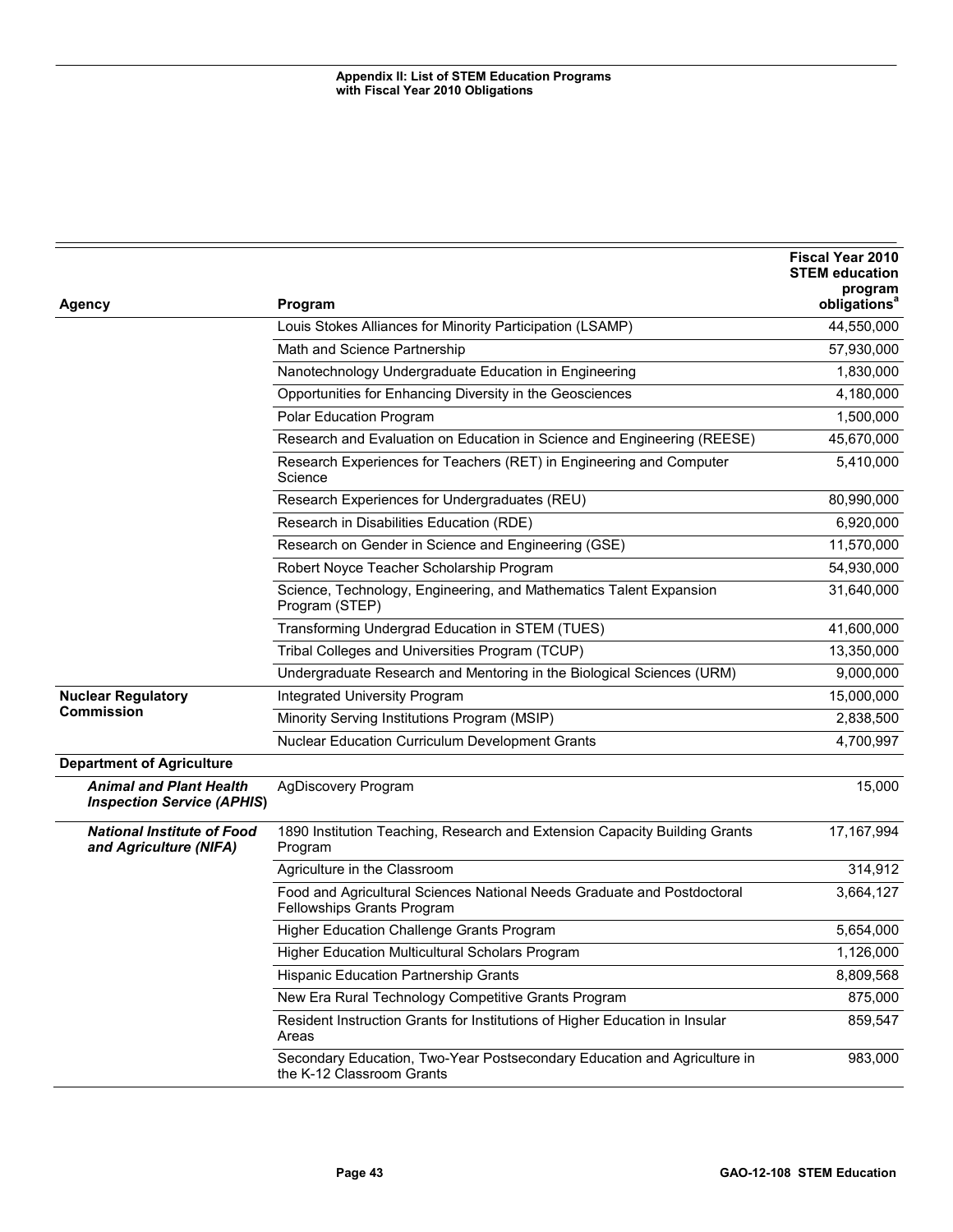|                                                                                          |                                                                                              | Fiscal Year 2010<br><b>STEM education</b><br>program |
|------------------------------------------------------------------------------------------|----------------------------------------------------------------------------------------------|------------------------------------------------------|
| <b>Agency</b>                                                                            | Program                                                                                      | obligations <sup>a</sup>                             |
| <b>Office of the Assistant</b><br><b>Secretary for Departmental</b><br><b>Management</b> | USDA/1890 National Scholars Program                                                          | 2,398,947                                            |
| <b>Department of Commerce</b>                                                            |                                                                                              |                                                      |
| <b>National Institute of</b>                                                             | NIST Summer Institute for Middle School Science Teachers                                     | 300,000                                              |
| <b>Standards and Technology</b><br>(NIST)                                                | Recovery Act Measurement Science and Engineering Fellowship Program                          | 20,000,000                                           |
|                                                                                          | Summer Undergraduate Research Fellowship (SURF) Program                                      | 595,641                                              |
| <b>National Oceanic and</b>                                                              | Bay Watershed Education and Training (B-WET) Program                                         | 9,700,000                                            |
| <b>Atmospheric</b>                                                                       | Climate Communications and Education Program                                                 | 536,000                                              |
| <b>Administration (NOAA)</b>                                                             | Coral Reef Conservation Program                                                              | 838,000                                              |
|                                                                                          | Dr. Nancy Foster Scholarship Program                                                         | 603,125                                              |
|                                                                                          | Educational Partnership Program with Minority Serving Institutions                           | 14,309,000                                           |
|                                                                                          | <b>Environmental Literacy Grants</b>                                                         | 10,388,185                                           |
|                                                                                          | Ernest F. Hollings Undergraduate Scholarship Program                                         | 6,450,638                                            |
|                                                                                          | Global Learning and Observations to Benefit the Environment                                  | 3,000,000                                            |
|                                                                                          | National Environmental Satellite, Data, and Information Service (NESDIS)<br>Education        | 2,700,000                                            |
|                                                                                          | National Estuarine Research Reserve System Education Program                                 | 1,020,000                                            |
|                                                                                          | National Marine Fisheries Service (NMFS) Education                                           | 3,084,750                                            |
|                                                                                          | National Marine Sanctuaries Education Program                                                | 908,150                                              |
|                                                                                          | National Ocean Service (NOS) Education                                                       | 426,000                                              |
|                                                                                          | National Sea Grant College Program-Education Component                                       | 9,378,529                                            |
|                                                                                          | National Weather Service Outreach Program                                                    | 3,070,000                                            |
|                                                                                          | Teacher at Sea Program                                                                       | 600,000                                              |
| <b>Department of Defense</b>                                                             |                                                                                              |                                                      |
| <b>Air Force</b>                                                                         | Awards to Stimulate and Support Undergraduate Research Experience<br>(ASSURE)                | 4,500,000                                            |
|                                                                                          | National Defense Science and Engineering Graduate (NDSEG) Fellowship                         | 38,695,132                                           |
|                                                                                          | University NanoSatellite Program                                                             | 660,000                                              |
| Army                                                                                     | Army Educational Outreach Program (AEOP)                                                     | 7,885,000                                            |
|                                                                                          | Consortium Research Fellows Program (CRFP)                                                   | 1,634,050                                            |
|                                                                                          | National Science Center (NSC)                                                                | 1,982,000                                            |
| <b>Office of the Secretary of</b>                                                        | Autonomous Robotic Manipulation (ARM)                                                        | 8,180,000                                            |
| <b>Defense</b>                                                                           | Computer Science in Science, Technology, Engineering, and Mathematics<br>Education (CS-STEM) | 2,661,000                                            |
|                                                                                          | DoD STARBASE Program                                                                         | 20,000,000                                           |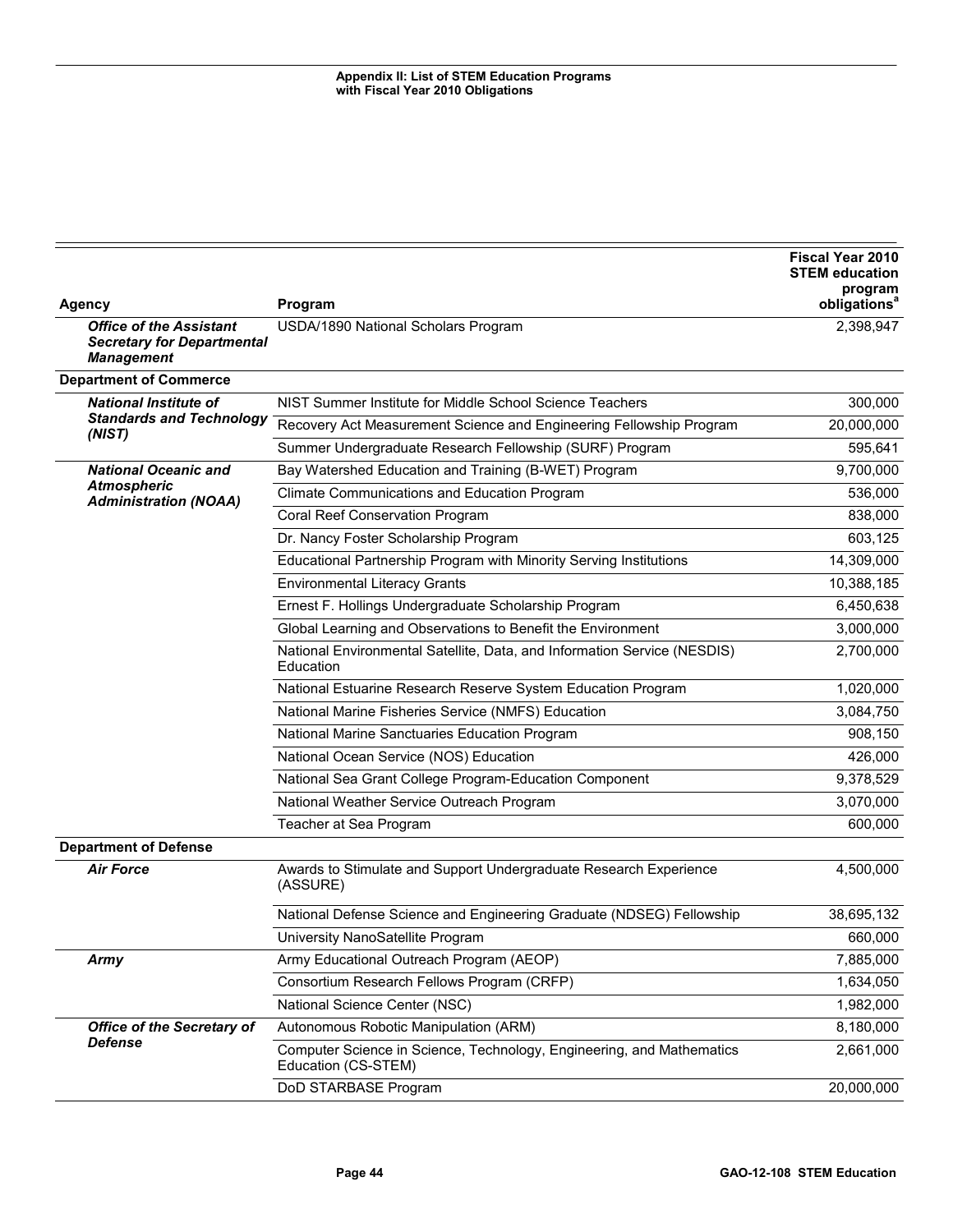|                                |                                                                                                             | <b>Fiscal Year 2010</b><br><b>STEM education</b> |
|--------------------------------|-------------------------------------------------------------------------------------------------------------|--------------------------------------------------|
| <b>Agency</b>                  | Program                                                                                                     | program<br>obligations <sup>a</sup>              |
|                                | <b>ENGAGE</b>                                                                                               | 2,100,000                                        |
|                                | National Defense Education Program (NDEP) K-12                                                              | 13,595,000                                       |
|                                | National Defense Education Program (NDEP) Science, Mathematics And<br>Research for Transformation (SMART)   | 47,400,000                                       |
| <b>Military Health System</b>  | Uniformed Services University of the Health Sciences (USUHS)                                                | 447,000                                          |
| <b>Navy</b>                    | Historically Black College and Universities/Minority Institutions Research<br><b>Education Partnership</b>  | 700,000                                          |
|                                | <b>Iridescent Learning</b>                                                                                  | 810,000                                          |
|                                | Science and Engineering Apprentice Program (SEAP)                                                           | 755,000                                          |
|                                | SeaPerch                                                                                                    | 700,000                                          |
|                                | The Naval Research Enterprise Intern Program (NREIP)                                                        | 1,960,000                                        |
|                                | University / Laboratory Initiative (ULI)                                                                    | 2,350,000                                        |
| <b>Department of Education</b> | Developing Hispanic-Serving Institutions: STEM and Articulation Programs<br>(mandatory)                     | 0 <sub>p</sub>                                   |
|                                | Graduate Assistance in Areas of National Need                                                               | 31,005,248                                       |
|                                | Mathematics and Science Partnerships                                                                        | 180,478,000                                      |
|                                | Minority Science and Engineering Improvement Program                                                        | 9,503,000                                        |
|                                | National Science and Mathematics Access to Retain Talent Program                                            | 379,775,972                                      |
|                                | Predominantly Black Institutions Competitive Grant Program                                                  | 0 <sub>p</sub>                                   |
|                                | Research in Special Education                                                                               | 11,000,000                                       |
|                                | Research, Development, and Dissemination                                                                    | 39,986,940                                       |
|                                | Teachers for a Competitive Tomorrow: Baccalaureate Degrees in STEM and<br><b>Critical Foreign Languages</b> | 1,092,000                                        |
|                                | Teachers for a Competitive Tomorrow: Master's Degrees in STEM and<br><b>Critical Foreign Languages</b>      | 1,092,000                                        |
|                                | Upward Bound Math-Science                                                                                   | 34,873,057                                       |
|                                | Women's Educational Equity                                                                                  | 2,423,000                                        |
| <b>Department of Energy</b>    | Academies Creating Teacher Scientists (DOE Acts)                                                            | 3,721,600                                        |
|                                | <b>Advanced Vehicle Competitions</b>                                                                        | 2,000,000                                        |
|                                | American Chemical Society Summer School in Nuclear and Radiochemistry                                       | 546,813                                          |
|                                | ASCR-ORNL Research Alliance in Math and Science                                                             | 250,000                                          |
|                                | Community College Institute of Science and Technology                                                       | 685,000                                          |
|                                | <b>Computational Science Graduate Fellowship</b>                                                            | 7,800,000                                        |
|                                | Faculty and Student Teams                                                                                   | 1,019,000                                        |
|                                | Fusion Energy Sciences Graduate Fellowship Program                                                          | 800,000                                          |
|                                | Graduate Automotive Technology Education                                                                    | 1,000,000                                        |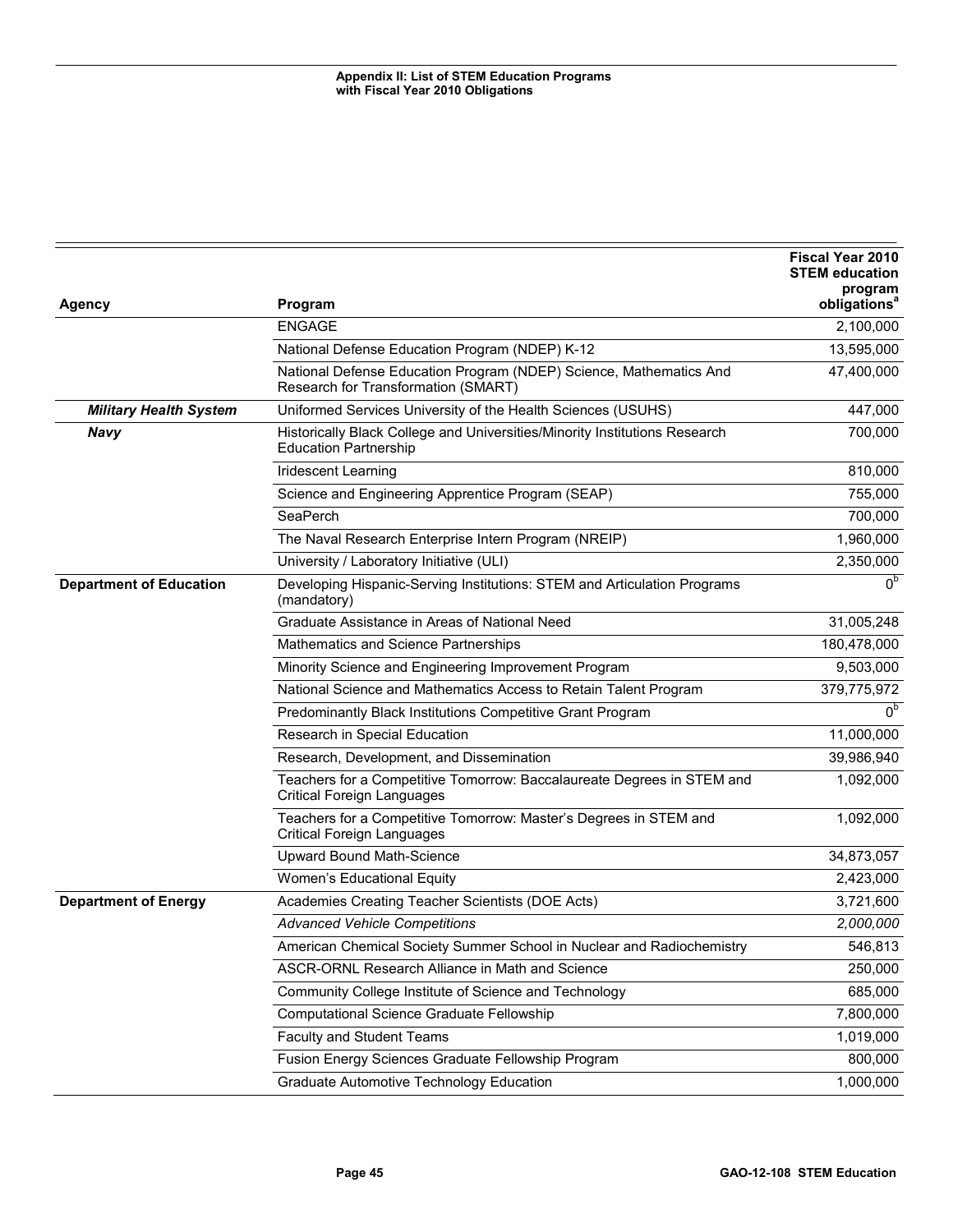|                                                          |                                                                                                                  | <b>Fiscal Year 2010</b><br><b>STEM education</b> |
|----------------------------------------------------------|------------------------------------------------------------------------------------------------------------------|--------------------------------------------------|
| <b>Agency</b>                                            | Program                                                                                                          | program<br>obligations <sup>a</sup>              |
|                                                          | Hampton University Graduate Studies                                                                              | 48,000                                           |
|                                                          | HBCU Mathematics, Science & Technology, Engineering and Research<br>Workforce Development Program                | 8,967,507                                        |
|                                                          | <b>Industrial Assessment Centers</b>                                                                             | 6,086,000                                        |
|                                                          | Integrated University Program                                                                                    | 5,000,000                                        |
|                                                          | Laboratory Equipment Donation Program                                                                            | 150,000                                          |
|                                                          | Mickey Leland Energy Fellowship                                                                                  | 700,000                                          |
|                                                          | Minority Serving Institutions Program                                                                            | 840,000                                          |
|                                                          | Minority University Research Associates Program (MURA)                                                           | 591,880                                          |
|                                                          | <b>National Science Bowl</b>                                                                                     | 2,449,900                                        |
|                                                          | National Undergraduate Fellowship Program in Plasma Physics and Fusion<br>Energy Sciences                        | 370,000                                          |
|                                                          | Office of Science Graduate Fellowship (SCGF) program                                                             | 17,500,000                                       |
|                                                          | Pan American Advanced Studies Institute                                                                          | 200,000                                          |
|                                                          | Plasma/Fusion Science Educator Programs                                                                          | 779,000                                          |
|                                                          | Pre-Service Teacher Program                                                                                      | 429,000                                          |
|                                                          | QuarkNet                                                                                                         | 750,000                                          |
|                                                          | Science Undergraduate Laboratory Internships                                                                     | 3,802,500                                        |
|                                                          | Solar Decathlon                                                                                                  | 5,000,000                                        |
|                                                          | Summer Applied Geophysical Experience (SAGE)                                                                     | 100,000                                          |
|                                                          | Technical Career Intern Program                                                                                  | 0 <sup>c</sup>                                   |
|                                                          | Wind for Schools                                                                                                 | 630,000                                          |
| <b>Department of Health and</b><br><b>Human Services</b> |                                                                                                                  |                                                  |
| <b>Health Resources and</b>                              | Health Careers Opportunity Program                                                                               | 22,086,000                                       |
| <b>Services Administration</b>                           | Public Health Traineeship Program                                                                                | 1,510,000                                        |
| <b>National Institutes of</b>                            | Bridges to the Baccalaureate Program                                                                             | 6,460,988                                        |
| Health                                                   | Bridges to the Doctorate                                                                                         | 2,977,075                                        |
|                                                          | <b>Cancer Education Grants Program</b>                                                                           | 6,756,869                                        |
|                                                          | <b>Cancer Research Interns</b>                                                                                   | 191,608                                          |
|                                                          | CCR/JHU Master of Science in Biotechnology Concentration in Molecular<br>Targets and Drug Discovery Technologies | 445,000                                          |
|                                                          | <b>Clinical Research Training Program</b>                                                                        | 1,100,000                                        |
|                                                          | Community College Summer Enrichment Program                                                                      | 105,000                                          |
|                                                          | <b>Curriculum Supplement Series</b>                                                                              | 341,849                                          |
|                                                          | Education Programs for Population Research (R25)                                                                 | 750,154                                          |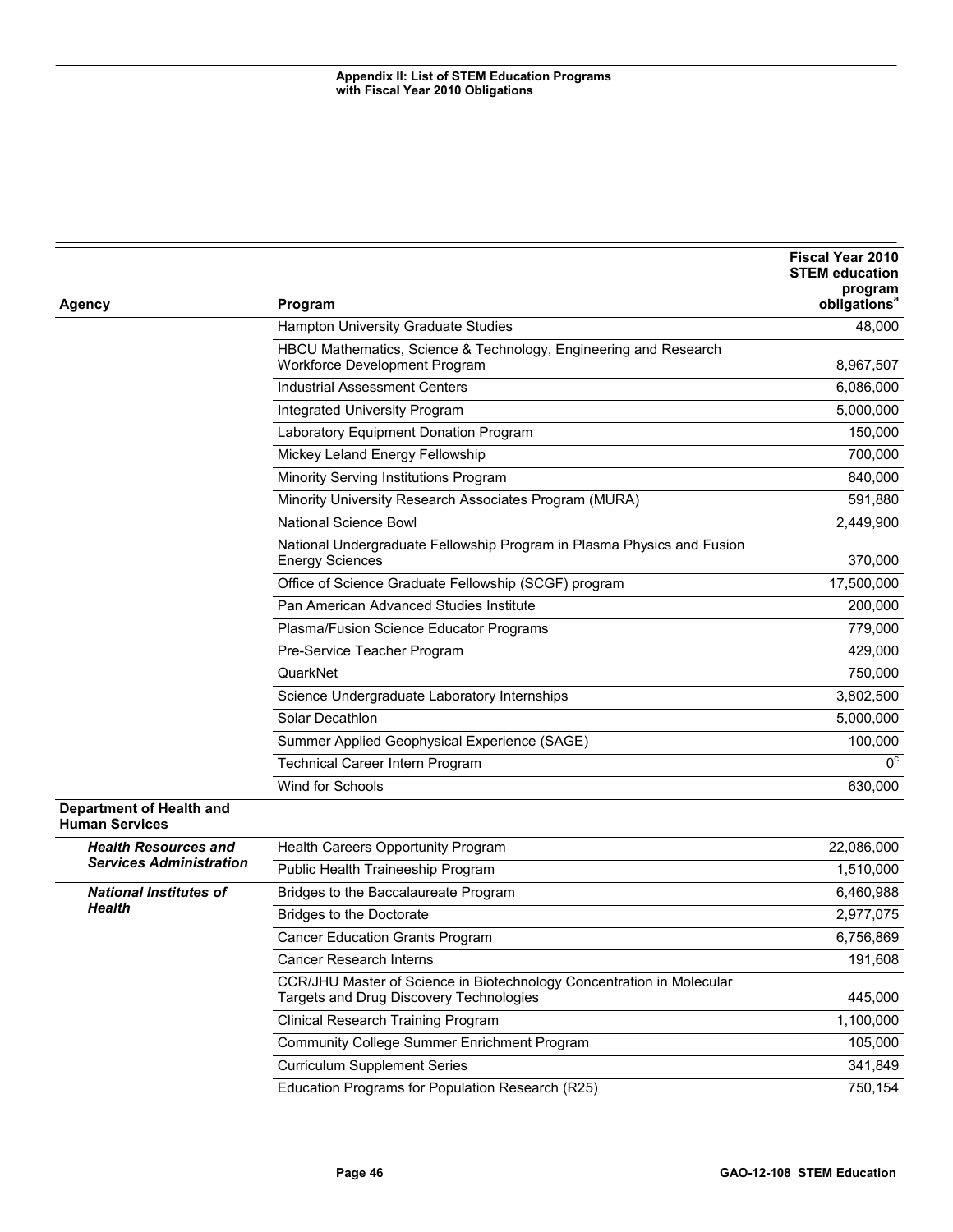|        |                                                                                                                                                             | Fiscal Year 2010<br><b>STEM education</b><br>program |
|--------|-------------------------------------------------------------------------------------------------------------------------------------------------------------|------------------------------------------------------|
| Agency | Program                                                                                                                                                     | obligations <sup>a</sup>                             |
|        | <b>Graduate Program Partnerships</b>                                                                                                                        | 16,720,000                                           |
|        | Initiative for Maximizing Student Development                                                                                                               | 21,412,146                                           |
|        | Intramural NIAID Research Opportunities                                                                                                                     | 129,111                                              |
|        | MARC U-STAR NRSA Program                                                                                                                                    | 20,386,651                                           |
|        | Material Development for Environmental Health Curriculum                                                                                                    | 1,544,868                                            |
|        | National Cancer Institute Cancer Education and Career Development<br>Program                                                                                | 20,442,233                                           |
|        | NCRR Science Education Partnership Award (SEPA)                                                                                                             | 16,653,015                                           |
|        | NHLBI Minority Undergraduate Biomedical Education Program                                                                                                   | 475,970                                              |
|        | <b>NIAID Science Education Awards</b>                                                                                                                       | 1,069,978                                            |
|        | <b>NIDDK Education Program Grants</b>                                                                                                                       | 432,000                                              |
|        | NIH Academy                                                                                                                                                 | 249,866                                              |
|        | NIH Summer Research Experience Programs                                                                                                                     | 1,679,422                                            |
|        | NINDS Diversity Research Education Grants in Neuroscience                                                                                                   | 821,800                                              |
|        | NLM Institutional Grants for Research Training in Biomedical Informatics                                                                                    | 10,143,676                                           |
|        | Office of Science Education K-12 Program                                                                                                                    | 2,270,151                                            |
|        | Post-baccalaureate Intramural Research Training Award Program                                                                                               | 24,810,000                                           |
|        | Postbaccalaureate Research Education Program (PREP)                                                                                                         | 5,780,503                                            |
|        | Recovery Act Limited Competition: NIH Challenge Grants in Health and<br>Science Research                                                                    | 4,953,293                                            |
|        | Research Scientist Award for Minority Institutions                                                                                                          | 82,146                                               |
|        | Research Supplements to Promote Diversity in Health-Related Research                                                                                        | 68,981,252                                           |
|        | RISE (Research Initiative for Scientific Enhancement)                                                                                                       | 24,441,722                                           |
|        | Ruth L. Kirschstein National Research Service Award Institutional Research<br>Training Grants**(T32, T35)                                                   | 230,840,328                                          |
|        | Ruth L. Kirschstein NRSA for Individual Predoctoral Fellows, including<br>Underrepresented Racial/Ethnic Groups, Students from Disadvantaged<br>Backgrounds | 56,882,642                                           |
|        | Science Education Drug Abuse Partnership Award                                                                                                              | 2,294,996                                            |
|        | Short Courses in Integrative and Organ Systems Pharmacology                                                                                                 | 665,937                                              |
|        | Short Courses on Mathematical, Statistical, and Computational Tools for<br><b>Studying Biological Systems</b>                                               | 695,460                                              |
|        | Short Term Educational Experiences for Research (STEER) in the<br>Environmental Health Sciences for Undergraduates and High School<br><b>Students</b>       | 568,298                                              |
|        | Short-Term Research Education Program to Increase Diversity in Health-<br><b>Related Research</b>                                                           | 4,188,763                                            |
|        | Student Intramural Research Training Award Program                                                                                                          | 5,868,500                                            |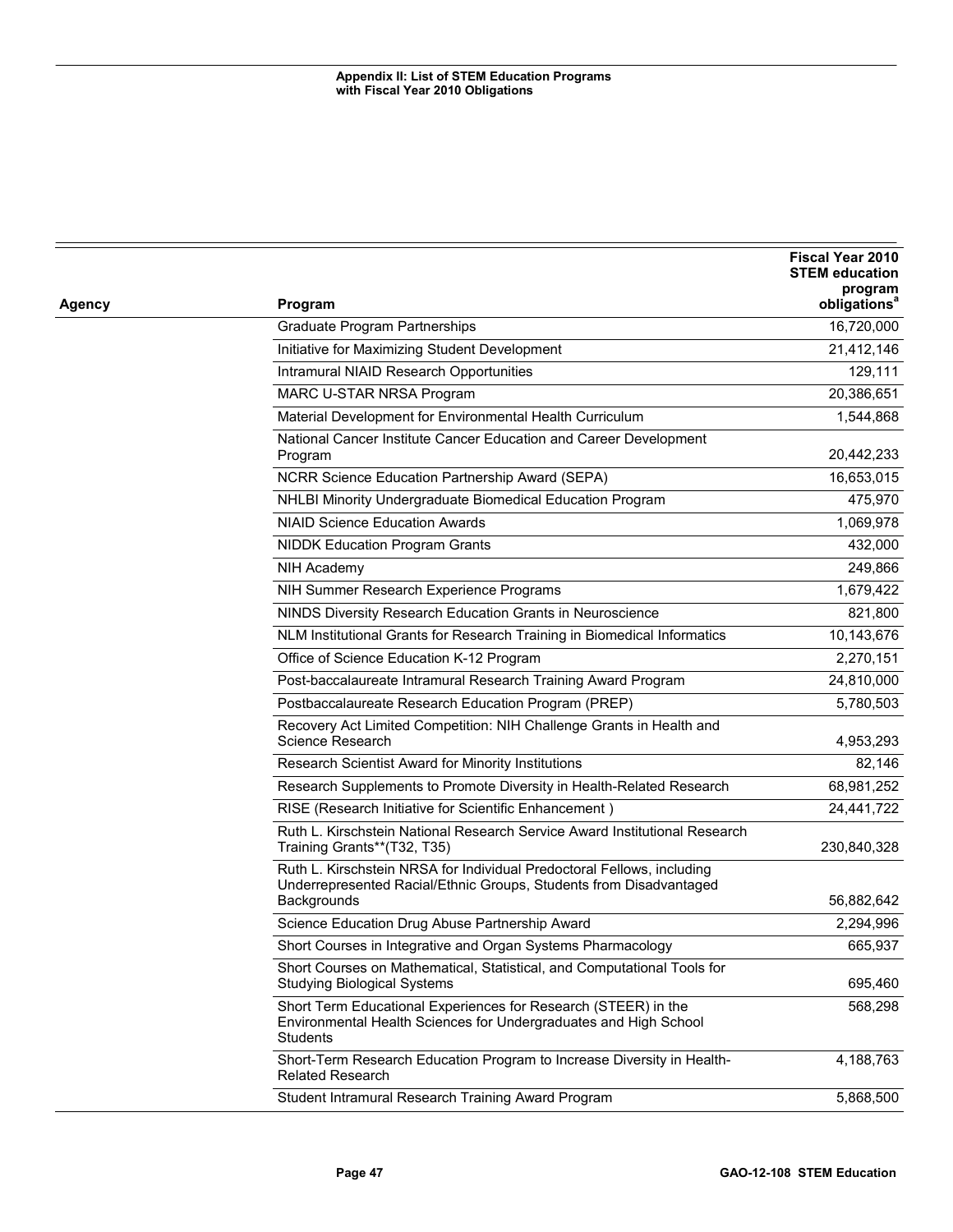|                                                                              |                                                                                                      | Fiscal Year 2010<br><b>STEM education</b><br>program |
|------------------------------------------------------------------------------|------------------------------------------------------------------------------------------------------|------------------------------------------------------|
| <b>Agency</b>                                                                | Program                                                                                              | obligations <sup>a</sup>                             |
|                                                                              | <b>Summer Genetics Institute</b>                                                                     | 53,935                                               |
|                                                                              | Summer Institute for Training in Biostatistics                                                       | 1,449,092                                            |
|                                                                              | Technical Intramural Research Training Award                                                         | 2,240,000                                            |
|                                                                              | Training in Computational Neuroscience: From Biology to Model and Back<br>Again                      | 1,443,450                                            |
|                                                                              | Training in Neuroimaging: Integrating First Principles and Applications                              | 1,356,252                                            |
|                                                                              | Undergraduate Scholarship Program for Individuals from Disadvantaged<br>Backgrounds                  | 2,426,137                                            |
| <b>Department of Homeland</b><br><b>Security</b>                             |                                                                                                      |                                                      |
| <b>Science and Technology</b>                                                | HS-STEM Career Development Grants Program                                                            | 2,300,000                                            |
| <b>Directorate</b>                                                           | <b>HS-STEM Scholars Program</b>                                                                      | 1,920,000                                            |
|                                                                              | HS-STEM Summer Internship Program                                                                    | 363,000                                              |
|                                                                              | Minority Serving Institutions-Scientific Leadership Awards                                           | 2,400,000                                            |
|                                                                              | Minority Serving Institutions-Summer Research Team                                                   | 116,000                                              |
| Department of the Interior                                                   |                                                                                                      |                                                      |
| <b>U.S. Geological Survey</b>                                                | EDMAP Component of the National Cooperative Geologic Mapping Program                                 | 566,161                                              |
| (USGS)                                                                       | National Association of Geoscience Teachers (NAGT)-USGS Cooperative<br>Summer Field Training Program | 200,000                                              |
|                                                                              | Student Intern in Support of Native American Relations (SISNAR)                                      | 204,013                                              |
| <b>Department of Transportation</b>                                          |                                                                                                      |                                                      |
| <b>Federal Aviation</b>                                                      | Joint University Program                                                                             | 300,000                                              |
| <b>Administration (FAA)</b>                                                  | National Center of Excellence for Aviation Operations Research (NEXTOR)                              | 5,393,000                                            |
| <b>Federal Highway</b><br><b>Administration (FHWA)</b>                       | Garrett A. Morgan Technology and Transportation Education Program                                    | 1,250,000                                            |
|                                                                              | National Summer Transportation Institute Program                                                     | 2,602,999                                            |
|                                                                              | Summer Transportation Internship Program for Diverse Groups                                          | 1,425,000                                            |
| <b>Research and Innovative</b><br><b>Technology Administration</b><br>(RITA) | University Transportation Centers Program                                                            | 83,370,600                                           |
| <b>Environmental Protection</b>                                              | Cooperative Training in Environmental Sciences Research                                              | 1,593,184                                            |
| <b>Agency</b>                                                                | <b>Environmental Education Grants</b>                                                                | 3,450,882                                            |
|                                                                              | EPA Greater Research Opportunities (GRO) Fellowships for Undergraduate<br><b>Environmental Study</b> | 1,532,099                                            |
|                                                                              | EPA Marshall Scholars Program                                                                        | 205,888                                              |
|                                                                              | National Environmental Education and Training Partnership                                            | 2,259,500                                            |
|                                                                              | National Network for Environmental Management Studies Fellowship<br>Program                          | 469,403                                              |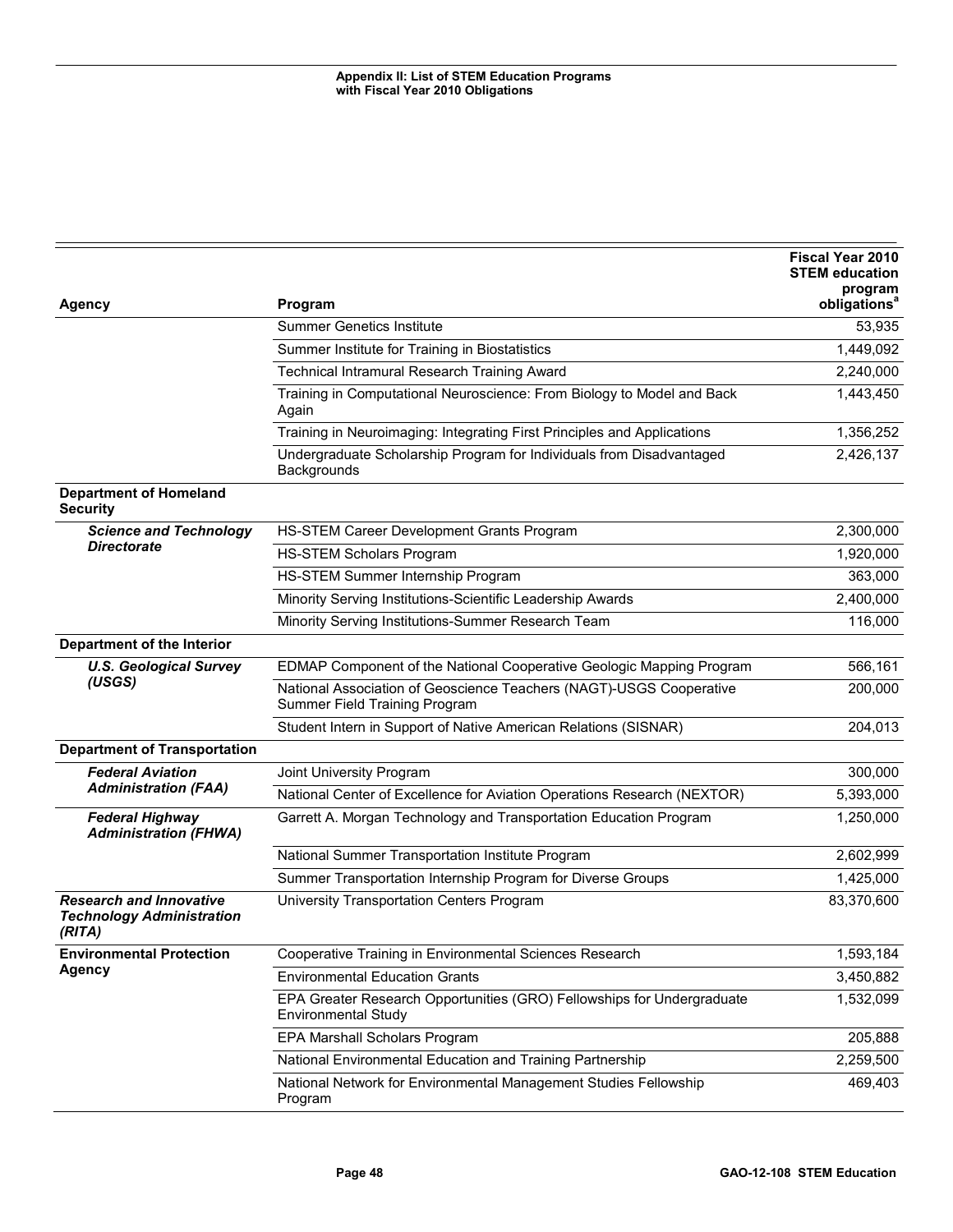| Agency | Program                                                          | <b>Fiscal Year 2010</b><br><b>STEM education</b><br>program<br>obligations <sup>a</sup> |
|--------|------------------------------------------------------------------|-----------------------------------------------------------------------------------------|
|        | P3 Award: National Student Design Competition for Sustainability | 2,000,000                                                                               |
|        | President's Environmental Youth Awards                           | 50,000                                                                                  |
|        | Science to Achieve Results Graduate Fellowship Program           | 6.387.830                                                                               |
|        | University of Cincinnati/EPA Research Training Grant             | \$333,153                                                                               |

Source: GAO analysis of survey results.

<sup>a</sup>This number equals the total program obligations for fiscal year 2010, unless the survey respondent provided obligations for the STEM only activities within the program.

<sup>b</sup>Program funding was authorized in 2010, but was not obligated until 2011.

<sup>c</sup>Fiscal year 2010 obligations for the Technical Career Intern Program are reflected in the Mickey Leland Program.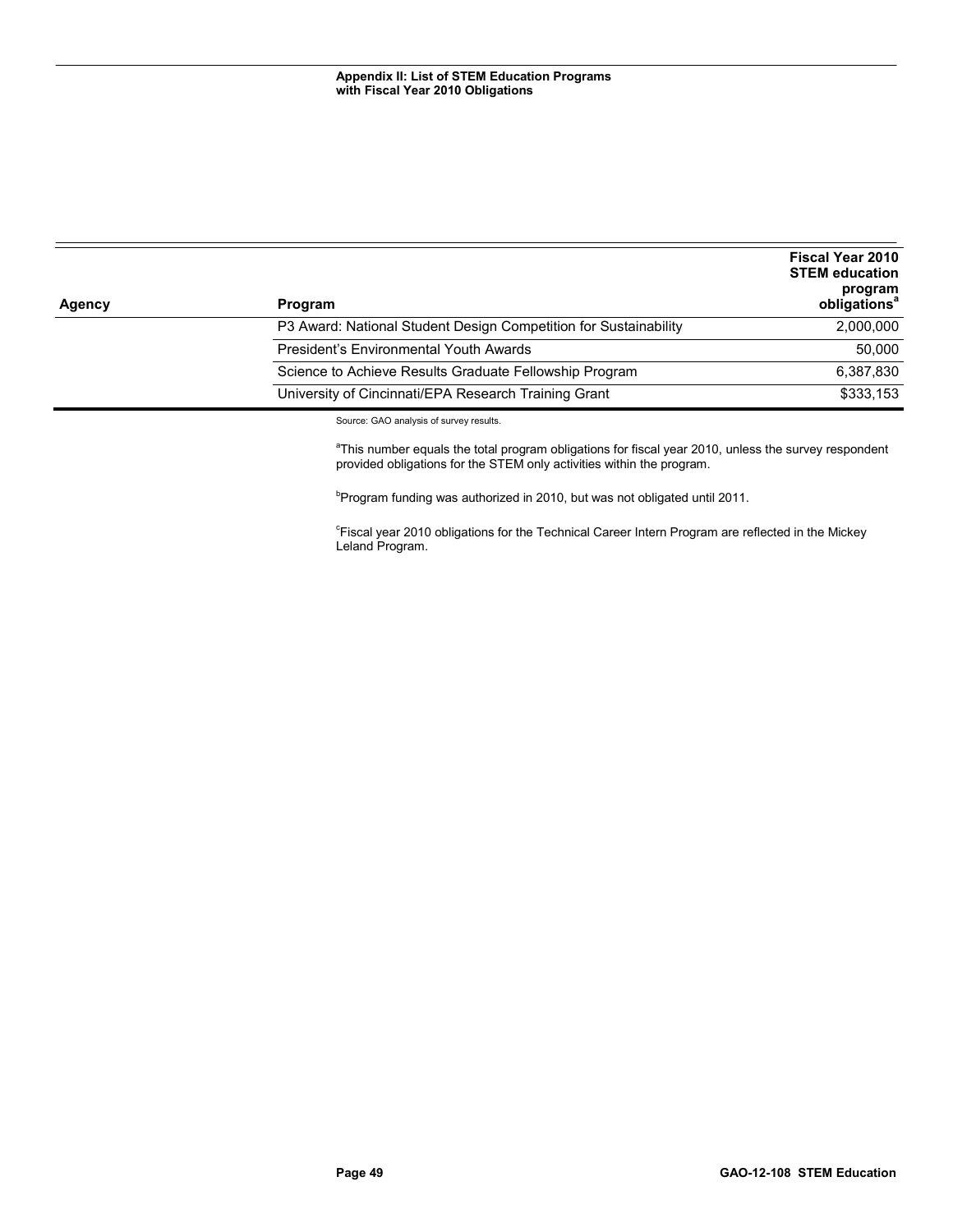## <span id="page-54-0"></span>**Appendix III: Review of Evaluations** Appendix III: Review of Evaluations

Different types of evaluation designs can provide rigorous evidence of effectiveness if designed well and implemented with a thorough understanding of their vulnerability to potential sources of bias. There are four main types of evaluations that GAO has identified:

- Implementation evaluations (which assess the extent to which the program is operating as intended),
- Impact evaluations (which include experimental and quasiexperimental designs),
- Outcome evaluations (which assess the extent to which a program achieves its objectives), and
- Cost-benefit and cost-effectiveness analyses (which assess a program's outputs or outcomes with the costs to produce them).<sup>[1](#page-54-1)</sup>

Deciding which evaluation type to use involves a variety of different considerations, as no one evaluation is suitable for all programs. For instance, as we have previously reported, an impact evaluation is more likely to provide useful information about what works when the intervention consists of clearly defined activities and goals and has been well implemented.<sup>[2](#page-54-2)</sup> One type of impact evaluation—the quasiexperimental comparison group design—which compares outcomes for program participants with those of a similar group not in the program, is used in instances when random assignment to the participant and nonparticipant groups is not possible, ethical, or practical. It is most successful in providing credible estimates of program effectiveness when the groups are formed in parallel ways and are not based on selfselection. On the other hand, case studies are recommended for assessing the effectiveness of complex interventions in limited circumstances when assessing comprehensive reforms that are so deeply integrated with the context (for example, the community) that no truly adequate comparison case can be found. Furthermore, every research method has inherent limitations; therefore, it is often advantageous to combine multiple measures or two or more designs in a

1 [GAO-11-646SP.](http://www.gao.gov/products/GAO-11-646SP)

<span id="page-54-2"></span><span id="page-54-1"></span><sup>2</sup>[GAO-10-30.](http://www.gao.gov/products/GAO-10-30)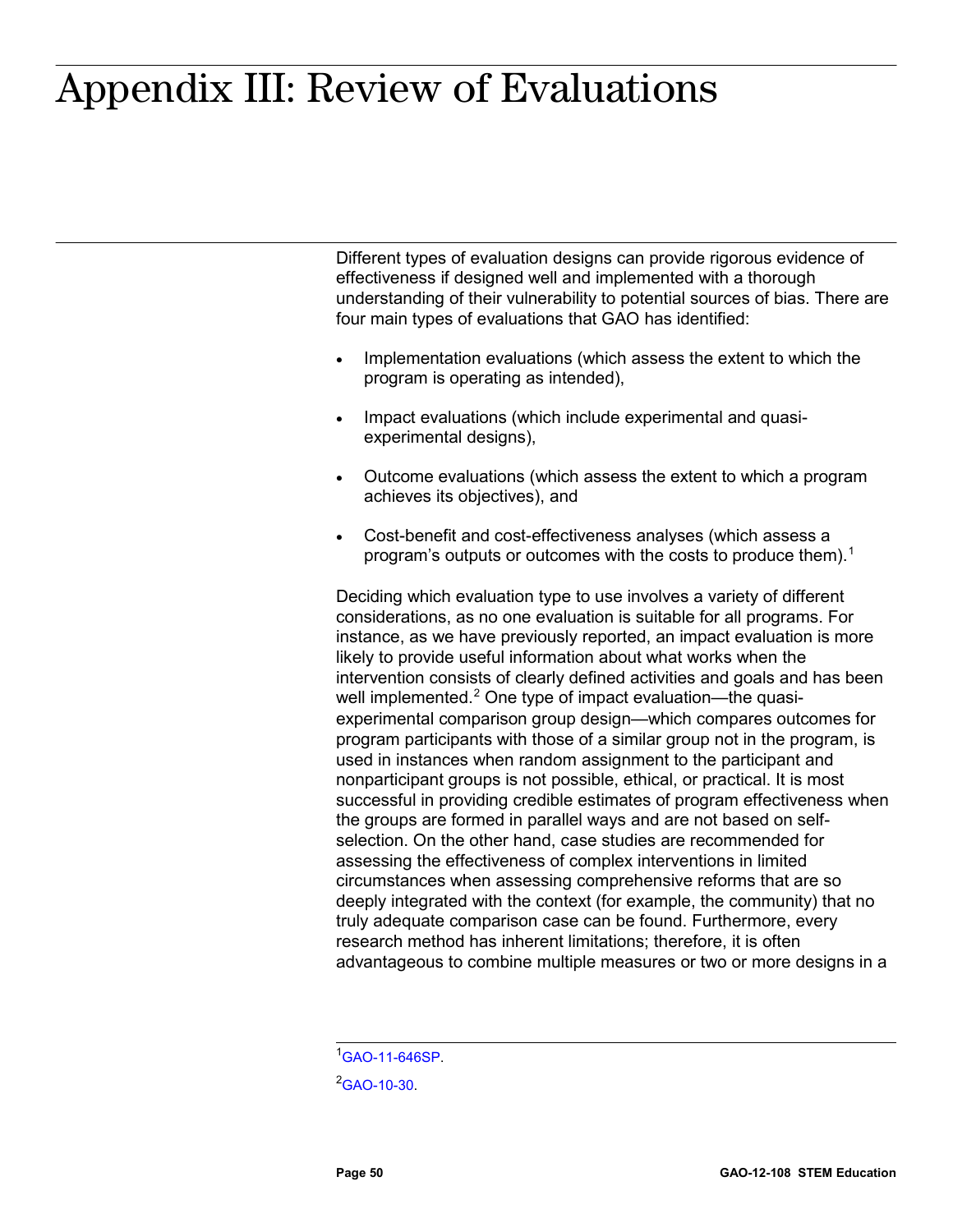study or group of studies to obtain a more comprehensive picture of the program's effect.

As we have also previously reported, the evaluation methods literature describes a variety of issues to consider in planning which methods to use in carrying out an evaluation, including the expected use of the evaluation, the nature and implementation of program activities, and the resources available for the evaluation. We identified the following methods and designs of evaluation in our review, which may be used to carry out one or more of the main types of evaluation listed above:

- committee of visitors, and other report types, which are generally external peer reviews that examine programs' managerial stewardship, compare plans with progress made, and evaluate outcomes to determine whether the research contributes to the agency's mission and goals;
- experimental methods, which involve randomly assigning one group to a program and another to not participate in the program in order to compare outcomes of both groups;
- mixed methods, which combine qualitative and quantitative designs;
- qualitative, such as interviews or focus groups;
- surveys, which involve the systematic collection of data from a respondent using a structured instrument (i.e., a questionnaire) to ensure that the collected data are as accurate as possible; and
- quasi-experimental comparison groups.

In addition, there were two evaluations based solely on a compilation of grantee reports. As stated previously, other evaluations also used grantee evaluations, but these used other data sources to inform their results, and so were classified as using either mixed or qualitative methods. The most common evaluation designs that we classified programs as using were the committee of visitors and mixed methods.

We reviewed 35 evaluations from the following agencies and programs, and determined their primary method for assessing effectiveness: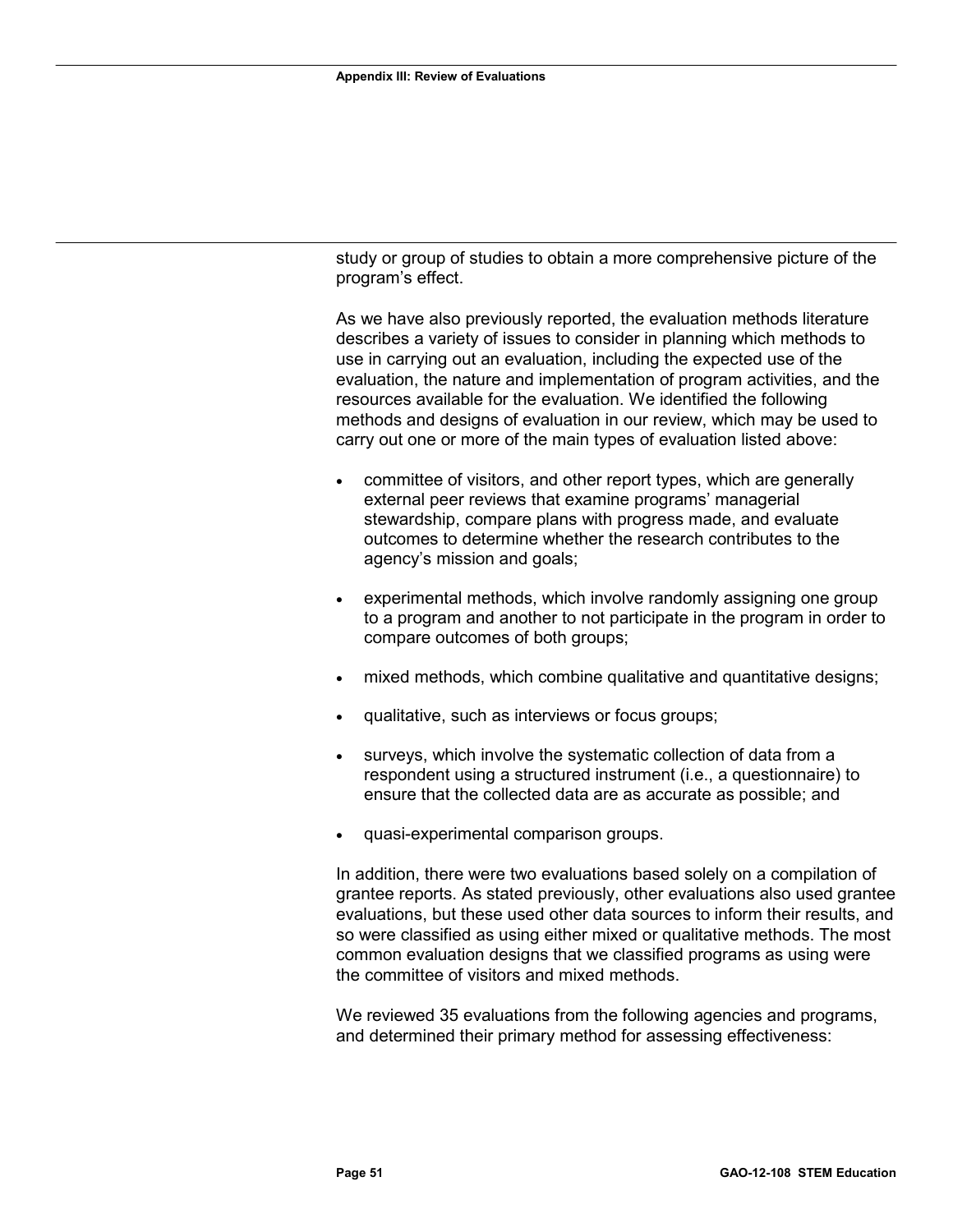#### <span id="page-56-0"></span>**Table 4: Program Evaluations and Evaluation Methods**

| <b>Agency</b>                                                                 | Program                                                                           | <b>Evaluation</b>                                                                                                                                                                 | <b>Methods</b>                     |
|-------------------------------------------------------------------------------|-----------------------------------------------------------------------------------|-----------------------------------------------------------------------------------------------------------------------------------------------------------------------------------|------------------------------------|
| Department of Commerce,<br>National Institute of Standards<br>and Technology  | Summer Institute for Middle<br><b>School Science Teachers</b>                     | Evaluation of the National Institute of<br>Standards and Technology's (NIST)<br>Summer Institute Year 3 Report                                                                    | Mixed                              |
| Department of Commerce,<br>National Institute of Standards<br>and Technology  | Fellowship Program                                                                | Summer Undergraduate Research NIST SURF Program Assessment                                                                                                                        | Survey                             |
| Department of Commerce,<br>National Oceanic and<br>Atmospheric Administration | Bay Watershed Education and<br>Training Program (B-WET)                           | An Evaluation of National Oceanic and<br>Atmospheric Administration<br>Chesapeake Bay Watershed Education<br>and Training Program Meaningful<br>Watershed Educational Experiences | Mixed                              |
| Department of Commerce,<br>National Oceanic and<br>Atmospheric Administration | Global Learning and Observations<br>to Benefit the Environment<br>(GLOBE) Program | GLOBE 10 Year Evaluation: Into the<br><b>Next Generation</b>                                                                                                                      | Quasi-experimental                 |
| Department of Commerce,<br>National Oceanic and<br>Atmospheric Administration | Teacher at Sea Program                                                            | Evaluation Report of the NOAA Teacher Mixed<br>at Sea Program: 2005-2009                                                                                                          |                                    |
| Department of Defense                                                         | National Defense Education<br>Program (NDEP) K-12                                 | Recommended Resources for the<br>National Defense Education Program<br>Pre-Engineering Partnerships                                                                               | Qualitative                        |
| Department of Defense                                                         | DoD STARBASE Program                                                              | DoD STARBASE Program: 2010 Annual Mixed<br>Report                                                                                                                                 |                                    |
| Department of Defense                                                         | Army Educational Outreach<br>Program (AEOP)                                       | The Talent Imperative in Science and<br>Technology: An Evaluation of Army<br><b>Educational Outreach Programs</b>                                                                 | Mixed                              |
| Department of Education                                                       | Graduate Assistance in Areas of<br><b>National Need</b>                           | A Study of Four Federal Graduate<br>Fellowship Programs: Education and<br><b>Employment Outcomes</b>                                                                              | Survey                             |
| Department of Education                                                       | <b>Mathematics and Science</b><br>Partnerships                                    | Mathematics and Science Partnerships:<br>Summary of Performance Period 2008<br>Annual Reports-Analytic and Technical<br>Support for Mathematics and Science<br>Partnerships       | Analysis of grantee<br>evaluations |
| Department of Education                                                       | National Science and<br>Mathematics Access to Retain<br><b>Talent Program</b>     | Academic Competitiveness and<br>National SMART Grant Programs:<br>2006-07 and 2007-08                                                                                             | Mixed                              |
| Department of Education                                                       | Upward Bound Math-Science                                                         | The Impacts of Upward Bound Math-<br>Science on Postsecondary Outcomes<br>7-9 Years After Scheduled High School<br>Graduation: Final Report                                       | Quasi-experimental                 |
| Department of Energy <sup>a</sup>                                             | Science Undergraduate<br>Laboratory Internships                                   | Making Comparisons and Examining<br>Experiences: A Program Evaluation of<br>the Department of Energy's Student<br>Undergraduate Laboratory Internship<br>(SULI) Program           | Mixed                              |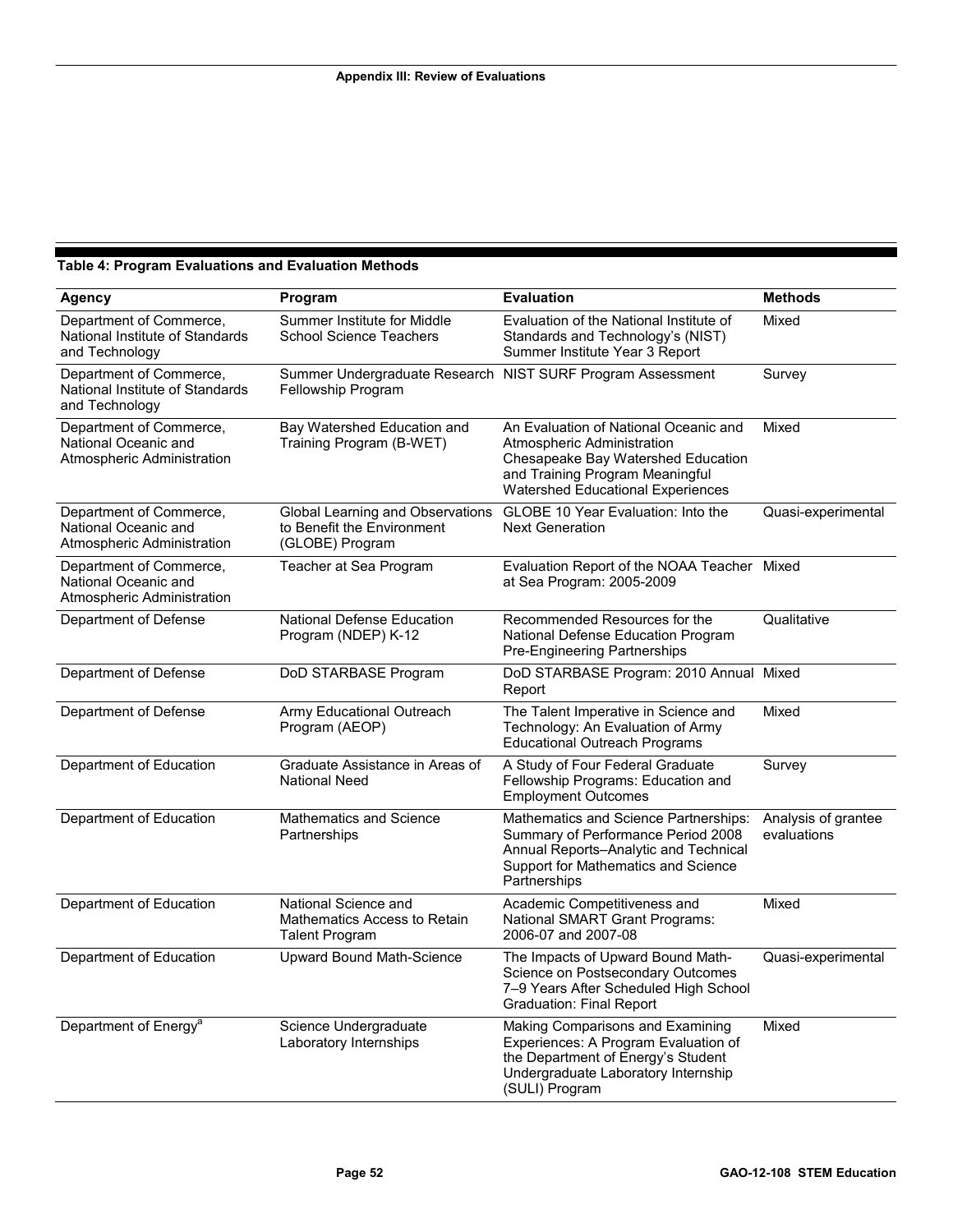| <b>Agency</b>                                                                                             | Program                                                                                                    | <b>Evaluation</b>                                                                                                                                                                                                   | <b>Methods</b>                     |
|-----------------------------------------------------------------------------------------------------------|------------------------------------------------------------------------------------------------------------|---------------------------------------------------------------------------------------------------------------------------------------------------------------------------------------------------------------------|------------------------------------|
| Department of Health and Human Curriculum Supplement Series<br>Services, National Institutes of<br>Health |                                                                                                            | The Relative Effects and Equity of<br>Inquiry-Based and Commonplace<br>Science Teaching on Students'<br>Knowledge, Reasoning, and<br>Argumentation                                                                  | Experimental                       |
| National Institutes of Health,<br>Department of Health and Human Experience Programs<br><b>Services</b>   | NIH Summer Research                                                                                        | Stimulating Science Education: NIH<br>Summer Research Program Engages<br>Students and Teachers in Science                                                                                                           | Survey                             |
| National Institutes of Health,<br>Department of Health and Human<br>Services                              | NIH Undergraduate Scholarship<br>Program for Individuals from<br>Disadvantaged Backgrounds                 | The NIH Undergraduate Scholarship<br>Program: Career Outcomes of Scholars<br>and Non-Awarded Finalists                                                                                                              | Quasi-experimental                 |
| <b>Environmental Protection Agency</b>                                                                    | <b>National Environmental Education</b><br>and Training Partnership                                        | The Third Environmental Education and<br>Training Partnership: Summary of Year<br>5 Achievements                                                                                                                    | Analysis of grantee<br>evaluations |
| <b>Environmental Protection Agency</b>                                                                    | <b>EPA Greater Research</b><br>Opportunities (GRO) Fellowships<br>for Undergraduate Environmental<br>Study | Review of the Office of Research and<br>Development's Science to Achieve<br>Results (STAR) and Greater Research<br>Opportunities (GRO) Fellowship<br>Programs at the U.S. Environmental<br><b>Protection Agency</b> | Mixed                              |
| <b>Environmental Protection Agency</b>                                                                    | Science to Achieve Results<br>Graduate Fellowship Program                                                  | Review of the Office of Research and<br>Development's Science to Achieve<br>Results (STAR) and Greater Research<br>Opportunities (GRO) Fellowship<br>Programs at the U.S. Environmental<br><b>Protection Agency</b> | Mixed                              |
| <b>NASA</b>                                                                                               | <b>NASA Informal Education</b><br>Opportunities (NIEO)                                                     | <b>NASA Informal Education: Final</b><br>Report-A Descriptive Analysis of<br>NASA's Informal Education Portfolio:<br><b>Preliminary Case Studies</b>                                                                | Mixed                              |
| <b>NASA</b>                                                                                               | Space Grant/EPSCoR Program                                                                                 | 20th Year Program Evaluation<br>Executive Summary: National Space<br>Grant College and Fellowship Program                                                                                                           | Mixed                              |
| National Science Foundation                                                                               | Alliances for Graduate Education<br>and the Professoriate (AGEP)                                           | National Evaluation of the Alliances for<br>Graduate Education and the<br>Professoriate                                                                                                                             | Mixed                              |
| National Science Foundation                                                                               | <b>CISE Pathways to Revitalized</b><br><b>Undergraduate Computing</b><br>Education (CPATH)                 | Evaluation of CISE Pathways to<br>Revitalized Undergraduate Computer<br>Education (CPATH)                                                                                                                           | Mixed                              |
| National Science Foundation                                                                               | Engineering Education (EE)                                                                                 | Early Outcomes of the National Science<br>Foundation's Grants Program on "How<br>People Learn Engineering" (HPLE)                                                                                                   | Qualitative                        |
| National Science Foundation                                                                               | Federal Cyber Service:<br>Scholarship for Service                                                          | Federal Cyber Service: Scholarship for<br>Service Program Summative Evaluation<br>Report                                                                                                                            | Mixed                              |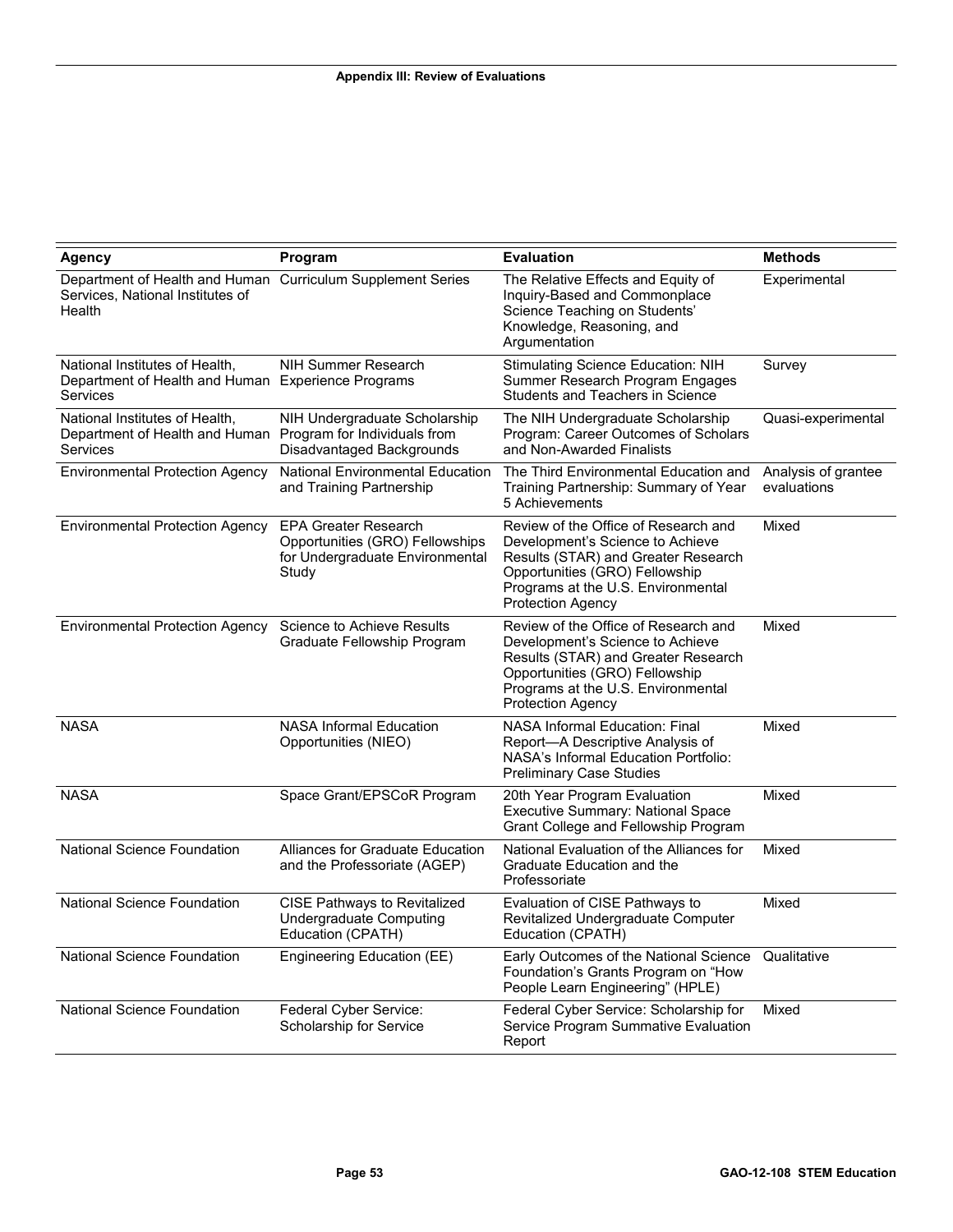| <b>Agency</b>               | Program                                                                                 | <b>Evaluation</b>                                                                                                                                                                                          | <b>Methods</b>     |
|-----------------------------|-----------------------------------------------------------------------------------------|------------------------------------------------------------------------------------------------------------------------------------------------------------------------------------------------------------|--------------------|
| National Science Foundation | Integrative Graduate Education<br>and Research Traineeship<br>(IGERT) Program           | <b>Evaluation of the National Science</b><br>Foundation's Integrative Graduate<br><b>Education and Research Traineeship</b><br>Program (IGERT): Follow-up Study of<br><b>IGERT Graduates: Final Report</b> | Quasi-experimental |
| National Science Foundation | Louis Stokes Alliances for Minority<br>Participation (LSAMP)                            | Final Report on the Evaluation of the<br>National Science Foundation Louis<br><b>Stokes Alliances for Minority</b><br>Participation Program                                                                | Quasi-experimental |
| National Science Foundation | Research Experiences for<br>Teachers (RET) in Engineering<br>and Computer Science       | Evaluation of the Research Experiences Survey<br>for Teachers (RET) Program: 2001-<br>2006 Final Report                                                                                                    |                    |
| National Science Foundation | Research Experiences for<br>Undergraduates (REU)                                        | A Draft Report to the National Science<br>Foundation: Research Experiences for<br>Undergraduates (REU) in the<br>Directorate for Engineering (ENG):<br>2003-2006 Participant Survey                        | Survey             |
| National Science Foundation | Research in Disabilities Education<br>(RDE)                                             | Research in Disabilities Education<br>Program Evaluation: Study 1 Methods<br>and Results                                                                                                                   | Mixed              |
| National Science Foundation | Robert Noyce Teacher<br>Scholarship Program                                             | Robert Noyce Teacher Scholarship<br>Program: Synopsis of 5 Years of<br>Evaluation                                                                                                                          | Mixed              |
| National Science Foundation | Graduate STEM Fellows in K-12<br>Education Program (GK-12)                              | Evaluation of the National Science<br>Foundation's GK-12 Program: Final<br>Report, Volumes I and II: Technical<br><b>Report and Appendices</b>                                                             | Quasi-experimental |
| National Science Foundation | The Historically Black Colleges<br>and Universities Undergraduate<br>Program (HBCU-UP)  | Capacity Building to Diversify STEM<br><b>Realizing Potential Among HBCUs:</b><br>Findings from the National Evaluation of<br>the Historically Black Colleges and<br>Universities Undergraduate Program    | Quasi-experimental |
| National Science Foundation | <b>Enhancing the Mathematical</b><br>Sciences Workforce in the 21st<br>Century (EMSW21) | Evaluation of NSF's Program of Grants<br>and Vertical Integration of Research and<br><b>Education in the Mathematical Sciences</b><br>(VIGRE)                                                              | Mixed              |
| Department of Agriculture   | 1890 Institution Teaching and<br><b>Research Capacity Building</b><br>Grants Program    | Portfolio Annual Report 2008: Education Other                                                                                                                                                              |                    |

Source: GAO analysis of survey results.

<sup>a</sup>Department of Energy officials also submitted a committee of visitors report, which we list below in table 5.

The following are different types of reports, including the committee of visitors, that programs used to assess effectiveness of their STEM education programs. As stated in appendix I, we did consider these to be evaluations but did not review them because they did not align with the criteria we used to assess the evaluations.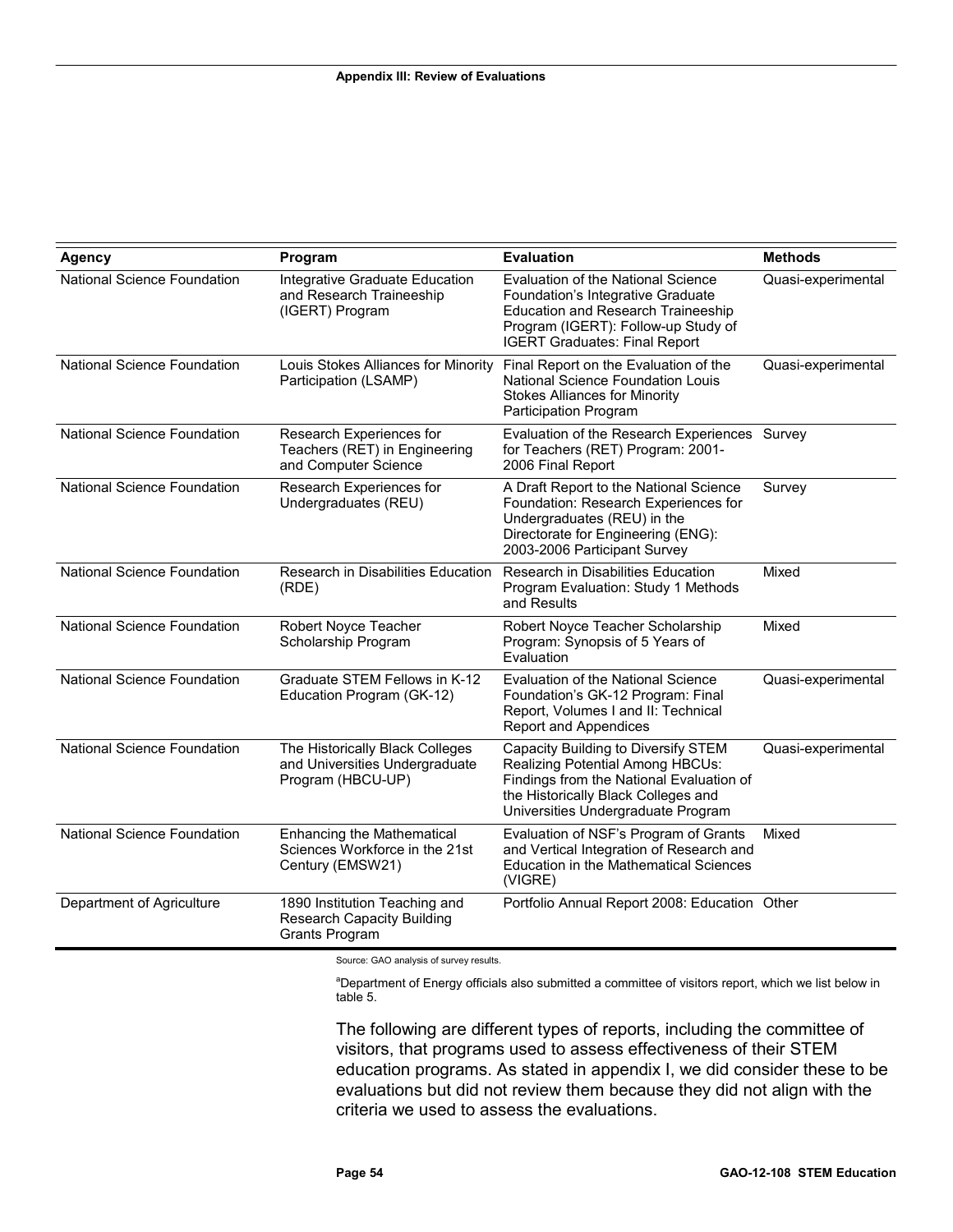#### <span id="page-59-0"></span>**Table 5: Committee of Visitors and Other Types of Reports Used to Assess Program Effectiveness**

| <b>Agency</b>                                                                | Program                                                                                                  | <b>Evaluation</b>                                                                                                                                                         |
|------------------------------------------------------------------------------|----------------------------------------------------------------------------------------------------------|---------------------------------------------------------------------------------------------------------------------------------------------------------------------------|
| Department of Defense                                                        | Uniformed Services University of the Health Sciences<br>(USUHS)                                          | Review of the School of Medicine                                                                                                                                          |
| Department of Energy                                                         | Academies Creating Teacher Scientists (DOE Acts)                                                         | Committee of visitors                                                                                                                                                     |
| Department of Energy                                                         | American Chemical Society Summer School in Nuclear<br>and Radiochemistry                                 | Peer-reviewed report                                                                                                                                                      |
| Department of Energy                                                         | ASCR-ORNL Research Alliance in Math and Science                                                          | Internal report                                                                                                                                                           |
| Department of Energy                                                         | Community College Institute of Science and<br>Technology                                                 | Committee of visitors                                                                                                                                                     |
| Department of Energy                                                         | <b>Faculty and Student Teams</b>                                                                         | Committee of visitors                                                                                                                                                     |
| Department of Energy                                                         | Hampton University Graduate Studies                                                                      | Peer-reviewed report                                                                                                                                                      |
| Department of Energy                                                         | Laboratory Equipment Donation Program                                                                    | Committee of visitors                                                                                                                                                     |
| Department of Energy                                                         | <b>National Science Bowl</b>                                                                             | Committee of visitors                                                                                                                                                     |
| Department of Energy                                                         | National Undergraduate Fellowship Program in Plasma<br>Physics and Fusion Energy Sciences                | Internal report                                                                                                                                                           |
| Department of Energy                                                         | Office of Science Graduate Fellowship (SCGF)<br>Program                                                  | Committee of visitors                                                                                                                                                     |
| Department of Energy                                                         | Pan American Advanced Studies Institute                                                                  | (Program officials did not provide us<br>the name of this evaluation, but did<br>note that it is jointly supported with<br>NSF and NSF led the program's peer<br>review.) |
| Department of Energy                                                         | Plasma/Fusion Science Educator Programs                                                                  | Committee of visitors                                                                                                                                                     |
| Department of Energy                                                         | Pre-Service Teacher Program                                                                              | Committee of visitors                                                                                                                                                     |
| Department of Energy                                                         | Science Undergraduate Laboratory Internships                                                             | Committee of visitors                                                                                                                                                     |
| Department of Energy                                                         | Summer Applied Geophysical Experience (SAGE)                                                             | Peer-reviewed report                                                                                                                                                      |
| National Institutes of Health,<br>Department of Health and Human<br>Services | Ruth L. Kirschstein National Research Service Award<br>Institutional Research Training Grants (T32, T35) | Online performance index                                                                                                                                                  |
| National Science Foundation                                                  | Advanced Technological Education (ATE)                                                                   | Committee of visitors                                                                                                                                                     |
| <b>National Science Foundation</b>                                           | Discovery Research K-12 (DR-K12)                                                                         | Committee of visitors                                                                                                                                                     |
| National Science Foundation                                                  | Ethics Education in Science and Engineering (EESE)                                                       | Committee of visitors                                                                                                                                                     |
| National Science Foundation                                                  | Geoscience Education                                                                                     | Committee of visitors                                                                                                                                                     |
| National Science Foundation                                                  | Geoscience Teacher Training (GEO-Teach)                                                                  | Committee of visitors                                                                                                                                                     |
| National Science Foundation                                                  | Global Learning and Observations to Benefit the<br>Environment (GLOBE)                                   | Committee of visitors                                                                                                                                                     |
| National Science Foundation                                                  | Graduate Research Fellowship Program (GRFP)                                                              | Committee of visitors                                                                                                                                                     |
| National Science Foundation                                                  | Opportunities for Enhancing Diversity in the<br>Geosciences                                              | Committee of visitors                                                                                                                                                     |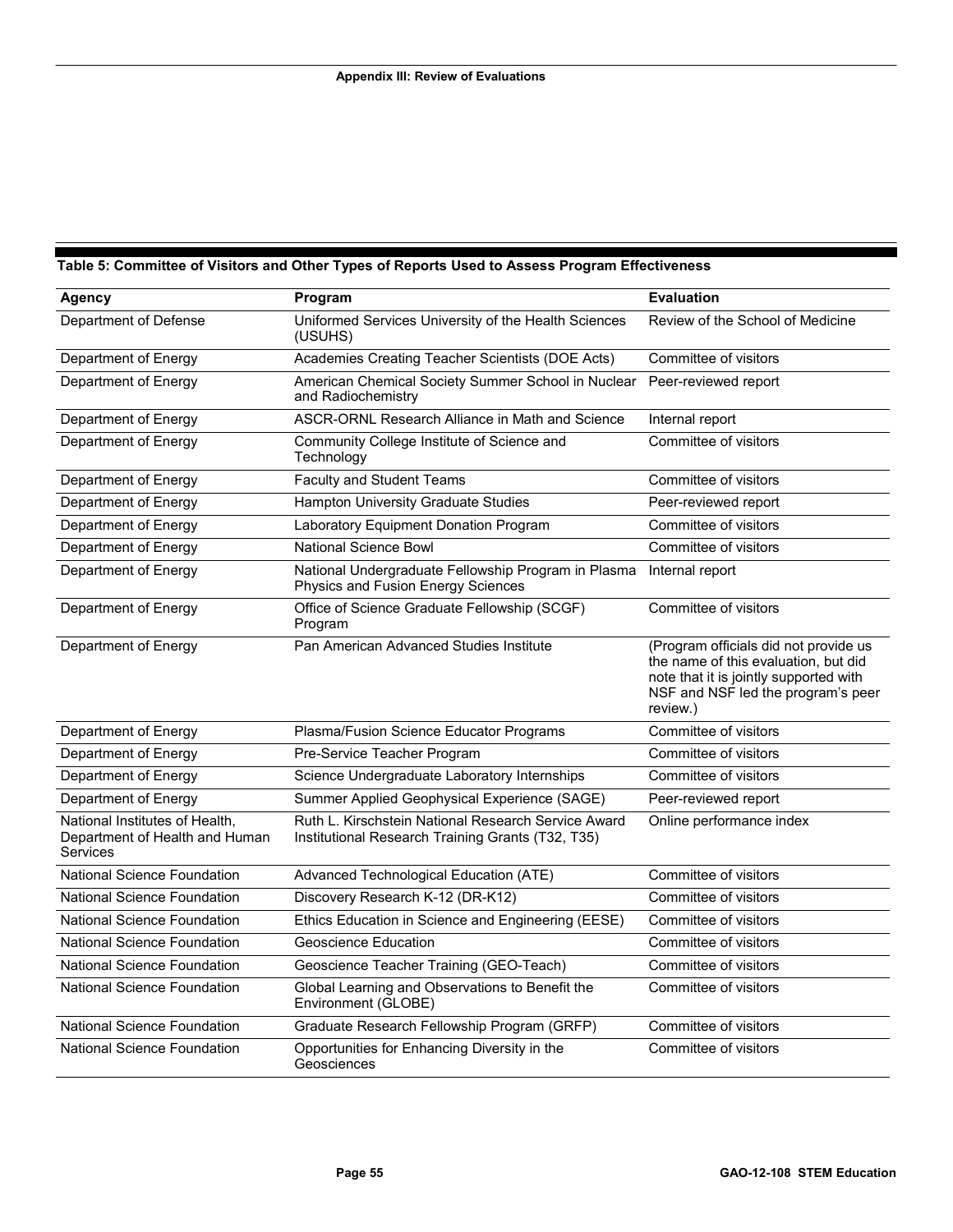| Agency                      | <b>Program</b>                                                                  | <b>Evaluation</b>     |
|-----------------------------|---------------------------------------------------------------------------------|-----------------------|
| National Science Foundation | Transforming Undergraduate Education in STEM<br>(TUES)                          | Committee of visitors |
| National Science Foundation | Undergraduate Research and Mentoring in the<br><b>Biological Sciences (URM)</b> | Committee of visitors |

Source: GAO analysis of survey results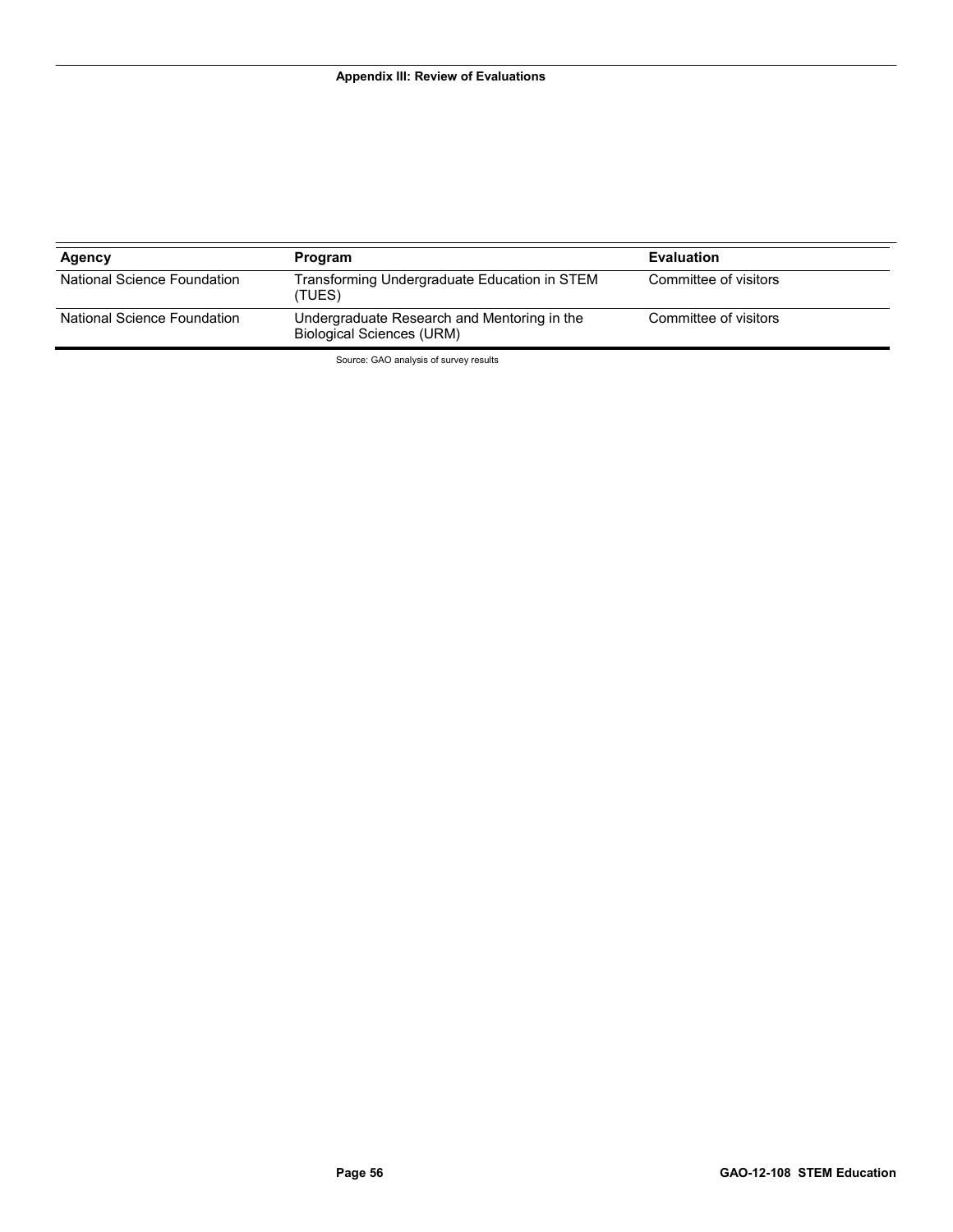### <span id="page-61-0"></span> $\Lambda \cap \Gamma$  and  $\Lambda$ Appendix IV: GAO Contact and Staff Acknowledgments

| <b>GAO</b> Contact       | George A. Scott, (202) 512-7215 or scottg@gao.gov                                                                                                                                                                                                                                                                                          |
|--------------------------|--------------------------------------------------------------------------------------------------------------------------------------------------------------------------------------------------------------------------------------------------------------------------------------------------------------------------------------------|
| Staff<br>Acknowledgments | The following staff members made key contributions to this report: Bill<br>Keller, Assistant Director; Susan Baxter; James Bennett; Karen Brown;<br>David Chrisinger; Melinda Cordero; Elizabeth Curda; Karen Febey; Jill<br>Lacey; Ben Licht; Amy Radovich; James Rebbe; Nyree Ryder Tee; Martin<br>Scire; Ryan Siegel; and Walter Vance. |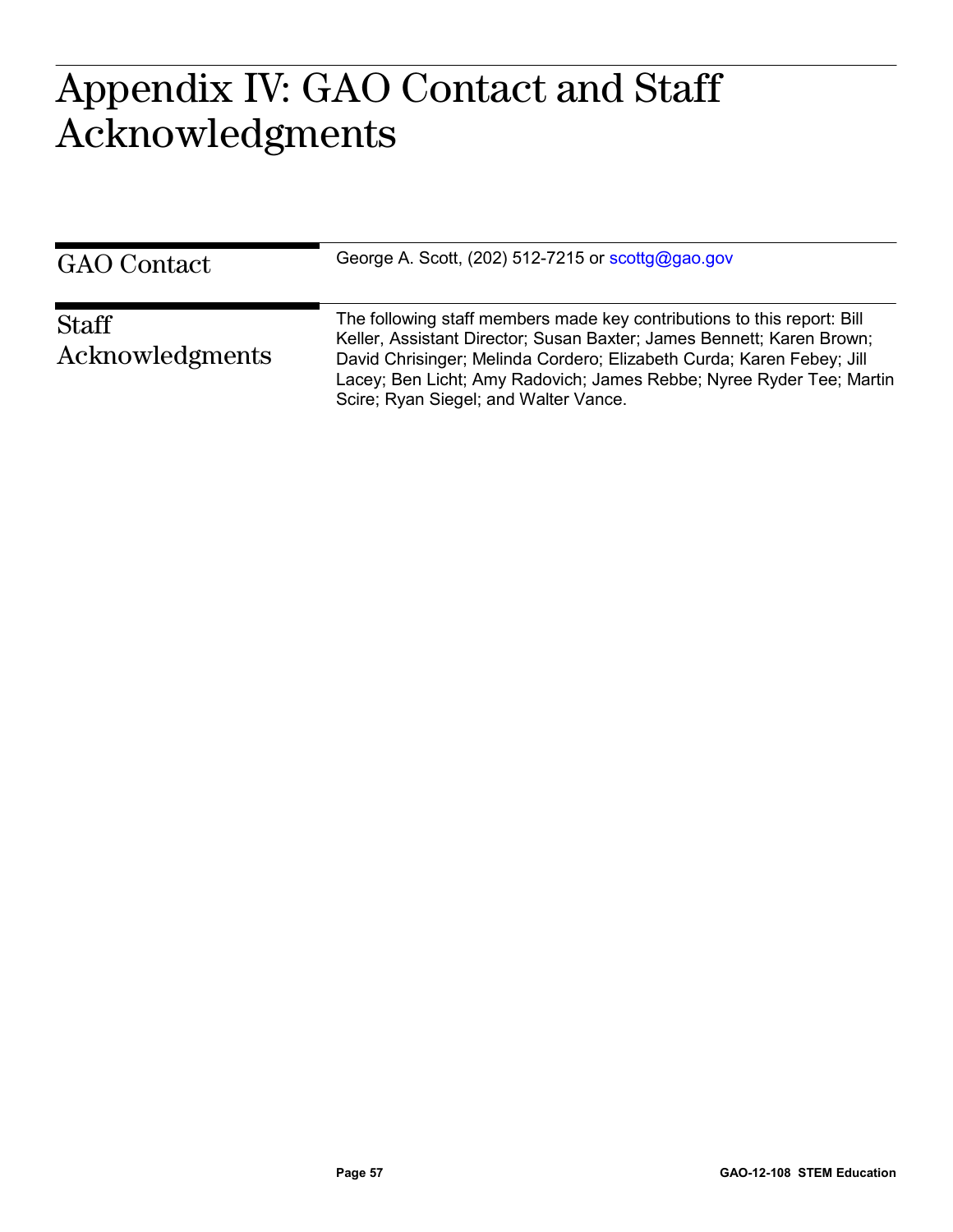## <span id="page-62-0"></span>**Related GAO Products** Related GAO Products

*Opportunities to Reduce Potential Duplication in Government Programs, Save Tax Dollars, and Enhance Revenue.* [GAO-11-635T.](http://www.gao.gov/products/GAO-11-635T) Washington, D.C.: May 25, 2011.

*Managing for Results: GPRA Modernization Act Implementation Provides Important Opportunities to Address Government Challenges.* [GAO-11-617T.](http://www.gao.gov/products/GAO-11-617T) Washington, D.C.: May 10, 2011.

*Performance Measurement and Evaluation: Definitions and Relationships*  (Supercedes [GAO-05-739SP\)](http://www.gao.gov/products/GAO-05-739SP). [GAO-11-646SP.](http://www.gao.gov/products/GAO-11-646SP) Washington, D.C.: May 2011.

*Opportunities to Reduce Potential Duplication in Federal Teacher Quality Programs* [GAO-11-510T.](http://www.gao.gov/products/GAO-11-510T) Apr 13, 2011.

*Government Performance: GPRA Modernization Act Provides Opportunities to Help Address Fiscal, Performance, and Management Challenges.* [GAO-11-466T.](http://www.gao.gov/products/GAO-11-466T) Washington, D.C.: March 16, 2011.

*Opportunities to Reduce Potential Duplication in Government Programs, Save Tax Dollars, and Enhance Revenue.* [GAO-11-441T.](http://www.gao.gov/products/GAO-11-441T) Washington, D.C.: March 3, 2011.

*Opportunities to Reduce Potential Duplication in Government Programs, Save Tax Dollars, and Enhance Revenue*, [GAO-11-318SP.](http://www.gao.gov/products/GAO-11-318SP) Washington, D.C.: Mar. 1, 2011.

*Program Evaluation: Experienced Agencies Follow a Similar Model for Prioritizing Research.* [GAO-11-176.](http://www.gao.gov/products/GAO-11-176) Washington, D.C.: January 14, 2011.

*America COMPETES Act: It Is Too Early to Evaluate Programs Long-Term Effectiveness, but Agencies Could Improve Reporting of High-Risk, High-Reward Research Priorities*. [GAO-11-127R.](http://www.gao.gov/products/GAO-11-127R) Washington, D.C.: October 7, 2010.

*Federal Education Funding: Overview of K-12 and Early Childhood Education Programs* [GAO-10-51.](http://www.gao.gov/products/GAO-10-51) Washington, D.C.: Jan 27, 2010.

*Program Evaluation: A Variety of Rigorous Methods Can Help Identify Effective Interventions.* [GAO-10-30.](http://www.gao.gov/products/GAO-10-30) Washington, D.C.: November 23, 2009.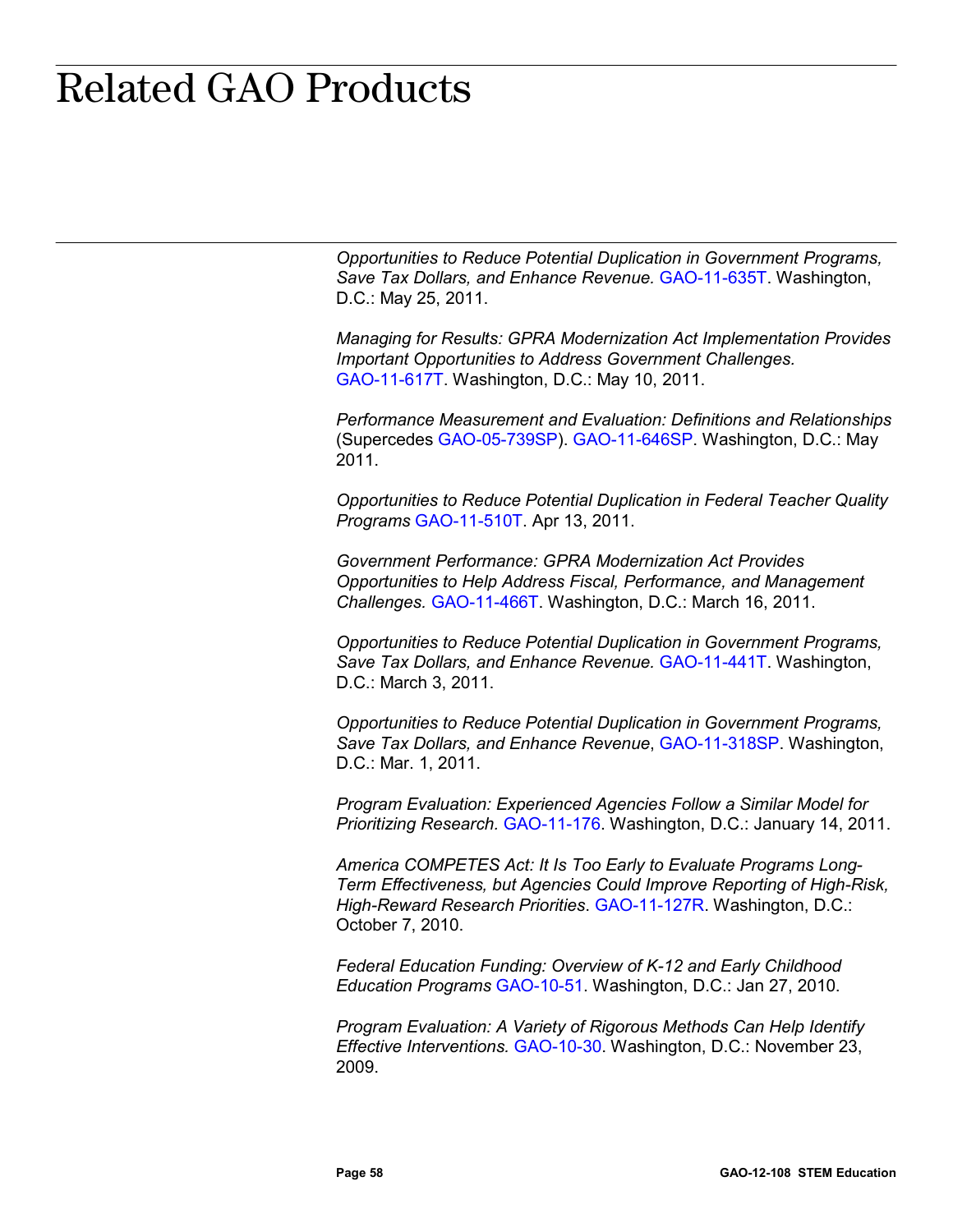*Government Performance: Strategies for Building a Results-Oriented and Collaborative Culture in the Federal Government.* [GAO-09-1011T.](http://www.gao.gov/products/GAO-09-1011T) Washington, D.C.: September 24, 2009.

*Teacher Quality: Sustained Coordination among Key Federal Education Programs Could Enhance State Efforts to Improve Teacher Quality.* [GAO-09-593.](http://www.gao.gov/products/GAO-09-593) Washington, D.C.: July 6, 2009.

*Higher Education: Federal Science, Technology, Engineering, and Mathematics Programs and Related Trends.* [GAO-06-114.](http://www.gao.gov/products/GAO-06-114) Washington, D.C.: Oct. 12, 2005.

*Results-Oriented Government: Practices That Can Help Enhance and Sustain Collaboration among Federal Agencies.* [GAO-06-15.](http://www.gao.gov/products/GAO-06-15) Washington, D.C.: Oct. 21, 2005.